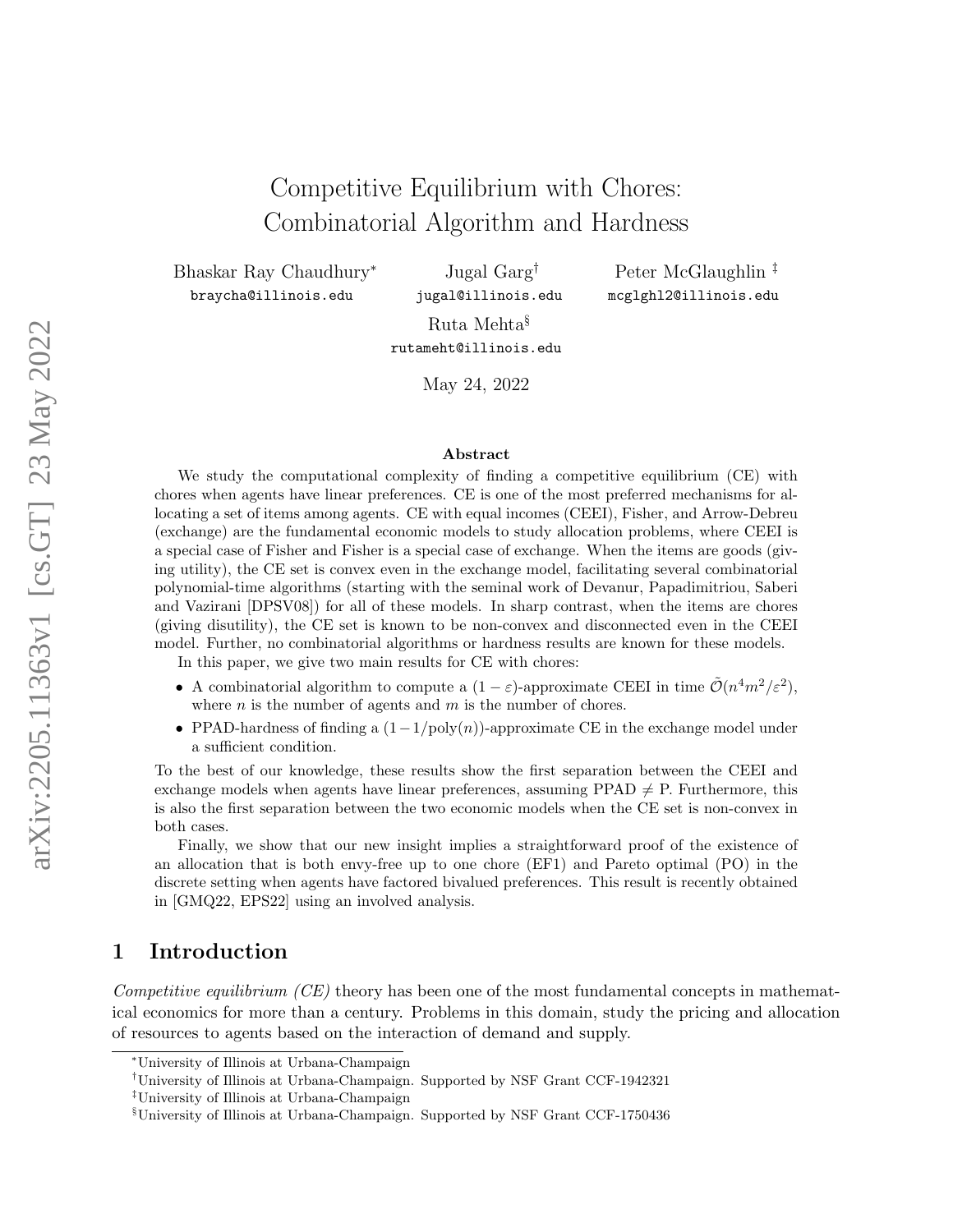The existence and computation of CE has been extensively studied in several economic models. The two most fundamental economic models are the Arrow-Debreu (exchange) model and the Fisher model. The exchange model is like a barter system, where each agent comes with some initial endowment of items and exchanges them with other agents to maximize their utility. The goal is to determine the prices for the items such that (i) each agent gets her most preferred affordable<sup>[1](#page-1-0)</sup> bundle of items and (ii) all items are completely allocated. The Fisher model is a special case of the exchange model where every agent owns a fixed amount of each good. This has been shown to be equivalent to the setting where each agent is endowed with some fixed amount of money (instead of items). A prominent special case of the Fisher model, which is also of high interest to the fair division community, is *Competitive Equilibrium with Equal Income (CEEI)*, where each agent is endowed with equal amount of money.

The items to be divided can be either goods (giving utility) or chores (giving disutility). We assume that agents have linear utility functions, which are also very commonly used in applications.[2](#page-1-1)

CE with goods. CE with goods has been well-studied in all models since the 1950s: Earlier work settled the existence of equilibrium [\[Gal76\]](#page-42-2) and derived various convex programming and linear complementarity problem (LCP) formulations that capture the set of CE [\[EG59,](#page-42-3) [NP83,](#page-43-1) [Cor89,](#page-42-4) [Eav76\]](#page-42-5). As a result, there have been continuous optimization based algorithms (interior point [\[Jai07\]](#page-43-2), ellipsoid [\[Ye08\]](#page-43-3)) for determining CE. Later on, faster algorithms have been obtained using combinatorial methods [\[DPSV08,](#page-42-0) [Orl10,](#page-43-4) [DM15,](#page-42-6) [DGM16,](#page-42-7) [GV19\]](#page-43-5). In contrast to most continuous optimization based methods, the combinatorial algorithms simulate intuitive dynamics: they start with arbitrary prices of the goods and gradually adjust them according to demand and supply. The challenge lies in showing fast (polynomial time) convergence. Moreover, most of the combinatorial algorithms are flow-based algorithms and therefore provide more room for faster algorithms, given the deep understanding of flow based subroutines since the last four decades. Indeed, the fastest weakly polynomial time and strongly polynomial time algorithms for finding CE in all models are combinatorial algorithms [\[Orl10,](#page-43-4) [DGM16,](#page-42-7) [CM18,](#page-41-0) [GV19\]](#page-43-5).

CE with chores. CE with chores turns out to be significantly more challenging. In contrast to the case with goods, where the CE set is convex even in the (most general) exchange model, the set of CE with chores can be non-convex containing many disconnected sets in the CEEI model [\[BMSY17\]](#page-41-1). This "disconnectedness" may bring up several computational bottlenecks. In fact, [\[BMSY17\]](#page-41-1) mention: "we expect computational difficulties in problems with many agents and/or items." However, quite recently, [\[BCM22\]](#page-41-2) presents a  $\tilde{\mathcal{O}}(n^6m^3/\varepsilon^2)$  $\tilde{\mathcal{O}}(n^6m^3/\varepsilon^2)$  $\tilde{\mathcal{O}}(n^6m^3/\varepsilon^2)$  time<sup>3</sup> exterior point algorithm for determining an  $(1 - \varepsilon)$ -approximate CE with chores in the CEEI model where n and  $m$  denote the number of agents and chores, respectively. We remark that there are instances where the set of  $(1 - \varepsilon)$ -approximate CE with chores in the CEEI model are also disconnected. However, the algorithm in [\[BCM22\]](#page-41-2) does not provide any insights into the dynamics of pricing and allocation under the influence of demand and supply. Therefore, a natural question that arises is whether there are combinatorial algorithms (which are also hopefully faster) to find an approximate CE with

<span id="page-1-1"></span><span id="page-1-0"></span><sup>1</sup>Affordable in exchange of her initial endowment of items.

<sup>&</sup>lt;sup>2</sup>Utility from a bundle  $x = \langle x_1, x_2, \ldots, x_m \rangle$  of items is defined as:  $u(x) = \sum_j u_j x_j$ , where  $u_j$  is the utility from one unit of item j. Spliddit (<www.spliddit.org>) is a user friendly online platform for computing fair allocation in a variety of problems, which has drawn tens of thousands of visitors in the last few years [\[GP14\]](#page-43-6). Spliddit uses additive preferences which are the parallel to linear utilities in the context of dividing indivisible goods.

<span id="page-1-2"></span> $\langle 3\tilde{\mathcal{O}}(\cdot)\rangle$  hides poly-logarithmic factors. The algorithm in [\[BCM22\]](#page-41-2) runs in  $\mathcal{O}(n^3/\varepsilon^2)$  iterations (Lemma 13) and each iteration solves a convex quadratic program in nm variables, which takes  $\tilde{\mathcal{O}}(n^3m^3)$  time [\[GL91\]](#page-43-7).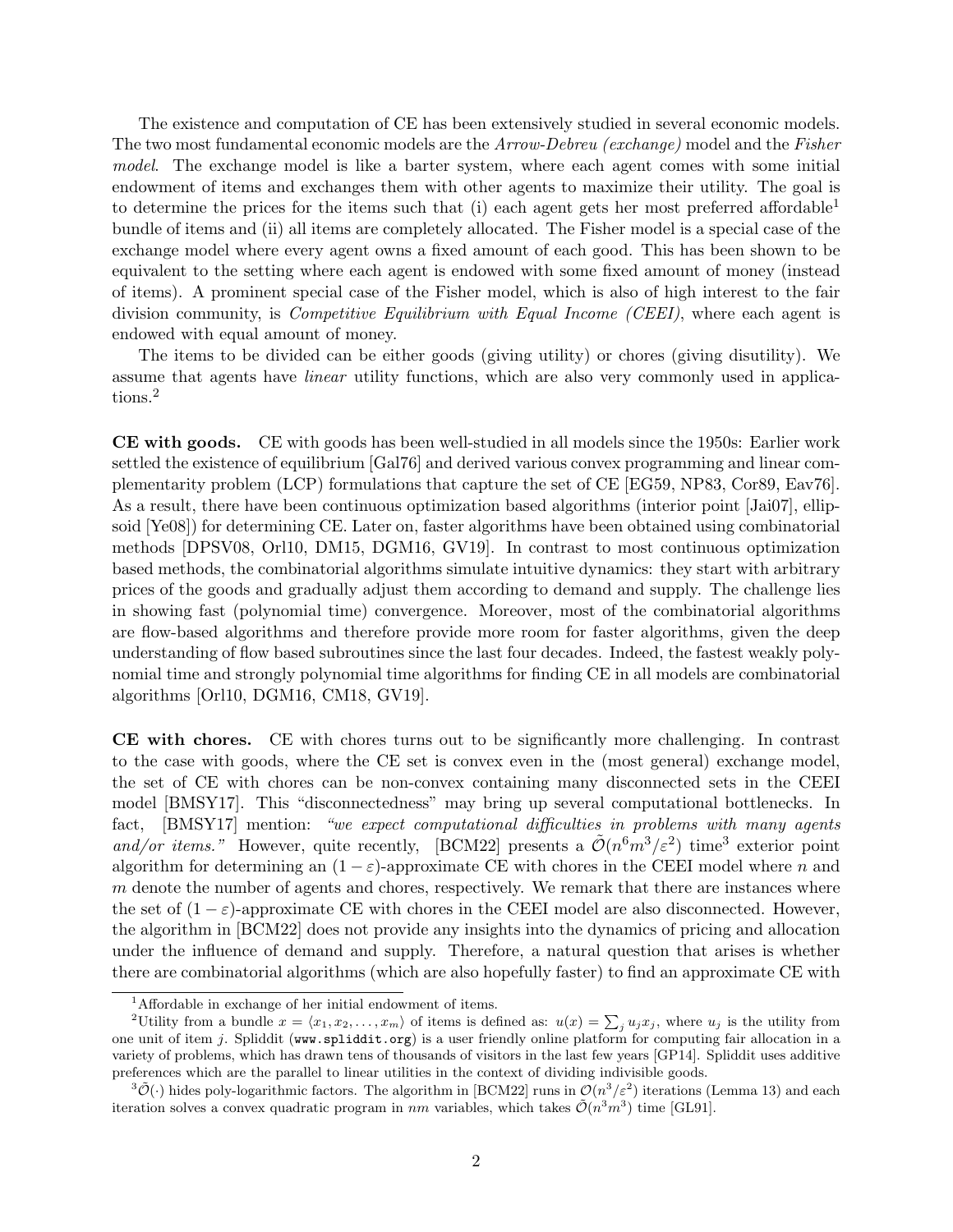chores. Unfortunately, the combinatorial algorithms for CE with goods and their corresponding convergence analysis do not generalize to the chores setting as all of them exhibit the fundamental bottleneck of non-monotone surpluses (elaborated in Section [2\)](#page-4-0).

This brings us to the first main contribution of the paper. We overcome the barrier of nonmonotone surpluses and give the first combinatorial algorithm for determining a  $(1-\varepsilon)$ -approximate CE with chores in the CEEI model. Our algorithm is significantly faster than the algorithm in [\[BCM22\]](#page-41-2) (by a factor of  $\tilde{\Omega}(n^2m)$ ). Furthermore, when the disutility values are  $\alpha$ -rounded, i.e., the disutility incurred by any agent from consuming one unit of any chore is a power of  $(1+\alpha)$  for an  $\alpha > 0$ , we can compute an exact CE in  $\mathcal{O}(n^2m^2/\alpha^2)$  time. We remark that algorithm in [\[BCM22\]](#page-41-2) does not obtain an exact CE for rounded disutilities in polynomial time!

<span id="page-2-1"></span>Theorem 1. There exist combinatorial algorithms that

- compute a  $(1 \varepsilon)$ -approximate CEEI with chores in time  $\tilde{\mathcal{O}}(n^4m^2/\varepsilon^2)$ , and
- compute an exact CEEI with chores in time  $\tilde{\mathcal{O}}(n^2m^2/\alpha^2)$  when the disutility values are  $\alpha$ rounded.

We mention some additional insights that our algorithm provides. Firstly, the convergence analysis of our combinatorial algorithm also works for the setting with goods, which gives a new form of convergence analysis in that case as well. Secondly, our algorithm also shows that finding an exact CE in the Fisher model is in PLS. Since [\[CGMM21\]](#page-41-3) shows that this problem is in PPAD, which implies that the problem lies at PPAD  $\cap$  PLS = CLS [\[FGHS21\]](#page-42-8).

We now address the computational complexity of finding a CE in the exchange model. Similar to the case with goods [\[Gal76\]](#page-42-2), a CE may not always exist in the exchange model for arbitrary instances. [\[CGMM22\]](#page-41-4) gives a polynomial-time verifiable sufficient condition<sup>[4](#page-2-0)</sup> under which a CE is guaranteed to exist. In our second main result, we show that given an instance that satisfies the sufficient condition, determining an approximate-CE in the exchange model is PPAD-hard.

<span id="page-2-2"></span>**Theorem 2.** Finding a  $(1-1/\text{poly}(n))$ -approximate CE in the exchange model under the sufficient conditions is PPAD-hard.

Theorems [1](#page-2-1) and [2](#page-2-2) show the first separation between the CEEI model and the exchange model when agents have linear preferences, assuming PPAD  $\neq$ P. To the best of our knowledge, these results also give the first separation between the two economic models where the CE set is non-convex in both cases!<sup>[5](#page-2-3)</sup>

Organization of the rest of the paper. Section [2](#page-3-0) defines the problem with all studied models. Sections [2.1](#page-5-0) and [2.3](#page-11-0) present a sketch of main techniques and ideas used in designing combinatorial algorithm and showing PPAD-hardness, respectively. Section [2.2](#page-10-0) presents a sketch of how our new insight implies the existence of an allocation that is both envy-free up to one chore (EF1) and Pareto optimal (PO) in the discrete setting under bivalued preferences. Section [3](#page-15-0) presents applications and further related work. Appendices [4](#page-16-0) and [5](#page-29-0) contain the full details of our two main results.

<span id="page-2-3"></span><span id="page-2-0"></span><sup>&</sup>lt;sup>4</sup>The sufficient condition is automatically satisfied by the Fisher model.

<sup>&</sup>lt;sup>5</sup>Such a separation is also known for constant elasticity of substitution (CES) and Leontief preferences, where equilibrium computation in the CEEI model is in P using convex formulation [\[Eis61\]](#page-42-9), and it is PPAD-hard in the exchange model [\[CSVY06,](#page-42-10) [CPY17,](#page-42-11) [GMVY17\]](#page-43-8). However, the set of CE is convex in the CEEI model and non-convex in the exchange model.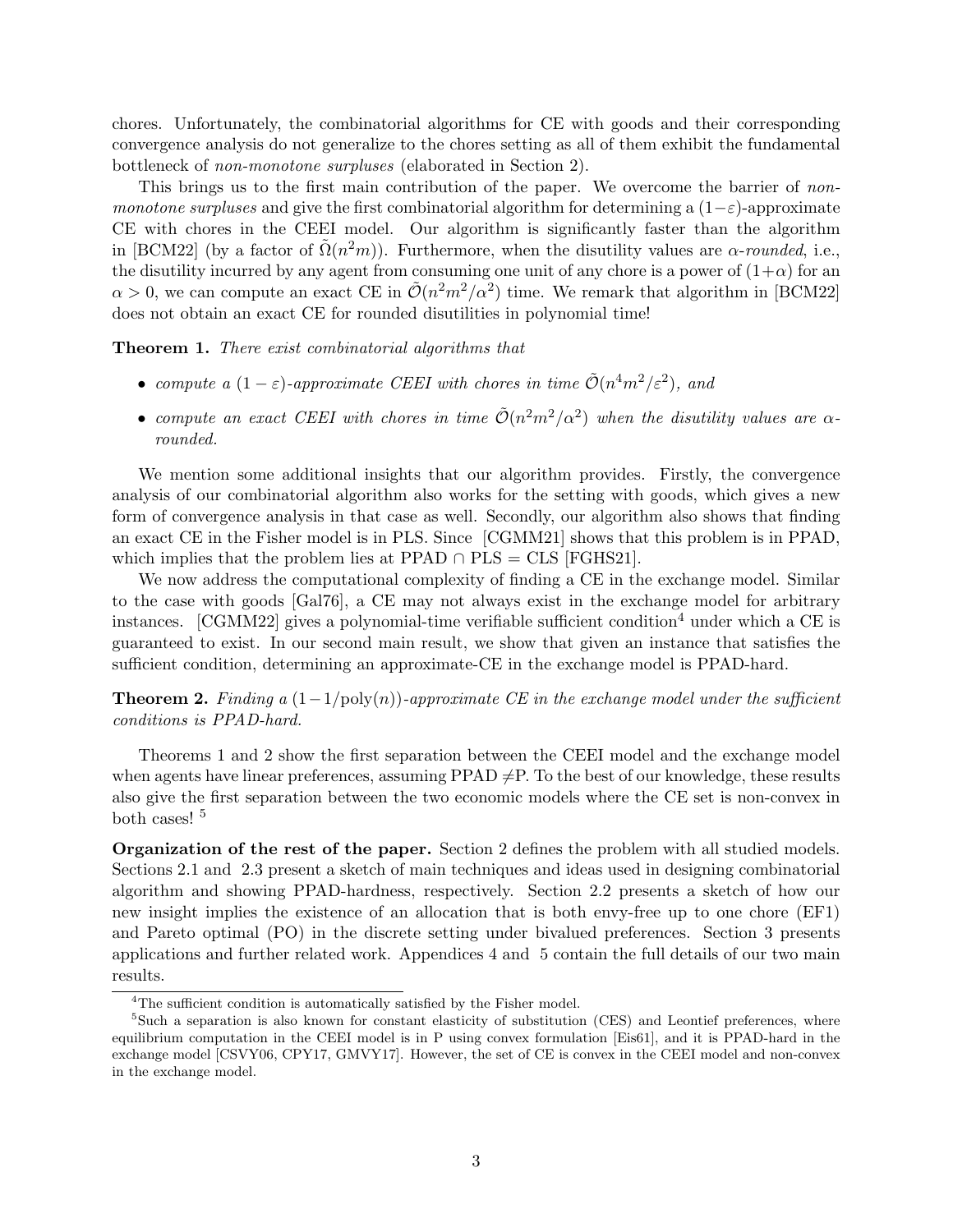## <span id="page-3-0"></span>2 Model and Technical Overview

A chore division problem consists of a set  $[m]$  of divisible chores (bads), and a set  $[n]$  of agents, where by [a] we mean set  $\{1,\ldots,a\}$ . We assume that each agent i has a disutility of  $d_{ij} \in (0,\infty]$ for one unit of chore  $j.\textsuperscript{6}$  $j.\textsuperscript{6}$  $j.\textsuperscript{6}$   $d_{ij} = \infty$  implies that chore j cannot be allocated to agent i as she may not have the required skills. If agent i is assigned a bundle  $x_i = \langle x_{i1}, x_{i2}, \ldots, x_{im} \rangle$ , then her total disutility  $D_i(x_i) = \sum_{j \in [m]} d_{ij} x_{ij}$ . We first define CE in the exchange model as it is the more general of the two models under consideration in this paper.

**Exchange model.** In the exchange model, each agent i brings  $w_{ij}$  units of chore j to be done (by herself or other agents). Given prices  $p = \langle p_1, p_2, \ldots, p_m \rangle \in \mathbb{R}_{\geq 0}^m$  for chores, where  $p_j$  denotes the payment for doing unit amount of chore j, agent i needs to earn  $\sum_{j\in [m]} w_{ij} p_j$  in order to pay to get her own chores done. Clearly, i would like to choose a *feasible bundle* that minimizes her disutility – this defines her optimal bundle (or optimal chore set).

$$
OB_i(p) = argmin_{x_i \in \mathbb{R}^m_{\geq 0}: \langle x_i, p \rangle \geq \langle w_i, p \rangle} D_i(x_i).
$$
 (1)

Due to linearity of the disutility functions, in an optimal bundle, each agent  $i$  is assigned only those chores that minimize her disutility per dollar earned and agent  $i$  earns money exactly equal to the total price of her endowments. Let  $MPB_i$  denote the minimum pain per buck of agent i at prices p, i.e.,  $MPB_i = min_{j \in [m]} d_{ij}/p_j$ . Formally, if  $x_i \in OB_i(p)$ , then,

$$
\forall j \in [m], \quad x_{ij} > 0 \Rightarrow \frac{d_{ij}}{p_j} = MPB_i, \quad \text{and} \quad \sum_{j \in [m]} x_{ij} \cdot p_j = \sum_{j \in [m]} w_{ij} \cdot p_j.
$$

In the above ratios, to deal with zero prices and infinite disutilities we assume that  $\infty/a > b/0$ for any  $a, b \geq 0$ . Clearly, an optimal bundle of an agent contains only those chores for which she has finite disutility. The price vector  $p$  is said to be at a CE if all chores are completely assigned when every agent gets one of her optimal bundles, *i.e.*,  $x_i \in OB_i(p)$   $\forall i \in [n]$ , and  $\sum_{i\in[n]}x_{ij} = \sum_{i\in[n]}w_{ij}$ ,  $\forall j\in[m]$ . It is without loss of generality to assume that each chore is available in one unit total, i.e.  $\sum_{i\in[n]} w_{ij} = 1$  (through appropriate scaling of the disutility values).

At approximate competitive equilibrium, we require that agents approximately earn enough to pay for their chores. Next we define  $(1 - \epsilon)$ -approximate CE (as in [\[BCM22\]](#page-41-2)), where setting  $\epsilon = 0$ gives the exact CE. Now on, by  $x = (1 \pm \epsilon)y$  we mean  $(1 - \epsilon)y \le x \le (1 + \epsilon)y$ .

<span id="page-3-2"></span>**Definition 3.** [\[BCM22\]](#page-41-2) We say that price vector  $p = \langle p_1, p_2, \ldots, p_m \rangle \in \mathbb{R}_{\geq 0}^m$  and allocation  $x =$  $\langle x_1, x_2, \ldots, x_n \rangle$  are at  $(1 - \epsilon)$ -approximate competitive equilibrium (CE), if

- 1. Complete allocation. For each item/chore  $j \in [m]$ ,  $\sum_{i \in [n]} x_{ij} = 1 (= \sum_{i \in [n]} w_{ij}).$
- 2. Consume best chores. For each agent  $i \in [n]$ ,  $x_{ij} > 0 \Rightarrow \frac{d_{ij}}{n_i}$  $\frac{a_{ij}}{p_j} = MPB_i.$
- 3. Approximate earning. For each agent  $i \in [n]$ ,  $\sum_{j \in [m]} x_{ij} p_j = (1 \pm \epsilon) \cdot \sum_{j \in [m]} w_{ij} p_j$ .

In general, a CE may not always exist in the exchange model (with goods or bads) [\[CGMM22\]](#page-41-4). In the setting with goods, there exists a polynomial time verifiable necessary and sufficient condition, under which an instance will always admit a CE. However, in the setting with chores, determining whether an arbitrary instance admits a CE is NP-complete [\[CGMM22\]](#page-41-4), even in the CEEI model. This rules out the possibility of obtaining a polynomial time verifiable necessary and

<span id="page-3-1"></span><sup>&</sup>lt;sup>6</sup>If  $d_{ij} = 0$ , we can simply assign chore j entirely to agent i and remove it from the instance.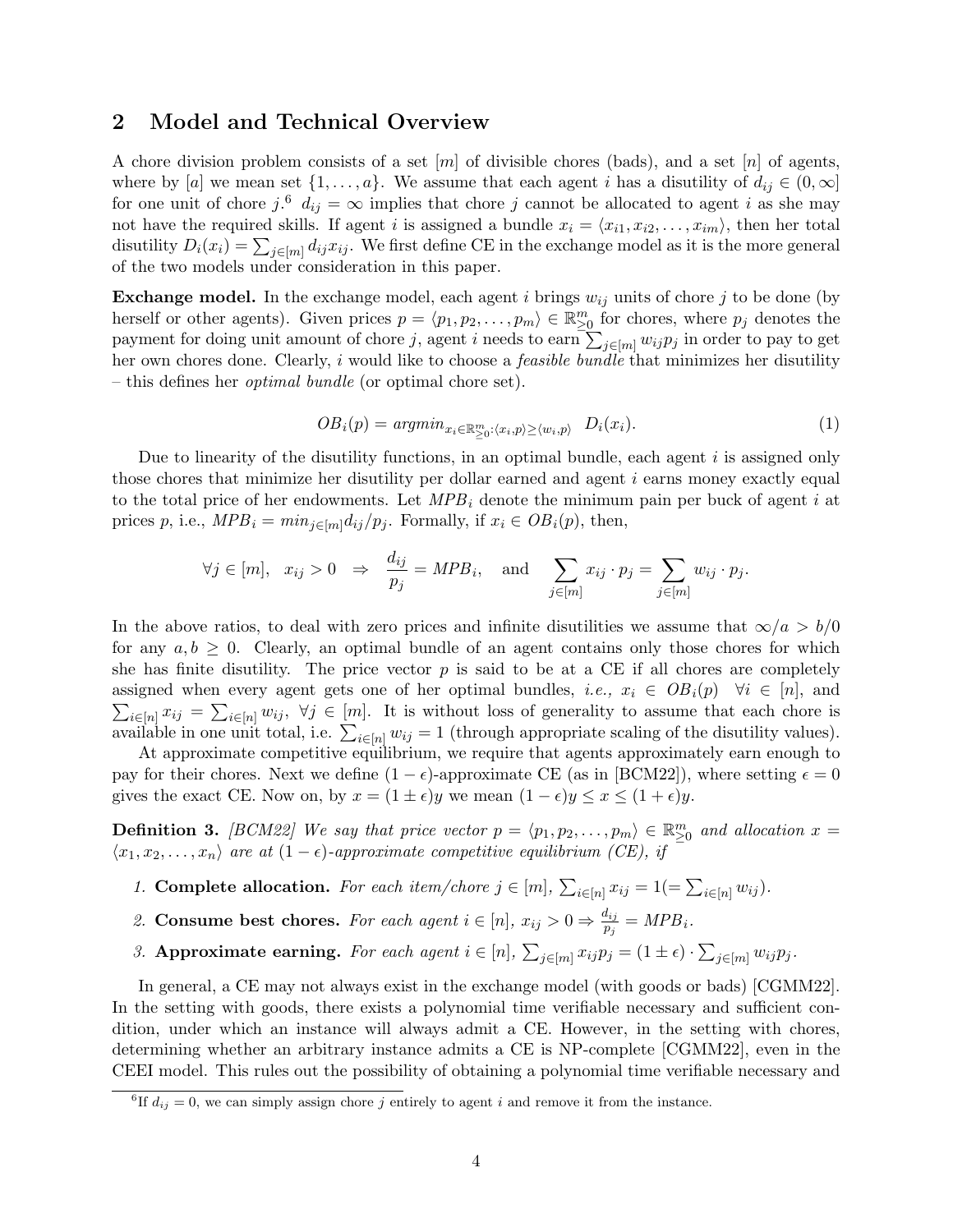sufficient condition unless  $P = NP$ . Therefore, the best one can hope for is a polynomial time verifiable sufficient condition that captures interesting instances. Chaudhury et al. [\[CGMM22\]](#page-41-4) show such a sufficient condition. We now elaborate their sufficient condition. To this end, we first define the economy graph and the disutility graph of an instance I. The economy graph  $E(I)$  is a directed graph with vertices corresponding to the agents [n] and there is an edge from i to i' in  $E(I)$  if there exists a chore j such that  $w_{ij} > 0$  and  $d_{i'j} \neq \infty$ . The disutility graph  $G(I)$  is a bipartite graph with the set of agents  $[n]$  and the set of chores  $[m]$  as the two parts and there is an edge from  $i \in [n]$  to  $j \in [m]$  if  $d_{ij} \neq \infty$ . [\[CGMM22\]](#page-41-4) show the following theorem.

<span id="page-4-1"></span>**Theorem 4.** An instance I of chore division in the exchange model, admits a CE, if it satisfies the following two conditions:

 $SC_1$ .  $E(I)$  is strongly connected, and

 $SC_2$ .  $G(I)$  is a disjoint union of complete bipartite-graphs (bicliques).

CEEI model. The CEEI model is a special case of the exchange model, where instead of the initial endowment of chores, all the agents have a fixed and the same earning requirement, say of one unit (dollar). In particular, the only change is in the definition of the feasible set of chores that can be allocated to an agent at prices p, namely  $\{x_i \in \mathbb{R}^m_{\geq 0} \mid \sum_{j \in [m]} x_{ij} p_j \geq 1\}$ . Under this feasibility set,  $OB_i(p)$  is well-defined. Accordingly, in the Definition [3](#page-3-2) of  $(1 - \epsilon)$ -approximate competitive equilibrium, the only change is in the last condition,

**Approximate earning.** For each agent 
$$
i \in [n]
$$
,  $\sum_{j \in [m]} x_{ij} p_j = (1 \pm \epsilon)$ 

To understand why CEEI is a special case of exchange model, note that we can convert an instance of CEEI to an instance of exchange by setting all  $w_{ij} = 1/n$  for each  $i \in [n]$  and  $j \in [m]$ and keeping the disutility values as is. Since the CE prices are scale invariant in the exchange model, wlog we can assume that they sum to  $n$ . This translates to earning requirement of 1 for each agent under this reduction.

Recall that determining whether an arbitrary instance of the CEEI model admits a CE is NPcomplete [\[CGMM22\]](#page-41-4). It is straightforward to see that if we model an instance in the CEEI model as an instance in the exchange model, then the economy graph  $E(I)$  is a clique and thus strongly connected. Therefore, the only sufficient condition that the instance needs to satisfy to admit a CE is that the disutility graph is a disjoint union of bicliques.

<span id="page-4-0"></span>**Corollary 5.** An instance I of chore division in the CEEI model, admits a CE, if  $G(I)$  is a disjoint union of bicliques.

Note that Corollary [5](#page-4-0) contains all instances where all disutility values are finite. Furthermore, given any arbitrary instance  $I$  that satisfies the condition in Corollary [5,](#page-4-0) we can decompose the instances into sub-instances, where each sub-instance contains the agents and chores in a component in the disutility graph and solve each sub-instance separately. Thus, if there exists any polynomial time (approximation) algorithm for instances where all disutility values are finite, we get a polynomial time (approximation) algorithm for all instances that satisfy the sufficient condition in Corollary [5.](#page-4-0) Next, for each of our two main results, we elaborate the fundamental roadblocks and the main technical ideas to overcome them.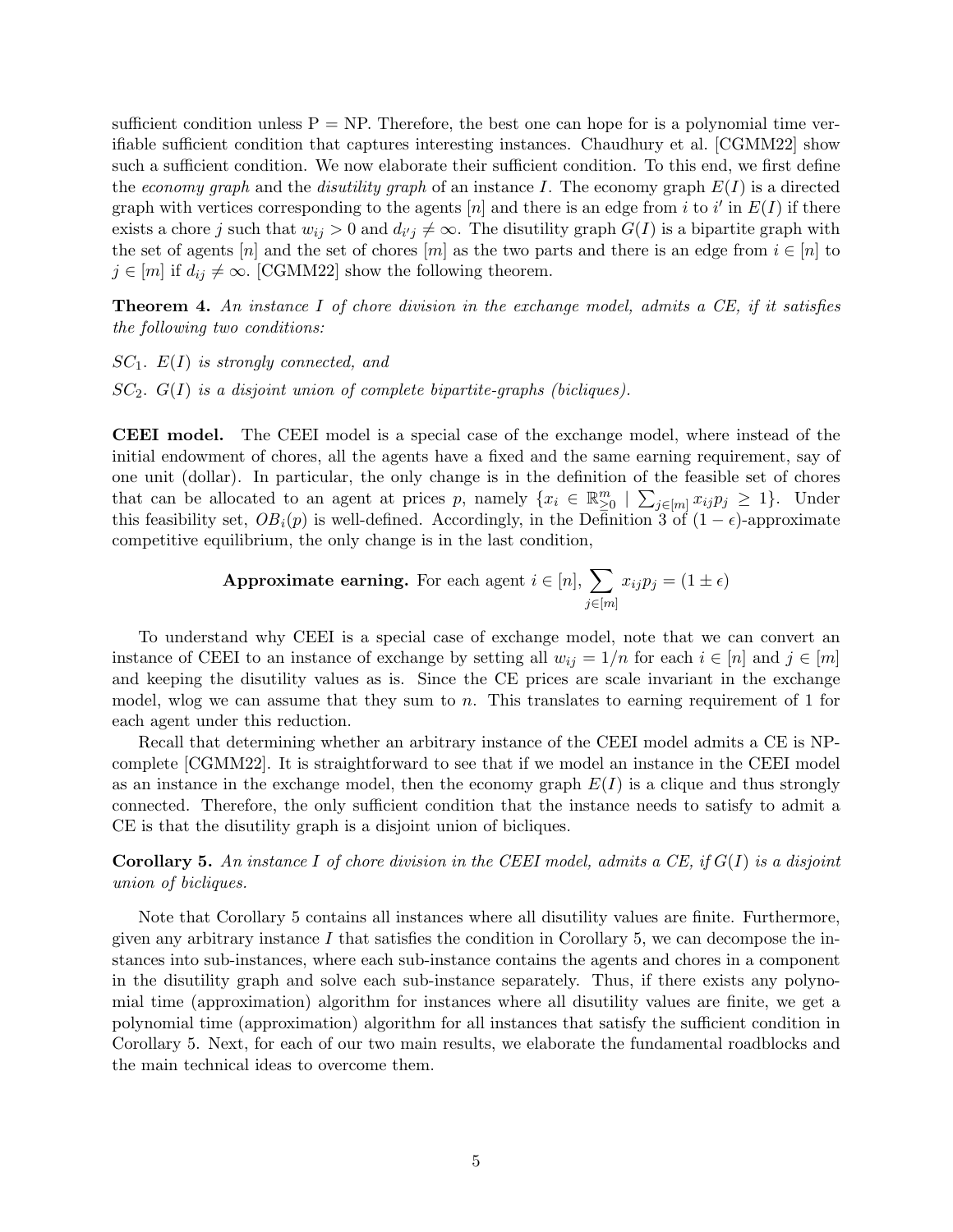#### <span id="page-5-0"></span>2.1 Combinatorial Algorithm for the CEEI Model

In this section, we highlight the issue of *non-monotone surpluses* that arises when we try to generalize combinatorial algorithms from the setting with goods to the setting with chores. Thereafter, we discuss a possible fix which will give us the crucial ideas needed for our combinatorial algorithm.

**Combinatorial algorithms for goods.** For the case of goods, think of  $d_{ij}$  as the utility (happiness) agent i gets per unit of good (item) j, and has \$1 of budget to spend. Clearly, at CE the agents would want to consume only the goods that give maximum utility per dollar spent, a.k.a. Max-Bang-Per-Buck (MBB). Based on this, in most of the known combinatorial algorithms, finding a CE is formulated as a flow problem as follows: Given prices of goods  $p = \langle p_1, p_2, \ldots, p_m \rangle$  such that  $\sum_{j\in[m]} p_j = n =$  total-budget, construct an MBB network  $N_p = \{\{s\} \cup [n] \cup [m] \cup \{t\}, E\}$ . It is a flow network comprising of a source vertex s, the set of agents  $[n]$ , the set of goods  $[m]$  and a sink t. For each agent i, let  $MBB_i = max_{i \in [m]} d_{ij}/p_i$ . The edge set E of  $N_p$  comprises of

- edge  $(s, i)$  from the source s to agent i of capacity 1 (budget), for all  $i \in [n]$ ,
- edge  $(i, j)$  with  $\infty$  capacity,  $\forall i \in [n], \forall j \in [m]$ , where  $d_{ij}/p_j = MBB_i$ , and
- edge  $(j, t)$  from good j to sink t of capacity  $p_j$ , for all  $j \in [m]$ .

Observe that, determining a CE reduces to finding a set of prices  $p$  such that the maximum flow in  $N_p$  is  $\sum_{j \in [m]} p_j = n$ : Let f be a max-flow. Set the allocation x as  $x_{ij} = f_{ij}/p_j$  for all  $i \in [n]$  and  $j \in [m]$ . Note that f saturates all the edges from  $[m]$  to t implying *complete allocation*. Each agent i is only allocated her MBB goods at prices p, and since f saturates  $(s, i)$  for all i, each agent i sends all of her budget, in turn implying that she gets her optimal bundle. These conditions imply a CE (see Definition [3](#page-3-2) with  $\epsilon = 0$ ).

Given any flow f in  $N_p$ , let surplus  $r_f(i)$  of an agent i be the residual capacity remaining on the edge  $(s, i)$ , i.e.,  $r_f(i) = 1 - f_{si} = 1 - \sum_{j \in [m]} f_{ij}$ . If the prices are at a CE, the surplus of all agents will be zero. At a high-level, all combinatorial algorithms start with arbitrary prices and allocation and then adjust the prices and allocation such that the  $\ell_2$ -norm of the surpluses of the agents decreases. Faster algorithms are obtained by achieving faster convergence rates with more sophisticated adjustment rules. We briefly sketch the intuitive price and flow adjustment:

Flow adjustment: During this phase, we make no changes to the prices. At a given price vector  $p$ , the flow is set to the one that minimizes the  $\ell_2$ -norm of the surpluses of the agents.

Price adjustment: During this phase, we make no changes in the allocation. The price adjustment is done in a very intuitive way: increase the prices of the goods in-demand and decrease the prices of the rest. That is, let S be the set of agents with highest surplus, then the goods adjacent to them, say  $\Gamma(S)$  in the MBB graph, are completely sold, as otherwise one can reduce surpluses of some of the agents in S and thereby reduce the  $\ell_2$ -norm. Thus, the goods in  $\Gamma(S)$  are in-demand as the demand exceeds supply for these goods.

We increase the prices of the goods in  $\Gamma(S)$  and decrease the prices of the goods outside  $\Gamma(S)$ continuously such that the sum of prices of the goods equals the sum of budgets of the agents, i.e., we scale the prices of goods in  $\Gamma(S)$  by  $x > 1$  and the prices of the goods in  $[m] \setminus \Gamma(S)$  by  $y < 1$ such that  $x \cdot \sum_{j \in \Gamma(S)} p_j + y \cdot \sum_{j \in [m] \setminus \Gamma(S)} p_j = n$ . See Figure [1](#page-17-0) for an illustration. Note that, during this price change a feasible flow can be easily maintained by scaling the edge-flows appropriately. Note that the allocation still remains the same as  $f_{ij}/p_j$  remains the same.

<span id="page-5-1"></span>
$$
p'_{j} = \begin{cases} xp_{j} & j \in \Gamma(S) \\ yp_{j} & j \notin \Gamma(S) \end{cases}
$$
 (2)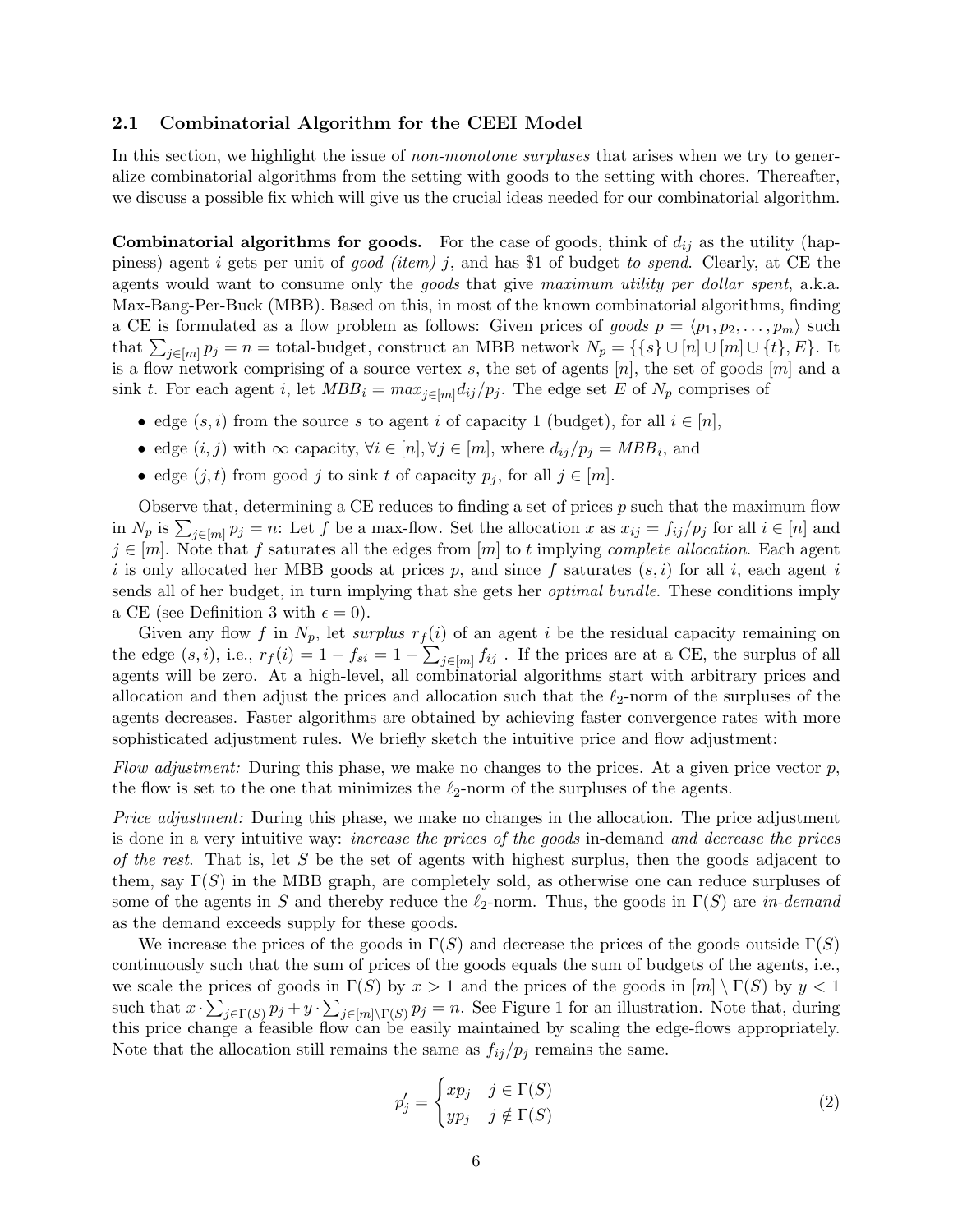<span id="page-6-0"></span>
$$
f'_{ij} = \begin{cases} x f_{ij}, & \text{if } j \in \Gamma(S) \\ y f_{ij}, & \text{if } j \notin \Gamma(S) \end{cases} \qquad f'_{jt} = \begin{cases} x f_{jt}, & \text{if } j \in \Gamma(S) \\ y f_{jt}, & \text{if } j \notin \Gamma(S) \end{cases} \qquad f'_{si} = \begin{cases} x f_{si}, & \text{if } i \in S \\ y f_{si}, & \text{if } i \notin S \end{cases} \tag{3}
$$

Note that, in this process the surplus of agents in  $S$  is decreasing. We keep updating the prices continuously until either a new MBB edge appears in the MBB graph (from some agent in S to a good outside  $\Gamma(S)$  or the surplus of one of the agents in S becomes equal to the surplus of an agent outside S.



Figure 1: Illustration of the price adjustment phase. The MBB flow network  $N_p$  before the price adjustment phase is shown on the left. The numbers below the edges from s to  $[n]$  and  $[m]$  to t are the capacities of the edges (earning limit and prices respectively). The numbers on top of the agents show their respective surpluses w.r.t. a flow in  $N_p$  that minimizes the  $\ell_2$ -norm of the surpluses. The set  $S = \{b_1, b_2, b_3\}$  and  $\Gamma(S) = \{g_2, g_3, g_4\}.$  The price adjustment phase increases the prices of the goods in  $\Gamma(S)$  and the inflow to  $\Gamma(S)$  until either a new MBB edge appears in  $N_p$  or one of the surpluses of an agent in S equals that of some agent outside  $S$ . The figure on the right shows the MBB network after the price adjustment phase  $$ a new MBB edge from  $b_3$  to  $g_5$  appears and the  $\ell_1$ -norm of the surpluses decreases.

Correctness. We need to first argue that  $f'$  is a valid-flow in  $N_{p'}$ . Note that if  $f'$  augments flow on valid edges in  $N_{p'}$ , it is easy to see that it satisfies flow conservation and capacity constraints. So we focus only on showing that  $f'_{ij} > 0$  if and only if  $(i, j) \in N_{p'}$ . Note that, since flow on edges are scaled multiplicatively,  $f'_{ij} > 0$  if and only if  $f_{ij} > 0$ . Therefore, it suffices to prove that no edge with positive flow under  $f$  can disappear during the price update. Since the prices of goods in  $\Gamma(S)$  are increased by factor x and those in  $[m] \setminus \Gamma(S)$  are decreased by factor y, only the edges to  $\Gamma(S)$  can disappear. However, all agents in S have MBB edges only to goods in  $\Gamma(S)$  and since the price of all these goods increases by the same factor, none of the edges from S to  $\Gamma(S)$  disappear. The only edges that may disappear are the ones from agents outside S to goods in  $\Gamma(S)$ . We next argue that these edges must have zero flow.

To this end, note that f was the flow that minimized the  $\ell_2$ -norm of the surpluses of the agents in  $N_p$ . Suppose  $i' \notin S$  has a positive flow to some good  $j \in \Gamma(S)$ , i.e.,  $f_{i'j} \geq \varepsilon > 0$ . Since  $j \in \Gamma(S)$ , there must be an  $i \in S$  with an MBB edge to j. Since S is the set of agents with highest surplus,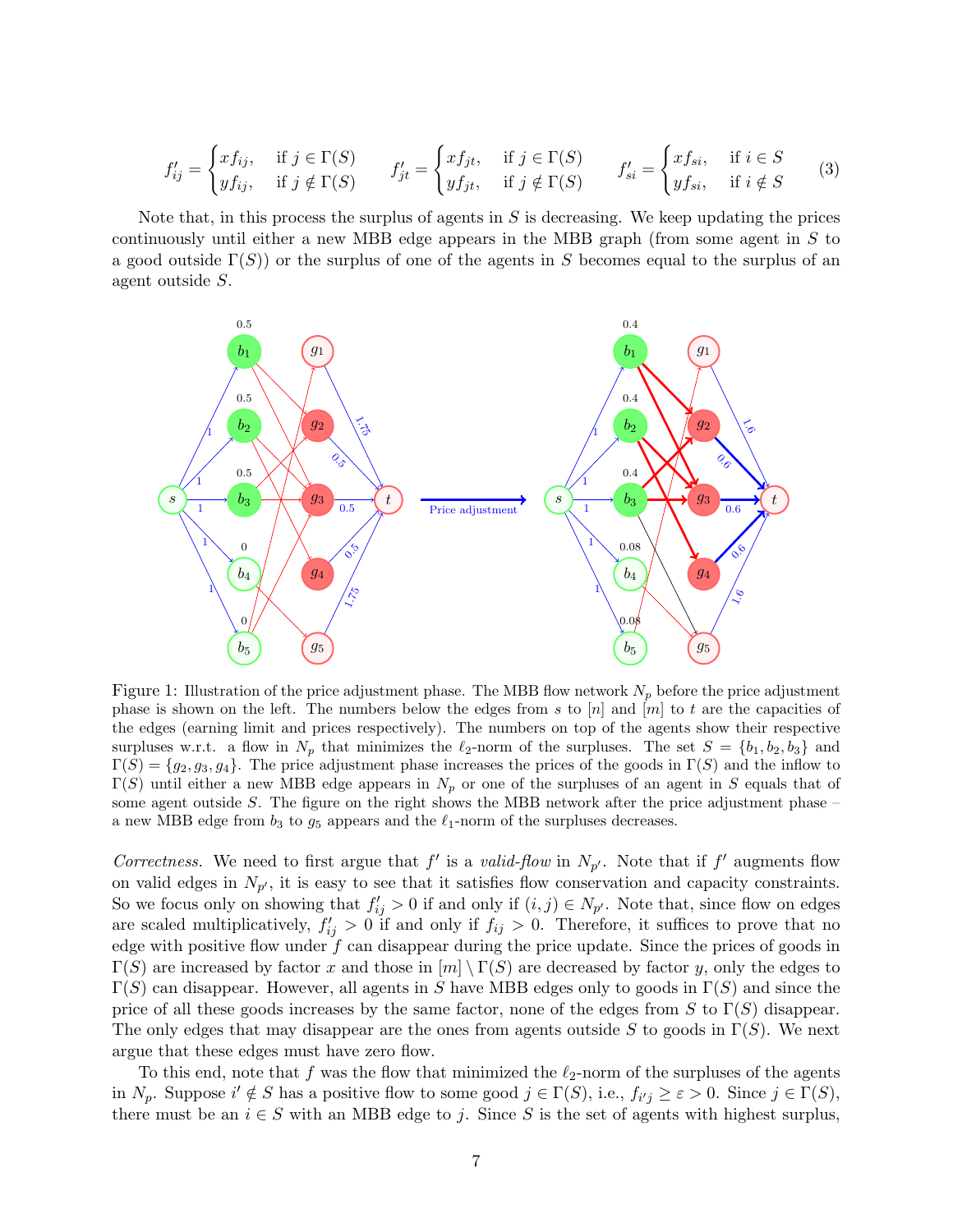we can conclude that  $r_f(i) > r_f(i')$ . Then, we can push more flow from i to j and push back the same amount of flow from j to i' continuously. Note that in this process the  $\ell_1$ -norm of the surplus remains the same while the  $\ell_2$ -norm decreases (as two surpluses  $r_f(i)$  and  $r_f(i')$  are moving closer to each other), which is a contradiction. Thus  $f_{i'j} = 0$ .

Now, we are ready to argue why the above procedure should converge. The price and flow update influences the surpluses of the agents. We show that the  $\ell_1$ -norm of the surplus monotonically decreases. Note that, after a price adjustment phase,

$$
\sum_{i \in [n]} r_{f'}(i) = \sum_{i \in [n]} (1 - \sum_{j \in [m]} f'_{ij}) = \sum_{j \in [m]} (p'_j - \sum_{i \in [n]} f'_{ij})
$$
\n
$$
= \sum_{j \in \Gamma(S)} (p'_j - \sum_{i \in [n]} f'_{ij}) + \sum_{j \notin \Gamma(S)} (p'_j - \sum_{i \in [n]} f'_{ij}) = x \sum_{j \in \Gamma(S)} (p_j - \sum_{i \in [n]} f_{ij}) + y \sum_{j \notin \Gamma(S)} (p_j - \sum_{i \in [n]} f_{ij})
$$

$$
= y \sum_{j \notin \Gamma(S)} (p_j - \sum_{i \in [n]} f_{ij})
$$
 (goods in  $\Gamma(S)$  are fully sold)  

$$
< \sum_{j \in [m]} (p_j - \sum_{i \in [n]} f_{ij}) = \sum_{i \in [n]} (1 - \sum_{j \in [m]} f_{ij}) = \sum_{i \in [n]} r_f(i).
$$
 (y < 1,  $\sum_{j \in [m]} p_j = n$ )

Furthermore, every flow that minimizes the  $\ell_2$ -norm of the surpluses is also a maximum flow [\[DPSV08\]](#page-42-0). Thus, after the flow update phase, the  $\ell_1$ -norm of the surpluses does not increase, implying that after each iteration the  $\ell_1$ -norm of the surpluses of the agents decreases.

To get faster convergence, many algorithms show that the  $\ell_2$ -norm of the surpluses decreases significantly. Intuitively it is equivalent to arguing that surpluses of the agents are getting more balanced, and this is straightforward to see. Observe that

- the  $\ell_1$ -norm decreases,
- $\bullet$  the surplus of the agents in  $S$  (the high surplus agents) decreases, and
- the surplus of the agents in  $[n] \setminus S$  (the low surplus agents) increases.

A proper analysis can show that the  $\ell_2$ -norm decreases as well. The decrease in the  $\ell_2$ -norm is used to prove polynomial convergence in the exchange model too [\[DM15,](#page-42-6) [DGM16,](#page-42-7) [CM18\]](#page-41-0).

Non-monotone surpluses for CE with chores. We now elaborate the fundamental problem in generalizing the overall structure of the above approach to the setting with chores.

At CE, since every agent consumes only her Min-Pain-per-Buck (MPB) chores, we can define the MPB-network analogously to the MBB-network for goods. That is, network  $N_p$  at prices p where only difference is that edge  $(i, j)$  is present if  $\frac{d_{ij}}{p_j} = min_k \frac{d_{ik}}{p_k}$  $\frac{d_{ik}}{p_k} = MPB_i$ . Like earlier, then the goal is to find a set of prices p at which the maximum flow in  $N_p$  is  $n = \sum_{j \in [m]} p_j$ . Given a flow f in  $N_p$ , we define the surplus of an agent  $r_f(i) = 1 - f_{si} = 1 - \sum_{j \in [m]} f_{ij}$ . Now, we wish to come up with an allocation and price adjustment rules that help decrease the  $\ell_1$  or  $\ell_2$ -norm of the surpluses. At a fixed price, we always set the allocation to the one that minimizes the  $\ell_2$ -norm of the surpluses. Now, we show the crucial problem during a price adjustment phase. Let S be the set of agents with highest surplus and  $\Gamma(S)$  be the set of chores that are their neighbors in  $N_p$ . Note that, in case of chores, agents prefer higher prices since they fetch better earning.

• Increasing prices of chores in  $\Gamma(S)$  and decreasing prices of chores outside  $\Gamma(S)$ : Increasing prices of chores  $\Gamma(S)$  (in-demand chores) is counter-intuitive, since it will further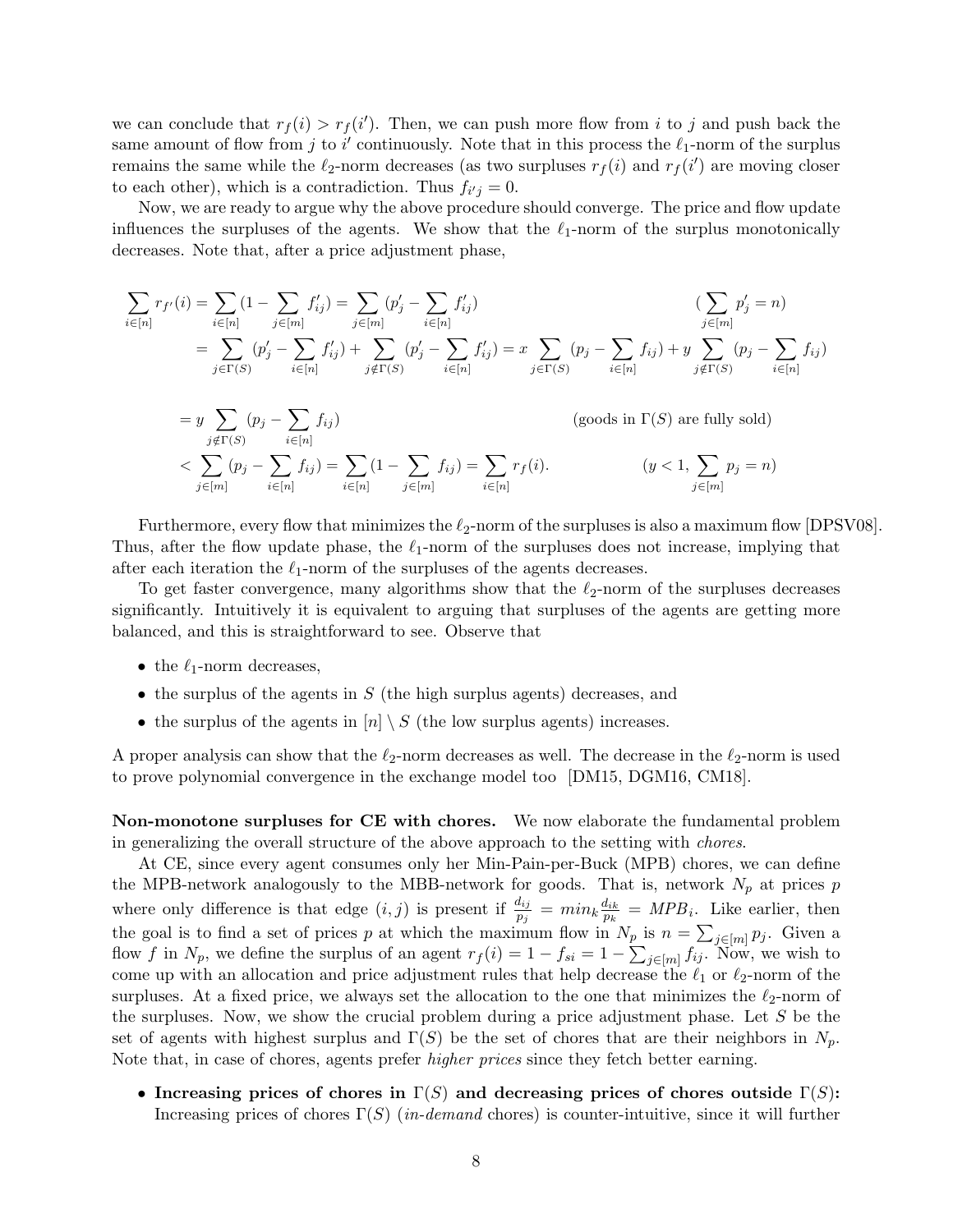increase their demand. Formally, after the flow-adjustment step, each agent  $i \notin S$  has flow only to the chores outside of  $\Gamma(S)$ , but may have an MPB edge to a  $j \in \Gamma(S)$ . Now if prices of chores in  $\Gamma(S)$  are increased, and of those outside  $\Gamma(S)$  are decreased, then i would strictly prefer j over any chore outside of  $\Gamma(S)$ . Hence all of her flow-carrying edges will disappear, and to maintain a valid flow we will have to reduce flow on  $(s, i)$  edge accordingly which will significantly increase the surplus of agent  $i$  and the total surplus.

• Decreasing prices of chores in  $\Gamma(S)$  and increasing prices of chores outside  $\Gamma(S)$ : While this definitely seems more intuitive, the  $\ell_1$  and the  $\ell_2$ -norm of the surpluses can still increase. So we update the prices and flows as in equations [\(2\)](#page-5-1) to [\(3\)](#page-6-0) with  $x < 1$  and  $y > 1$ this time. Then using the same derivation as in the goods case and the fact that  $y > 1$  we get that  $\sum_{i\in[n]} r_{f}(i) > \sum_{i\in[n]} r_{f}(i)$ . That is, the  $\ell_1$ -norm of the surpluses increases (diverges).

A possible workaround for the second bullet above is to allow negative surpluses (or equivalently relaxing the capacity constraints on the flow on the edges from s to  $[n]$ ). This will always ensure that f will saturate all edges from t to  $[m]$  or equivalently f has total flow-value of  $\sum_{j\in [m]} p_j$ . This way, we have sum of the surpluses is always zero. However, our goal now becomes to get the  $\ell_2$ -norm of the surpluses to be zero (as this will ensure that each agent i earns exactly 1 through her MPB chores). But observe that the  $\ell_2$ -norm may increase: Since we are decreasing the outflow from agents in  $S$  (who are the high-surplus agents), the surplus of each agent in  $S$  increases. Similarly, since we are increasing the outflow from each agent outside  $S$  (the low surplus agents), the surplus of the agents outside  $S$  decreases. As such, the gap between the high surplus and the low surplus increases, and in turn the  $\ell_2$ -norm increases. In fact, this is the main bottleneck in using any potential that "balances" the surpluses.

Overcoming non-monotone surpluses: Nash-welfare. We show how to overcome the problem of non-monotone surpluses. Decreasing prices of the high-demand chores and increasing that of the low-demand chores is a natural price adjustment scheme. Our solution lies in identifying the correct convergence analysis.

Recall that when we decrease the prices of the high-demand chores and increase the price of the low demand chores, the  $\ell_2$ -norm of the surplus increases as this process increases the gap between the surpluses of the agents in  $S$  and the ones outside  $S$  while keeping sum of surpluses the same. However, such a price adjustment can also bring new MPB edges (say  $(i, j)$ ) in the graph from agents in S to chores outside of  $\Gamma(S)$ . Let i' be an agent outside S that has positive outflow to j. Note that at this point we can definitely balance the surplus by pushing some flow from  $i$  to  $j$  and pushing back some flow from  $j$  to  $i'$ . What is unclear is whether we can balance the flow sufficient enough to compensate for the increase in  $\ell_2$ -norm prior to the appearance of the MPB edge! This observation leads us to our new potential function.

## We want a potential function which does not change during the price adjustment, but improves during the allocation update with the help of the new MPB edge.

We define our potential function as the product of the disutilities:  $\prod_{i\in[n]} D_i(x_i)$ . Crucially observe that the allocation  $x_{ij} = f_{ij}/p_j$  does not change during the price adjustment as  $f_{ij}$  and  $p_j$ are scaled by the same scalar. Therefore, our potential does not change during price update. We now make subtle changes in the price and the allocation adjustment process and then argue about the convergence of our algorithm.

Given a set of prices p, let  $N_p$  be the MPB flow network. We make a subtle change in the capacities of the edges. We make the capacity of all edges from  $s$  to  $[n]$  infinite, implying that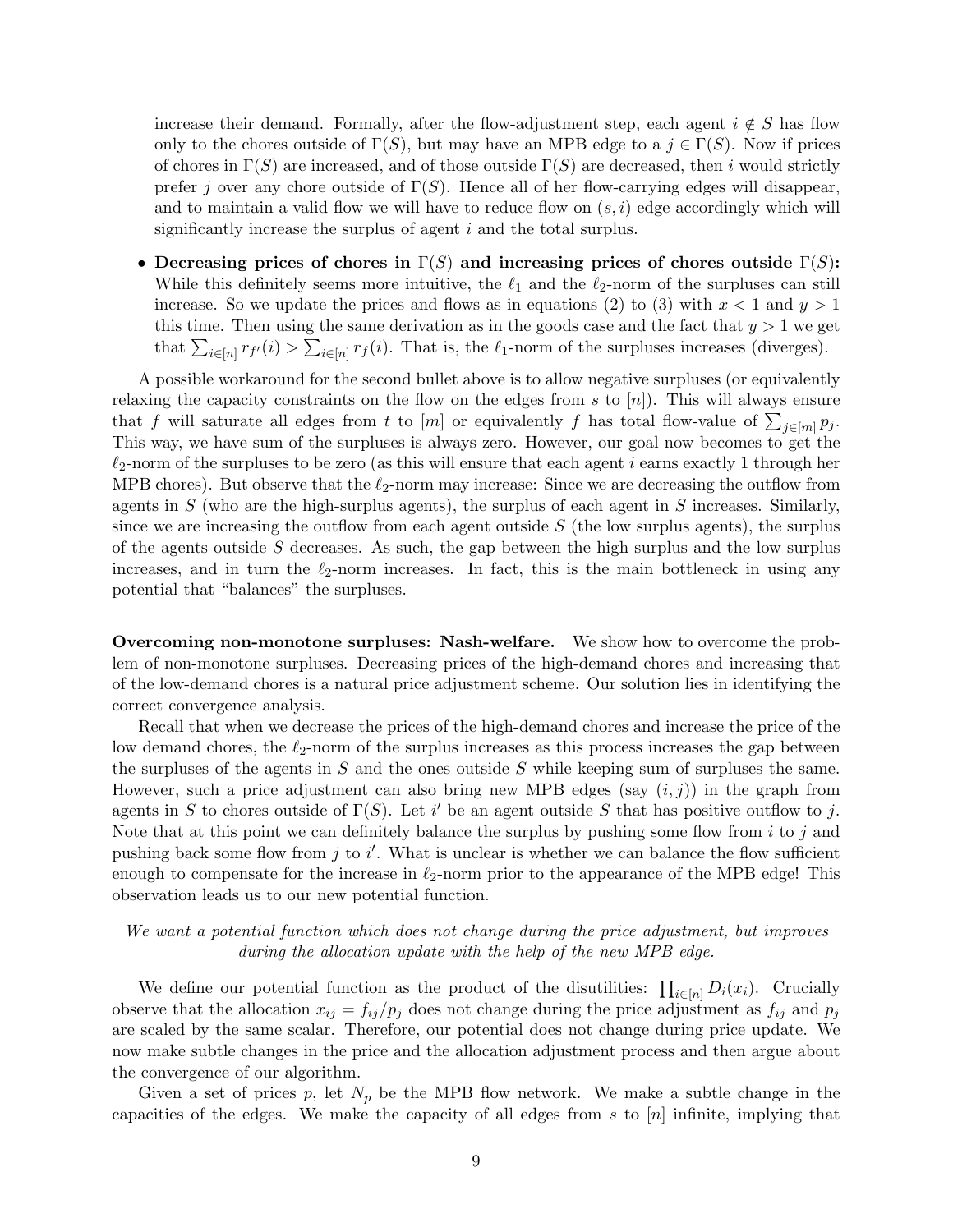any max-flow will push a total flow of  $\sum_{j\in[m]} p_j$  saturating all edges from  $[m]$  to t. Given a flow f in  $N_p$ , let *outflow* f(i) denote the total outflow from agent i, i.e., *outflow*  $f(i) = \sum_{j \in [m]} f_{ij}$ . Our goal now is to determine prices p and a max flow such that  $outflow_f(i) = 1$  for all  $i \in [n]$  and  $\sum_{j\in[m]} p_j = n$ . Note that we can write  $D_i(x_i) = MPB_i \cdot outflow_f(i)$ . Therefore, we can re-write our potential  $\prod_{i\in[n]} D_i(x_i) = \prod_{i\in[n]} (MPB_i \cdot outflow_f(i)) = \prod_{i\in[n]} MPB_i \cdot \prod_{i\in[n]} outflow_f(i)$ .

Let S be the set of agents with smallest value of  $\text{outflow}_f(i)$  and let  $\Gamma(S)$  be the set of chores adjacent to S in  $N_p$ . We adjust the allocation and prices as follows,

Flow adjustment. We do not change prices and set flow to the one that maximizes  $\prod_{i\in[n]} outflow_f(i)$ .

*Price adjustment.* We decrease the prices of the chores in  $\Gamma(S)$  by factor of  $x < 1$  until a new MPB edge appears from some agent in S to a chore outside of  $\Gamma(S)$ . And we keep a valid flow.

<span id="page-9-2"></span><span id="page-9-1"></span>
$$
p'_{j} = \begin{cases} xp_{j} & j \in \Gamma(S) \\ p_{j} & j \notin \Gamma(S) \end{cases}
$$
\n(4)

$$
f'_{ij} = \begin{cases} x f_{ij} & j \in \Gamma(S) \\ f_{ij} & j \notin \Gamma(S) \end{cases} \quad f'_{jt} = \begin{cases} x f_{jt} & j \in \Gamma(S) \\ f_{jt} & j \notin \Gamma(S) \end{cases} \quad f'_{si} = \begin{cases} x f_{si} & i \in S \\ f_{si} & i \notin S \end{cases} \tag{5}
$$

Correctness. Crucially, we can still argue that  $f'$  is a valid flow in  $N_{p'}$  like earlier.<sup>[7](#page-9-0)</sup> To show convergence, we show that our potential improves after every price and flow adjustment. First note that the potential does not change during the price adjustment: Let  $x$  and  $x'$  be the allocations corresponding to the flows f and f' respectively. Note that  $x_{ij} = f_{ij}/p_j$  and  $x'_{ij} = f'_{ij}/p'_j$  for all  $i \in [n], j \in [m]$ . From equations [\(4\)](#page-9-1) and [\(5\)](#page-9-2), we have  $f'_{ij}/p'_{j} = f_{ij}/p_{j}$  for all  $i \in [n], j \in [m]$ , implying that  $x = x'$ . Therefore  $D_i(x_i') = D_i(x_i)$  and the potential does not change during price adjustment.

Now we show that the potential improves during flow adjustment. Note that, since our potential is  $\prod_{i\in[n]} MPB_i \cdot \prod_{i\in[n]} outflow_{f'}(i)$ , where  $\prod_{i\in[n]} MPB_i$  does not change during the flow adjustment, it suffices to show that there is a flow f'' in  $N_{p'}$  such that  $\prod_{i\in[n]} \text{outflow}_{f'}(i) > \prod_{i\in[n]} \text{outflow}_{f'}(i)$ . Let  $(i, j)$  with  $i \in S$  and  $j \notin \Gamma(S)$  be the new MPB edge that appears in  $N_{p'}$  when we update the flow from f to f'. Let  $i' \notin S$  be an agent that had positive outflow to j. Note that  $\text{outflow}_f(i) \leq \text{outflow}_f(i')$  and the flow and price adjustments outlined in equations [\(4\)](#page-9-1) and [\(5\)](#page-9-2) show that the outflow of agent i decreases and that of i' remains the same. This implies that  $\text{outflow}_{f}(i)$  <  $\text{outflow}_{f}(i)$  <  $\text{outflow}_{f}(i') = \text{outflow}_{f'}(i')$ . Also,  $f'_{i'j} > 0$  as  $f_{i'j} > 0$ . Let  $f''$  be the flow obtained from  $f'$  by pushing more flow from i to j and pushing back the same amount of flow from j to i', while still maintaining outflow<sub>f'</sub>'(i)  $\leq$  outflow<sub>f''</sub>(i'). Note that  $\text{outflow}_{f'}(i)$  <  $\text{outflow}_{f''}(i)$   $\leq$   $\text{outflow}_{f''}(i')$   $\lt$   $\text{outflow}_{f'}(i')$  and  $\text{outflow}_{f''}(i)$  +  $\text{outflow}_{f''}(i')$  = outflow<sub>f'</sub>(i) + outflow<sub>f'</sub>(i'). Therefore, we have  $\prod_{i\in[n]} outflow_{f''}(i) > \prod_{i\in[n]} outflow_{f'}(i)$  (as the outflows are getting more balanced).

<span id="page-9-0"></span><sup>&</sup>lt;sup>7</sup>The most crucial argument is to show that all positive flow carrying edges do not disappear during the price adjustment, i.e., all  $(i, j)$  such that  $f_{ij} > 0$  are present in  $N_{p'}$  (equations of [\(5\)](#page-9-2) would then automatically imply that  $f'_{ij} > 0$  only if  $(i, j) \in N_{p'}$ ). Since we only decrease the prices of the chores in  $\Gamma(S)$ , the only edges that can disappear are the ones that are incoming to  $\Gamma(S)$  from agents outside S. Post flow-adjustment step, these edges will carry zero flow. Otherwise we have a chore  $j \in \Gamma(S)$ , an agent  $i \in S$  and an agent  $i' \notin S$  such that  $f_{ij} > \varepsilon > 0$  and  $f_{i'j} > \varepsilon > 0$ . Note that we can push more flow from i to j and push back some flow from j to i' such that outflow<sub>f</sub> (i) and  $outflow_f(i')$  move closer to each other while keeping the sum of outflows the same, i.e.,  $\sum_{i\in[n]} outflow_f(i)$  remains same. This improves  $\prod_{i\in[n]} outflow_f(i)$ , which is a contradiction. Thereafter, it is straightforward to see that the  $f'$ satisfies flow conservation and capacity constraints in  $N_{p'}$ .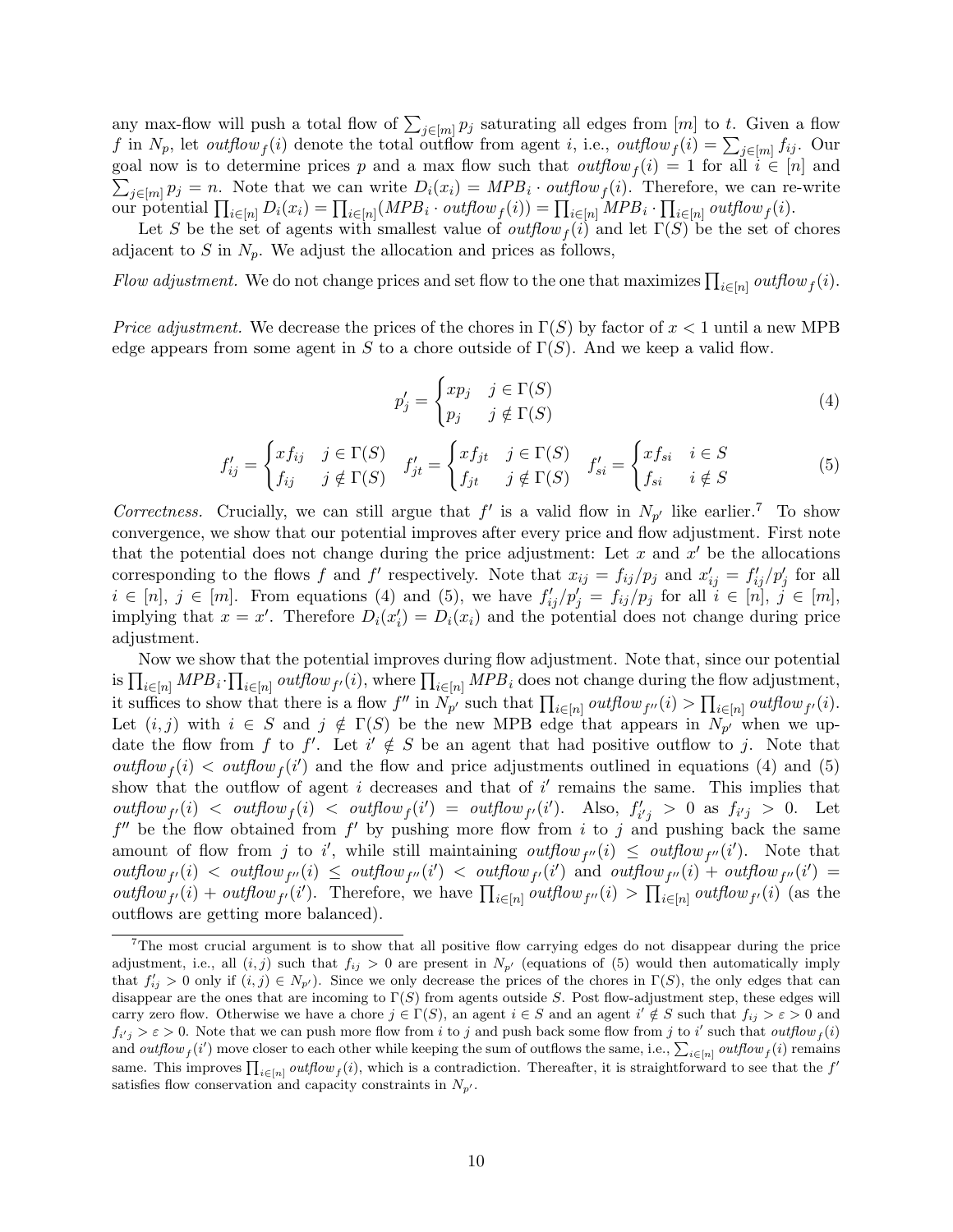We refer the reader to Section [4](#page-16-0) for a more detailed and rigorous explanation of the combinatorial algorithm. The remaining bulk of the effort is put into proving fast (polynomial time) convergence when either (i) the disutility values are  $\alpha$ -rounded or (ii) we are only aiming for  $(1 - \varepsilon)$ -CEEI. Lastly, note that our algorithm moves from a Nash welfare maximizing allocation at a particular MPB configuration to a Nash welfare maximizing allocation at another MPB configuration. In this process, it also strictly improves the Nash welfare. This shows that finding a CEEI (exactly) is in PLS. Since [\[CGMM21\]](#page-41-3) show that this problem is in PPAD, we can conclude that this problem lies in PPAD ∩ PLS =  $CLS$ .

#### <span id="page-10-0"></span>2.2 Discrete Setting with Bivalued Preferences

In the discrete chore division problem, a set of *indivisible* chores needs to be divided among agents in a fair and efficient manner. In this setting, envy-freeness up to one chore (EF1) and Pareto optimality (PO) are popular fairness and efficiency notions, respectively.

**EF1 and PO.** An allocation x is said to be EF1 if for every pair of agents  $(i, i')$ , there exists a chore  $c(i, i') \in x_i$  such that  $D_i(x_i \setminus c(i, i')) \leq D_i(x_{i'})$ , i.e., the disutility of agent i from  $x_i$  after the removal of a chore  $c(i, i')$  is at most the disutility of i for  $x_{i'}$ .<sup>[8](#page-10-1)</sup>

An allocation x is said to Pareto dominates another allocation  $x'$  if  $D_i(x_i) \leq D_i(x'_i)$ ,  $\forall i$  with a strict inequality for at least one agent. We say that x is PO if no other allocation  $x'$  dominates it.

A major open question in the discrete setting is whether there always exists an allocation that is both EF1 and PO. Very recently, [\[GMQ22,](#page-43-0) [EPS22\]](#page-42-1) answered this question affirmatively when agents have bivalued preferences, i.e.,  $d_{ij} \in \{1, \beta\}$ , for some  $\beta > 1$ . However, their analysis is quite involved, especially due to lack of a potential function for the convergence. Next, we briefly sketch how our new insight on the potential function of the product of disutility values implies a straightforward argument for the convergence.

First, we briefly sketch the approaches of [\[GMQ22,](#page-43-0) [EPS22\]](#page-42-1). They both utilize the notions of integral competitive equilibrium (CE) and price envy-freeness up to one chore (pEF1) [\[BKV18\]](#page-41-5). Since pEF1 implies both EF1 and PO, we only need to find an allocation that is pEF1. For that, they start with a trivial CE  $(x, p)$  and achieve pEF1 by *directly* transferring chores (on MPB edges) from a *big earner* to a *least earner*.<sup>[9](#page-10-2)</sup> The main challenge in both the papers is to show that this process converges. Let  $p(x_i) = \sum_{j \in x_i} p_j$  is the total payment of doing chores in  $x_i$ . Big earner, say b, is an agent who earns the maximum after the removal of a chore, i.e.,  $b = \arg \max_i \min_{c \in x_i} p(x_i \setminus c)$ . Similarly, least earner, say l, is an agent who earns the least, i.e.,  $l = \arg \min_i p(x_i)$ . If  $p(x_b) - p_c \leq p(x_l)$ , where c is a chore in  $x_b$ , then x is a pEF1 allocation.

Using our new insight on the potential function of the product of disutilities, we next show that it strictly increases in the above setting as well, thereby giving a straightforward proof of the convergence. Since any form of price-update doesn't change the potential function (because the allocation remains the same), we only need to show that it strictly increases during an allocation update. Further, the above discussion implies that we only need to show that if  $p(x_b) - p_c$  $p(x_l)$  then transferring c from b to l results in an increased potential function. Let x' be the new allocation where  $x'_b = x_b \setminus c$  and  $x'_l = x_l \cup c$ . Recall from Section [2.1](#page-5-0) that we can write  $D_i(x_i) = \prod_i MPB_i \cdot \prod_i p(x_i)$ . Since  $MPB_i$ 's doesn't change during allocation change, we need to show that

$$
\prod_i p(x_i) < \prod_i p(x_i'),
$$

<span id="page-10-2"></span><span id="page-10-1"></span><sup>&</sup>lt;sup>8</sup>In the discrete setting, we assume x to be integral, i.e.,  $x_{ij} \in \{0,1\}, \forall (i, j)$ .

<sup>9</sup>We note that this direct transfer is always possible in the case of bivalued preferences, which may not be the case for general additive preferences, and hence the problem for general additive preferences is still open.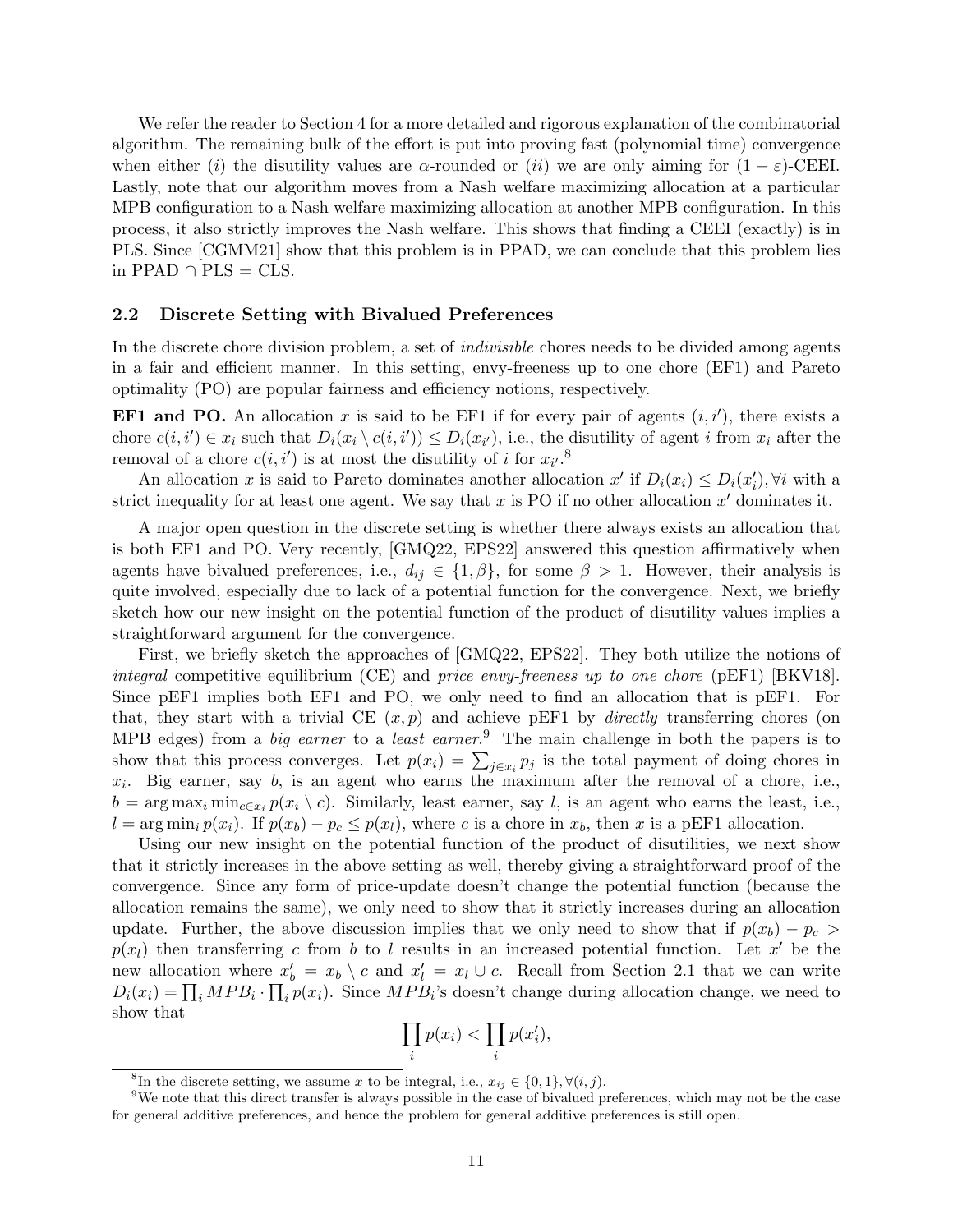which is

$$
p(x_b)p(x_l) < p(x'_b)p(x'_l).
$$

Expanding it, we get

$$
p(x_b)p(x_l) < (p(x_b) - p_c)(p(x_l) + p_c).
$$

Simplifying it, we get

 $p_c < p(x_b) - p(x_l),$ 

which is clearly true if x is not an pEF1 allocation. Since bivalued preferences are already  $(\beta - 1)$ rounded utilities, our running time analysis in Appendix [4](#page-16-0) can be adapted to show convergence polynomial in  $n, m$  and  $1/(\beta - 1)$ .

#### <span id="page-11-0"></span>2.3 PPAD-Hardness for the Exchange Model

In this section, we sketch the proof of Theorem [2,](#page-2-2) i.e., computing a  $(1 - 1/poly(n))$ -approximate CE of an exchange instance is PPAD-hard, even if the instance satisfies sufficiency conditions  $SC<sub>1</sub>$ and  $SC_2$ ) of Theorem [4](#page-4-1) (see Section [5](#page-29-0) for the formal and detailed proof). We give a polynomial time reduction from the problem of computing a Nash equilibrium of a normalized polymatrix game, a known PPAD-hard problem [\[CPY17\]](#page-42-11).

A polymatrix game is represented by a game graph where each node is a player who plays a two-player game with each of her neighbors. She has to play the same strategy with each of her neighbors and her payoff is the sum of the payoffs on each of her incident edges. If there are n players and each of them has exactly two strategies to choose from, then such a game can be represented by  $2n \times 2n$  matrix. When thought of it as  $n \times n$  block matrix, where each block is  $2 \times 2$ matrix, then  $(i, j)$ <sup>th</sup> block is the payoff matrix of player j for the game on edge  $(i, j)$ .

#### <span id="page-11-1"></span>Problem 6. (Normalized Polymatrix Game) [\[CPY17\]](#page-42-11)

Given: A 2n × 2n rational matrix M with every entry in [0,1] and  $M_{i,2j-1} + M_{i,2j} = 1$  for all  $i \in [2n]$  and  $j \in [n]$ .

**Find**: 1/n-approximate Nash equilibrium: Strategy vector  $x \in \mathbb{R}^{2n}_{\geq 0}$  such that  $x_{2i-1} + x_{2i} = 1$  and

$$
x^T \cdot \mathbf{M}_{*,2i-1} > x^T \cdot \mathbf{M}_{*,2i} + \frac{1}{n} \implies x_{2i} = 0.
$$
  

$$
x^T \cdot \mathbf{M}_{*,2i} > x^T \cdot \mathbf{M}_{*,2i-1} + \frac{1}{n} \implies x_{2i-1} = 0.
$$

where  $M_{*,k}$  represents the  $k^{th}$  column of the matrix **M**.

Given an instance  $I = \langle M \rangle$  of the polymatrix game, we create an instance of chore division  $E(I) = \langle A \cup B, d(\cdot, \cdot), w(\cdot, \cdot) \rangle$ , such that given any CE in  $E(I)$ , we can determine in polynomial time an equilibrium strategy vector  $x$  for  $I$ . Since we will have to create many different types of agents and chores, for ease of notation, we use  $d(i, j)$ ,  $w(i, j)$  and  $p(j)$  instead of  $d_{ij}$ ,  $w_{ij}$  and  $p_j$ respectively in this section and in Section [5.](#page-29-0)

**Sketch of the Reduction.** The entries of matrix M are encoded into endowments  $w(\cdot, \cdot)$  of agents, and the equilibrium strategy vector  $x$  of the polymatrix game  $I$  can be *extracted* from the price vector at a CE of  $E(I)$ . The key properties that our hard instance  $E(I)$  exhibits are pairwise equal endowments, fixed earning, price equality, price regulation and reverse ratio amplification (we will give a precise definition of these properties shortly). These techniques (constructing hard instances exhibiting these properties) have been used earlier to prove PPAD-hardness for the exchange model with only goods when agents have constant elasticity of substitution (CES) utilities [\[CPY17\]](#page-42-11) and even for the Fisher model when agents have separable piecewise linear concave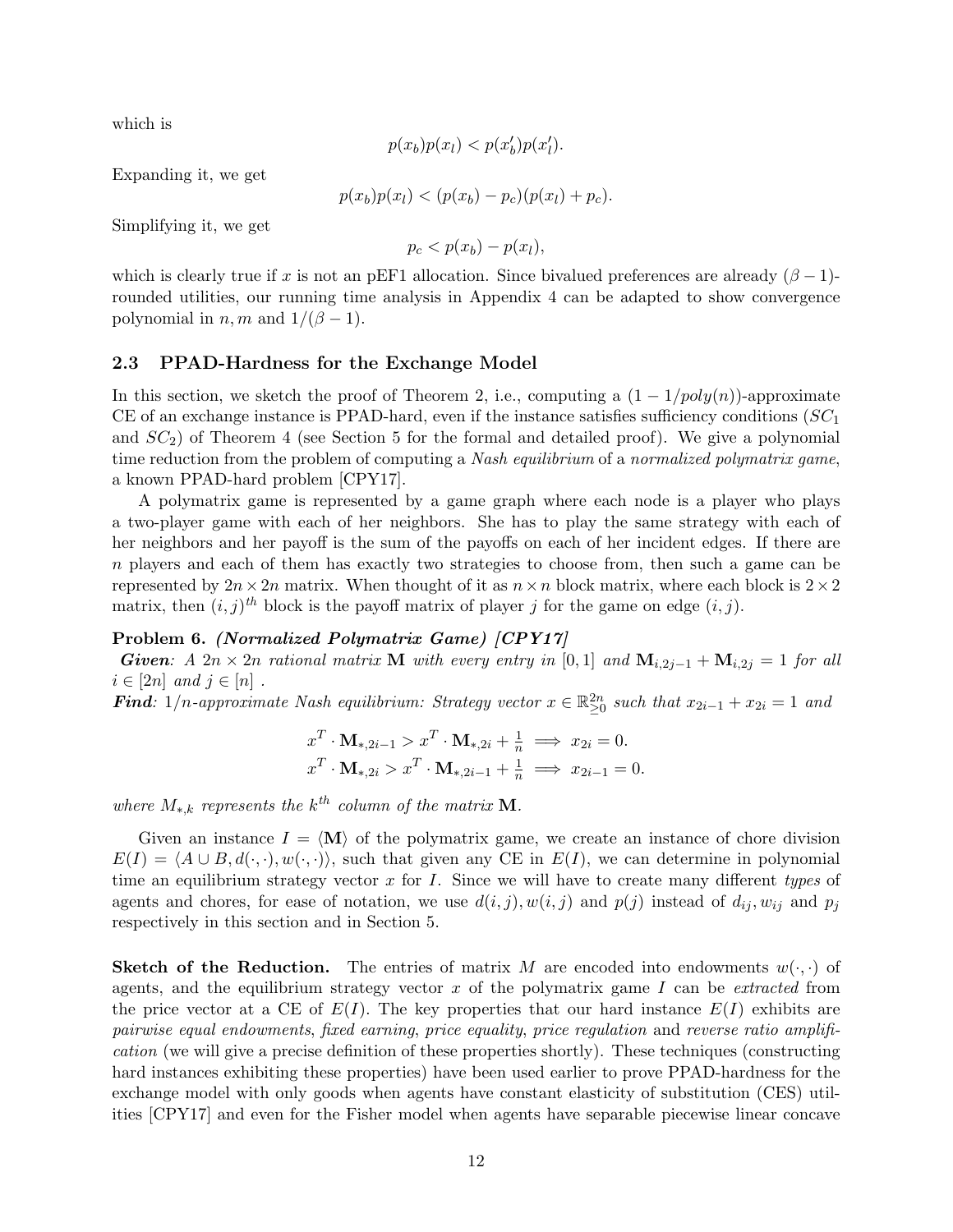(SPLC) utilities [\[CT09\]](#page-42-12). However, the challenge is to construct these gadgets, in particular the reverse ratio amplification gadget (a brief description will be given towards the end of this section) and make them work together only using linear disutility functions; as clearly this is not possible in case of goods, when agents have linear utility functions.

We now describe our instance  $E(I)$ . To encode the entries of the matrix **M** of the polymatrix game, we introduce two sets of  $2n$  chores in  $E(I)$ , namely  $B = \{b_1, b_2, \ldots, b_{2n}\}\$  and  $B' = \{b'_1, b'_2, \ldots, b'_{2n}\}.$  For each  $i, j \in [2n]$ , we add an agent  $a_{ij}$  who brings  $\mathbf{M}_{i,j}$  units of chore  $b'_i$ . The disutility values of these agents are as follows:

$$
\forall i \in [2n], j \in [n], d(a_{i,2j-1}, b_{2j-1}) = (1 - \alpha) \qquad \text{and} \qquad d(a_{i,2j-1}, b_{2j}) = (1 + \alpha) d(a_{i,2j}, b_{2j-1}) = (1 + \alpha) \qquad \text{and} \qquad d(a_{i,2j}, b_{2j}) = (1 - \alpha),
$$

for some infinitesimally small  $\alpha > 0$ . The disutility values that are not specified are all infinity. Observe that the agents  $a_{i,j}$ s own chores of  $B'$ , but can only do chores of B. Now, to complete the loop, we introduce another set of 2n agents, namely  $a'_1, a'_2, \ldots a'_{2n}$ , where for each  $i \in [2n]$  agent  $a'_i$ brings n units of chore  $b_i$ , and can do only the chores in set  $B'$ .

$$
\forall i \in [n], d(a'_{2i-1}, b'_{2i-1}) = (1 - \alpha') \qquad \text{and} \qquad d(a'_{2i-1}, b'_{2i}) = (1 + \alpha') d(a'_{2i}, b'_{2i-1}) = (1 + \alpha') \qquad \text{and} \qquad d(a'_{2i}, b'_{2i}) = (1 - \alpha'),
$$

for some small  $\alpha' \gg n^2 \cdot \alpha$ . Next, we add a set of 2n agents for whom we will ensure certain fixed earnings, namely  $a_1^f$  $i_1^f, \ldots, a_2^f$  $_{2n}^J$ , and they can do only chores in set B.

$$
d(a_{2i-1}^f, b_{2i-1}) = (1 - \alpha) \qquad \text{and} \qquad d(a_{2i-1}^f, b_{2i}) = (1 + \alpha) d(a_{2i}^f, b_{2i-1}) = (1 + \alpha) \qquad \text{and} \qquad d(a_{2i}^f, b_{2i}) = (1 - \alpha),
$$

The instance  $E(I)$  has additional agents and chores, and none of them has finite disutility towards the chores in set B. At any CE, our instance satisfies the following five key properties.

- Pairwise equal endowments: In  $E(I)$ , the total endowment of chore  $b_{2i-1}$  equals the total endowment of the chore  $b_{2i}$ , and similarly total endowment of  $b'_{2i-1}$  equals total endowment of  $b'_{2i}$ . Also the total endowments of each of these chores is  $\mathcal{O}(n)$ ; from the above construction it is easy to see that this holds for chores in set  $B$  and  $B'$ .
- Fixed earning: In any CE, for each  $i \in [2n]$ , we have the total earning of agent  $a_i^f$  $i$ <sup>f</sup> is  $(1-\alpha')$ .  $(2n - \sum_{j\in [2n]} M_{j,i}).$
- Price equality: In any CE, the sum of prices of the chores  $b_{2i-1}$  and  $b_{2i}$  is the same for all  $i \in [n]$ , and it is equal to the sum of prices of the chores  $b'_{2i-1}$  and  $b'_{2i}$  for all  $i \in [n]$ . Since the prices of the chores at a CE are scale invariant, we can assume, without loss of generality, that for all  $i \in [n]$ , we have  $p(b_{2i-1}) + p(b_{2i}) = p(b'_{2i-1}) + p(b'_{2i}) = 2$ .
- Price regulation: In any CE, for all  $i \in [2n]$  we have

$$
\frac{1-\alpha}{1+\alpha} \le \frac{p(b_{2i-1})}{p(b_{2i})} \le \frac{1+\alpha}{1-\alpha}
$$
 and 
$$
\frac{1-\alpha'}{1+\alpha'} \le \frac{p(b'_{2i-1})}{p(b'_{2i})} \le \frac{1+\alpha'}{1-\alpha'}.
$$

• Reverse ratio amplification: In any CE, for all  $i \in [2n]$ , if  $\frac{p(b_{2i-1})}{p(b_{2i})} = \frac{1+\alpha}{1-\alpha}$ , then we have  $p(b'_{2i-1})$  $\frac{(b'_{2i-1})}{p(b'_{2i})} = \frac{1-\alpha'}{1+\alpha'}$  and similarly when  $\frac{p(b_{2i-1})}{p(b_{2i})} = \frac{1-\alpha}{1+\alpha}$  $\frac{1-\alpha}{1+\alpha}$ , we have  $\frac{p(b'_{2i-1})}{p(b'_{2i})}$  $\frac{(b'_{2i-1})}{p(b'_{2i})} = \frac{1+\alpha'}{1-\alpha'}$ .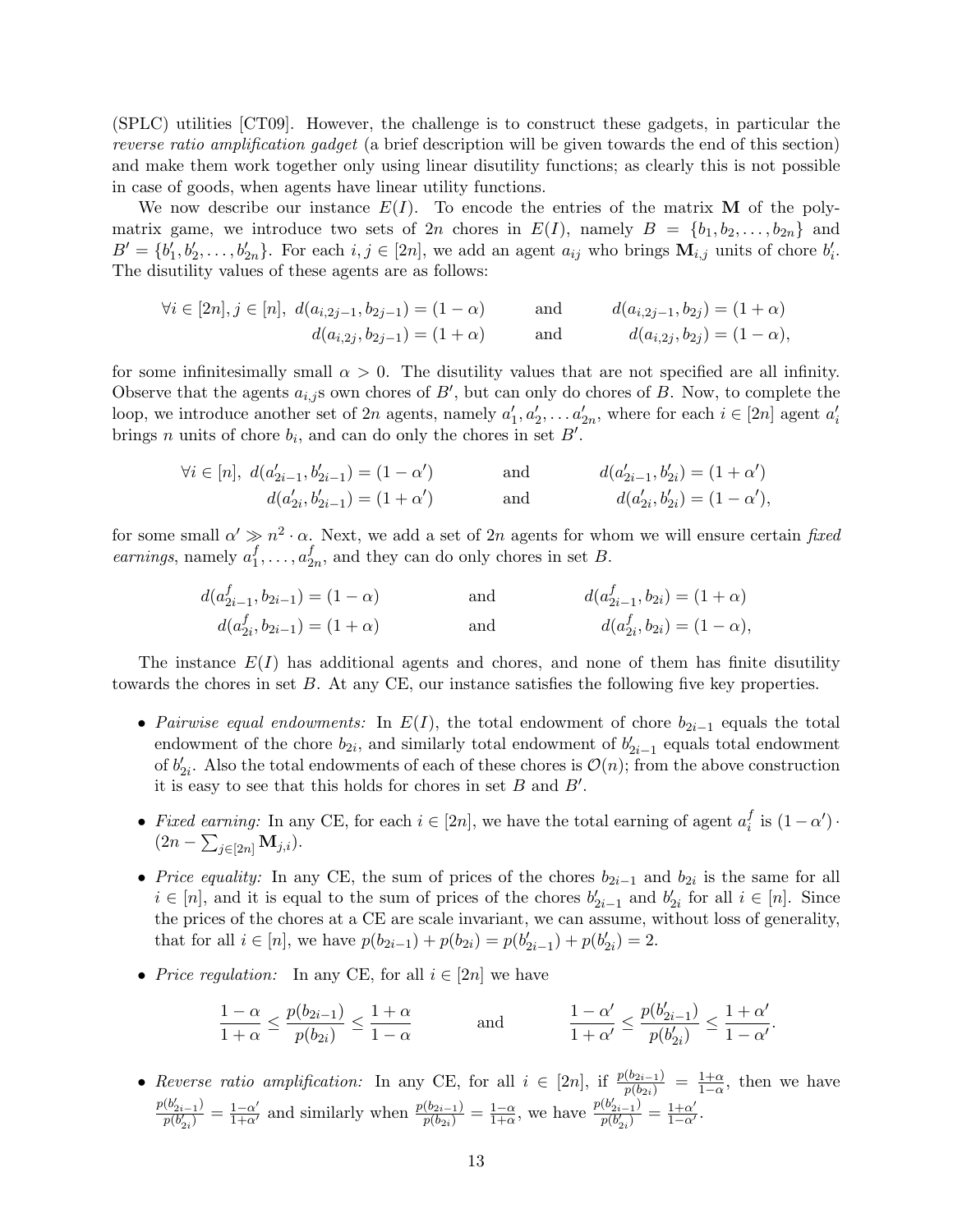We show that our instance  $E(I)$  satisfies both  $SC_1$  and  $SC_2$  conditions of Theorem [4,](#page-4-1) and thereby it admits a CE. Using the above five properties satisfied by a CE, we next describe how the prices at CE give the equilibrium strategy vector of the polymatrix game I. Given a CE price vector p of  $E(I)$ , construct a vector x as follows.

<span id="page-13-0"></span>
$$
\forall i \in [2n], \quad x_i = \frac{p(b'_i) - (1 - \alpha')}{2 \cdot \alpha'} \tag{6}
$$

We will show that x satisfies the Nash equilibrium conditions described in Problem  $6$  for instance I, thereby completing the reduction. First, let us argue why x is a valid strategy profile for the game, i.e., for each  $i \in [n]$ , we have  $x_{2i-1} \geq 0$ ,  $x_{2i} \geq 0$ , and  $x_{2i-1} + x_{2i} = 1$ . Using the price equality and price regulation properties, it follows that for each  $i \in [2n]$ ,  $(1 - \alpha') \le p(b'_i) \le (1 + \alpha')$ . This immediately implies  $x_i \geq 0$ ,  $\forall i \in [2n]$ . Furthermore, for each  $i \in [n]$ , we have  $x_{2i-1} + x_{2i} =$  $\frac{p(b'_{2i-1})+p(b'_{2i})-2(1-\alpha')}{2\cdot\alpha'}=\frac{2\alpha'}{2\alpha'}=1.$ 

Next, we will show that x satisfies the equilibrium conditions, namely, if  $x^T \cdot M_{*,2i} > x^T \cdot$  $\mathbf{M}_{*, 2i-1} + \frac{1}{n}$  $\frac{1}{n}$ , then  $x_{2i-1} = 0$ ; the proof for the symmetric condition is similar. To show that  $x_{2i-1} = 0$ , it suffices to show that  $p(b'_{2i-1}) = (1 - \alpha')$  (by [\(6\)](#page-13-0)). So let us assume that  $x^T \cdot M_{*,2i} >$  $x^T \cdot \mathbf{M}_{*, 2i-1} + \frac{1}{n}$  $\frac{1}{n}$ . The positive correlation between x and p imply that the total endowment money of the agents  $\{a_{j,2i} \mid j \in [2n]\}$  is larger than that of the agents  $\{a_{j,2i-1} \mid j \in [2n]\}$ . Since the agents  $\{a_{j,2i} \mid j \in [2n]\}\$  prefer chore  $b_{2i}$  to  $b_{2i-1}$  and the agents  $\{a_{j,2i-1} \mid j \in [2n]\}\$  prefer chore  $b_{2i-1}$  to  $b_{2i}$ , the difference in their endowment money would further enforce that chore  $b_{2i}$  is higher priced than chore  $b_{2i-1}$ . Next we formalize this intuition, and how that leads to  $p(b'_{2i-1}) = (1 - \alpha')$ .

The only agents who can consume chores  $b_{2i-1}$  and  $b_{2i}$  are the ones in  $\{a_{j,2i}, a_{j,2i-i} \mid j \in$  $[2n]\}\cup\{a_i^f$  $i_i^f \mid i \in [2n]$ }. Out of all these agents, the agents  $A(b_{2i}) = \{a_{j,2i} \mid j \in [2n]\} \cup \{a_2^f \}$  $_{2i}^{J} \mid i \in [n]$ } are the agents that have  $(1-\alpha)$  disutility towards  $b_{2i}$  and  $(1+\alpha)$  disutility towards  $b_{2i-1}$ . Symmetrically define set  $A(b_{2i-1})$ . The total endowment money of the agents in  $A(b_{2i})$  (say  $P(b_{2i}))$ ) is,

$$
= \sum_{j \in [2n]} \mathbf{M}_{j,2i} \cdot p(b'_j) + (1 - \alpha') \cdot (2n - \sum_{j \in [2n]} \mathbf{M}_{j,2i})
$$
 (fixed earning of  $a_{2i}^f$ )  
\n
$$
= \sum_{j \in [2n]} \mathbf{M}_{j,2i} \cdot (2\alpha' \cdot x_j + (1 - \alpha')) + (1 - \alpha') \cdot (2n - \sum_{j \in [2n]} \mathbf{M}_{j,2i})
$$
 (by equation (6))  
\n
$$
= \sum_{j \in [2n]} 2\alpha' \cdot x_j \cdot \mathbf{M}_{j,2i} + (1 - \alpha') \cdot \sum_{j \in [2n]} \mathbf{M}_{j,2i} + (1 - \alpha') \cdot (2n - \sum_{j \in [2n]} \mathbf{M}_{j,2i})
$$
  
\n
$$
= 2\alpha' x^T \cdot \mathbf{M}_{*,2i} + 2n \cdot (1 - \alpha').
$$

Similarly, the total endowment price of the agents in  $A(b_{2i-1})$  (say  $P(b_{2i-1})$ ) is  $2\alpha' x^T \cdot M_{*,2i-1}$  +  $2n \cdot (1-\alpha')$  which is less than  $P(b_{2i})$ . Recall again that, agents  $A(b_{2i}) \cup A(b_{2i-1})$  can only consume chores  $b_{2i}$  and  $b_{2i-1}$ , and no other agents can consume these two chores. We now prove that if  $A(b_{2i})$ earn all their endowment money of  $P(b_{2i})$  by only consuming (doing) chore  $b_{2i}$ , then the price of  $b_{2i}$  ( $p(b_{2i})$ ) has to be significantly high, leading to the violation of the *price-regulation* property: By *pairwise equal endowments* property, we have equal linear total endowments of both  $b_{2i}$  and  $b_{2i-1}$ , say cn. Therefore, if the agents in  $A(b_{2i})$  earn all their endowment money of  $P(b_{2i})$  only from chore  $b_{2i}$ , we have  $p(b_{2i}) \ge P(b_{2i})/(cn)$ , and  $p(b_{2i-1}) \le P(b_{2i-1})/(cn)$ , implying that

$$
p(b_{2i}) - p(b_{2i-1}) \ge \frac{P(b_{2i}) - P(b_{2i-1})}{cn} = \frac{2\alpha' \cdot (x^T \cdot M_{*,2i} - x^T \cdot M_{*,2i})}{cn} \ge \frac{2\alpha' \cdot 1/n}{cn} \gg 2\alpha \quad (as \frac{\alpha'}{n^2} \gg \alpha).
$$

Since  $p(b_{2i}) + p(b_{2i-1}) = 2$  (by the *price equality* property), this immediately implies that  $p(b_{2i})/p(b_{2i-1}) > (1+\alpha)/(1-\alpha)$  (violation of the *price regulation* property). This implies that the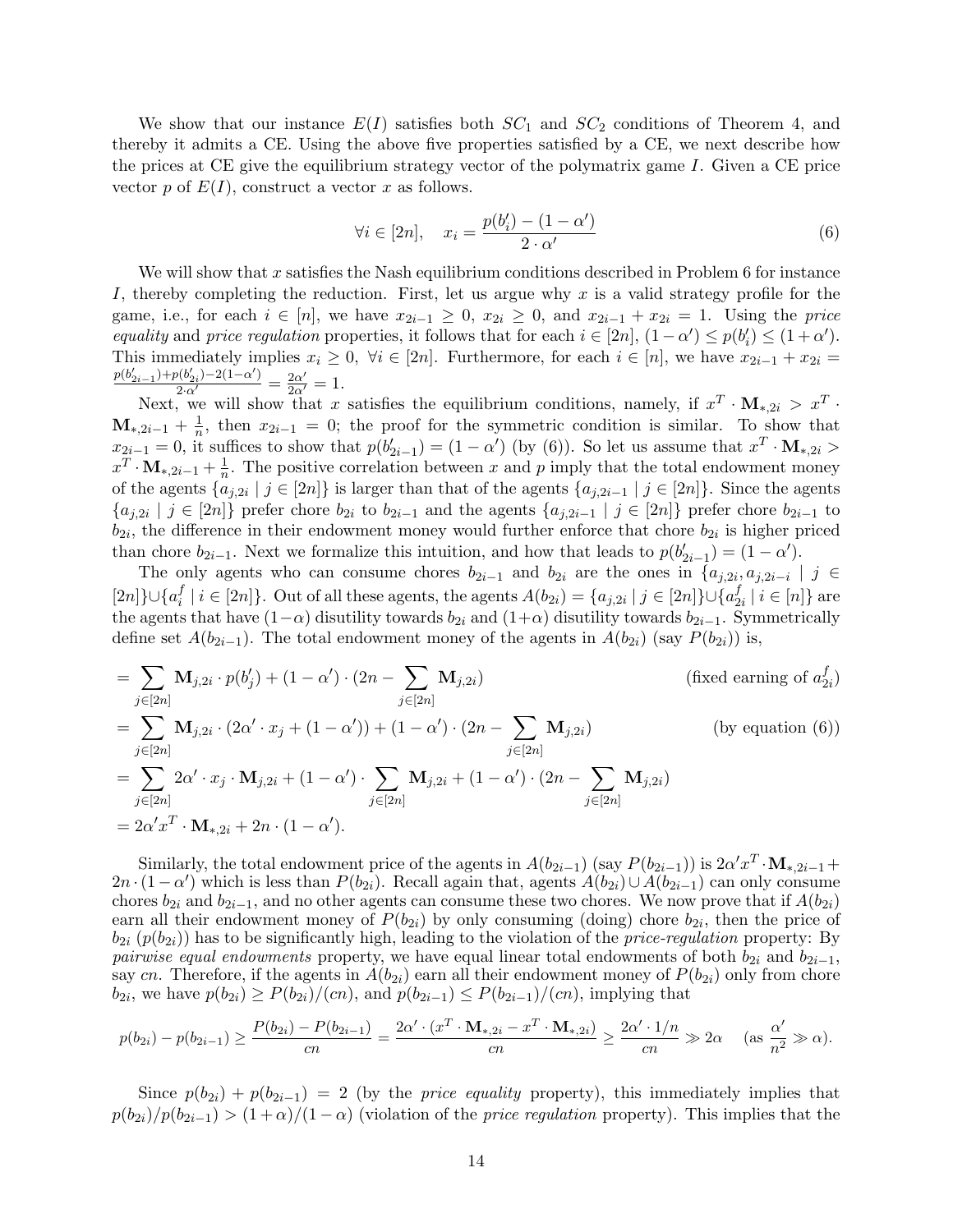agents in  $A(b_{2i})$  earn some of their endowment money of  $P(b_{2i})$  from the chore  $b_{2i-1}$  as well. Since all agents in  $A(b_{2i})$  have a disutility of  $1-\alpha$  for the chore  $b_{2i}$  and  $1+\alpha$  for the chore  $b_{2i-1}$ , agents in  $A(b_{2i})$ can do some amount of  $b_{2i-1}$  only if  $\frac{p(b_{2i-1})}{p(b_{2i})} \geq \frac{1+\alpha}{1-\alpha}$ . Then, the *price regulation* property dictates that  $\frac{p(b_{2i-1})}{p(b_{2i})} = \frac{1+\alpha}{1-\alpha}$ . Finally, by reverse ratio amplification property, we have  $\frac{p(b'_{2i-1})}{p(b'_{2i})}$  $\frac{(b'_{2i-1})}{p(b'_{2i})} = \frac{1-\alpha'}{1+\alpha'}$ . This implies  $p(b'_{2i-1}) = (1 - \alpha')$  and thereby  $x_{2i-1} = 0$ , when  $x^T \cdot M_{*,2i} > x^T \cdot M_{*,2i-1} + \frac{1}{n}$  $\frac{1}{n}$ . A very symmetric argument will show that if  $x^T \cdot \mathbf{M}_{*,2i-1} > x^T \cdot \mathbf{M}_{*,2i} + 1/n$ , then  $x_{2i} = 0$ .

While it is still intuitive for our choice of  $\alpha' \gg n^2 \cdot \alpha$ , that we can enforce  $\frac{p(b_{2i-1})}{p(b_{2i})} = \frac{1+\alpha}{1-\alpha}$  when  $x^T \cdot M_{*,2i} > x^T \cdot M_{*,2i-1} + \frac{1}{n}$  $\frac{1}{n}$ , perhaps the most subtle and mysterious gadget in our reduction is the reverse ratio amplification gadget. This is also the most crucial gadget as such a gadget cannot be realized in the linear exchange setting with divisible goods (all the other gadgets can be realized). We now briefly sketch the *reverse ratio amplification* gadget.

Reverse Ratio Amplification Gadget. We sketch the reverse ratio amplification gadget for  $\alpha' = 3\alpha/2$  and in the end elaborate how to make it work for  $\alpha' \gg n^2 \cdot \alpha$ . For each  $i \in [n]$ , we add an agent  $\bar{a}_i$  that has an endowment of  $\delta = n\alpha/2$  of both chores  $b'_{2i-1}$  and  $b'_{2i}$  and has a disutility of 1 for both chores  $b_{2i-1}$  and  $b_{2i}$  (and  $\infty$  for all other chores), implying that  $\overline{a_i}$  will earn her endowment money from the more expensive chore among  $b'_{2i-1}$  and  $b'_{2i}$ . We now show that when  $\frac{p(b_{2i-1})}{p(b_{2i})} = \frac{1+\alpha}{1-\alpha}$ , then we have  $\frac{p(b'_{2i-1})}{p(b'_{2i})}$  $\frac{(b'_{2i-1})}{p(b'_{2i})} = \frac{1-\alpha'}{1+\alpha'}$ . So assume that  $\frac{p(b_{2i-1})}{p(b_{2i})} = \frac{1+\alpha}{1-\alpha}$ . The price equality property dictates that  $p(b_{2i-1}) = 1 + \alpha$  and  $p(b_{2i}) = 1 - \alpha$ .

Now recall agents  $a'_{2i-1}$  and  $a'_{2i}$ . They own n units of chores  $b_{2i-1}$  and  $b_{2i}$  respectively and therefore their respective total endowment are  $n \cdot (1 + \alpha)$  and  $n \cdot (1 - \alpha)$ . Like earlier, we now prove that if  $a'_{2i-1}$  earns her entire endowment money of  $n(1+\alpha)$  from the chore  $b'_{2i-1}$ , then this causes violation of the *price regulation* property: If  $a'_{2i-1}$  earns her entire endowment from  $b'_{2i-1}$ , we have the price of  $b'_{2i-1}$  to be at least  $\frac{n(1+\alpha)}{c'n} = \frac{1+\alpha}{c'}$  $\frac{+\alpha}{c'}$ , where  $c'n$  is the total endowment of chores  $b'_{2i-1}$ and  $b'_{2i}$  (they are equal and linear in n by *pairwise equal endowments* property). Similarly, the only other agents having finite disutility towards the chore  $b'_{2i}$  are the agents  $a'_{2i}$  and  $\overline{a}_i$ . Therefore, using  $\delta = n \cdot \alpha/2$ , and  $p(b'_{2i-1}) + p(b'_{2i}) = 2$  by the *price equality* property, we have,

$$
p(b'_{2i}) \leq \frac{n(1-\alpha)+\delta \cdot (p(b'_{2i-1})+p(b'_{2i}))}{c'n} = \frac{n(1-\alpha)+2\delta}{c'n} = \frac{n(1-\alpha)+n\alpha}{c'n} = \frac{1}{c'}.
$$

Therefore, we have that  $p(b'_{2i-1}) \ge (1+\alpha)/c' > 1/c' \ge p(b'_{2i})$ . This implies that the agent  $\overline{a}_i$ earns her entire endowment price of  $\delta \cdot (p(b'_{2i-1}) + p(b'_{2i})) = 2\delta$  from the chore  $b'_{2i-1}$  (as the disutility to price ratio of  $b'_{2i-1}$  is strictly less than that of  $b_{2i}$  for  $\overline{a}_i$ ). Thus, we have that  $p(b'_{2i-1}) \geq \frac{n(1+\alpha)+2\delta}{c'n}$  $c'n$ and  $p(b'_{2i}) \leq \frac{n(1-\alpha)}{c'n}$  $\frac{1-\alpha}{c'n}$ , implying that, if we set  $\alpha' = 3\alpha/2$ , then

$$
\frac{p(b'_{2i-1})}{p(b'_{2i})} \ge \frac{n \cdot (1+\alpha)+2\delta}{n \cdot (1-\alpha)} = \frac{n \cdot (1+\alpha)+n\alpha}{n \cdot (1-\alpha)} = \frac{1+2\alpha}{1-\alpha} > \frac{1+\alpha'}{1-\alpha'}
$$
 (as  $\delta = n \cdot \alpha/2$ )

Therefore, we have violation of *price regulation*. This implies that at a CE, agent  $a'_{2i-1}$  earns some of her endowment money from the chore  $b'_{2i}$ . Since  $a'_{2i-1}$  has a disutility of  $(1 - \alpha)$  for  $b'_{2i-1}$ and  $(1+\alpha)$  for  $b'_{2i}$ , she can do the chore  $b'_{2i}$  only if  $p(b'_{2i-1})/p(b'_{2i}) \geq (1-\alpha)/(1+\alpha)$ . Then, by the price regulation property, we have  $p(b'_{2i-1})/p(b'_{2i}) = (1-\alpha)/(1+\alpha)$ . The proof for the case  $\frac{p(b_{2i-1})}{p(b_{2i})} = \frac{1-\alpha}{1+\alpha} \implies \frac{p(b'_{2i-1})}{p(b'_{2i})}$  $\frac{(b'_{2i-1})}{p(b'_{2i})} = \frac{1+\alpha'}{1-\alpha'}$  is symmetric.<sup>[10](#page-14-0)</sup>

<span id="page-14-0"></span> $10$ Note that we are crucially using the fact that increasing the price of a chore makes it more attractive to an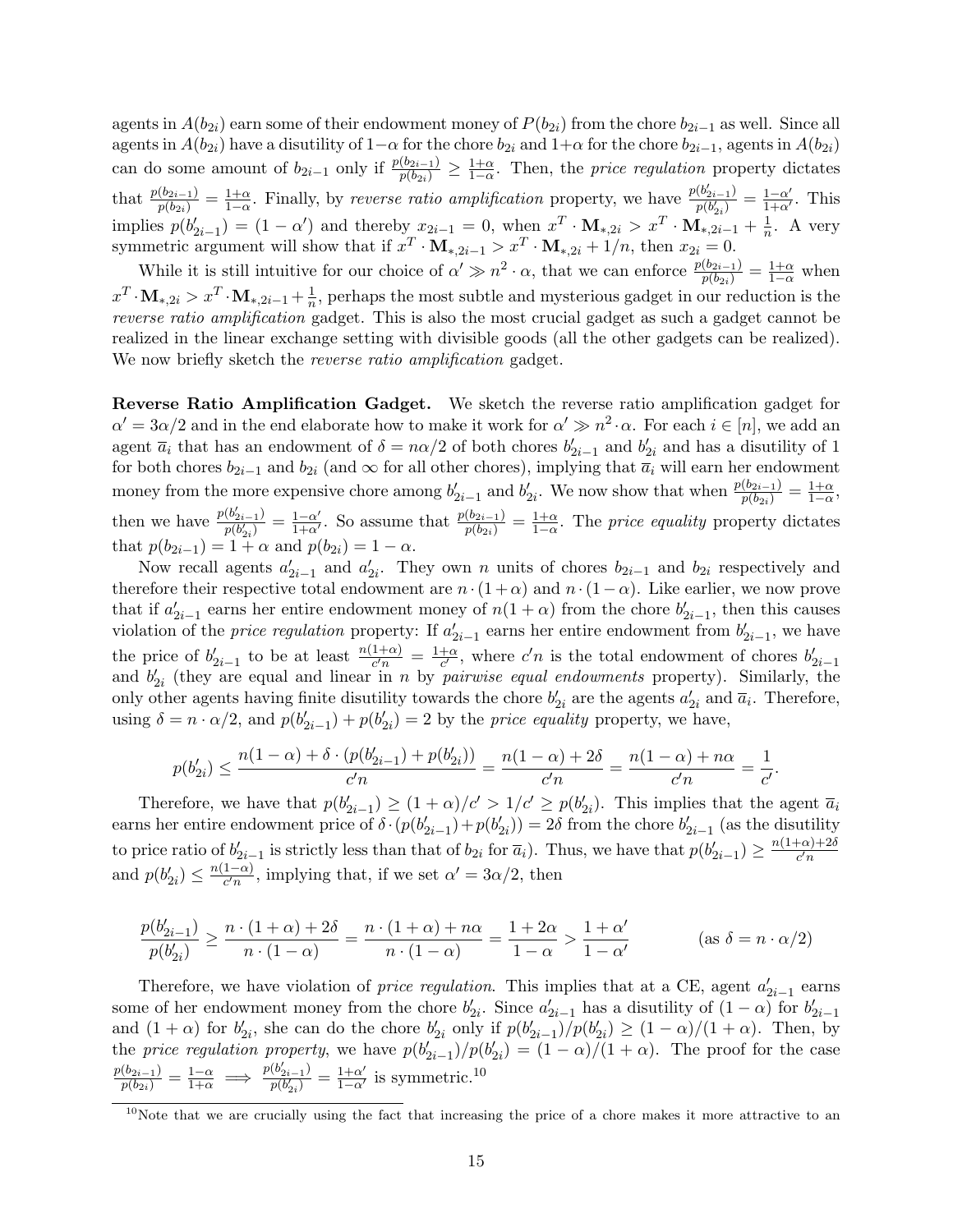When  $\alpha' \gg n^2 \cdot \alpha$ , i.e., when we need significantly higher amplification, we create a sequence of  $K \in \mathcal{O}(\log(n))$  sets of chores  $B^1 = \{b_1^1, b_2^1, \ldots, b_{2n}^1\}, B^2 = \{b_1^2, b_2^2, \ldots, b_{2n}^2\}, \ldots, B^K = \{b_1^K, b_2^K\}$  $\ldots, b_{2n}^K$  with  $B^1 = B$  and  $B^K = B'$ . We enforce reverse ratio amplification between every consecutive sets of chores, i.e., for all  $\ell \in [K]$  and for all  $i \in [n]$ , if  $\frac{p(b_{2i-1}^{\ell})}{p(k_i^{\ell})}$  $\frac{(b_{2i-1}^{\epsilon})}{p(b_{2i}^{\ell})} \ = \ \frac{1+\alpha_{\ell}}{1-\alpha_{\ell}}$  $\frac{1+\alpha_\ell}{1-\alpha_\ell}$ , then we have  $\frac{p(b_{2i-1}^{\ell+1})}{p(b_{2i-1}^{\ell+1})}$  $\frac{p(b_{2i-1}^{c+1})}{p(b_{2i}^{\ell+1})} = \frac{1-\alpha_{\ell+1}}{1+\alpha_{\ell+1}}$  $\frac{1-\alpha_{\ell+1}}{1+\alpha_{\ell+1}}$  and similarly when  $\frac{p(b_{2i-1}^{\ell})}{p(b_{2i}^{\ell})}$  $\frac{(b_{2i-1}^{\epsilon})}{p(b_{2i}^{\ell})} = \frac{1-\alpha_{\ell}}{1+\alpha_{\ell}}$  $\frac{1-\alpha_{\ell}}{1+\alpha_{\ell}},$  then we have  $\frac{p(b_{2i-1}^{\ell+1})}{p(b_{2i}^{\ell+1})}$  $\frac{p(b_{2i-1}^{c+1})}{p(b_{2i}^{\ell+1})} = \frac{1+\alpha_{\ell+1}}{1-\alpha_{\ell+1}}$  $\frac{1+\alpha_{\ell+1}}{1-\alpha_{\ell+1}},$  where  $\alpha_{\ell+1} = 3\alpha_{\ell}/2$ , thereby giving us the desired amplification from B to B'.

We re-emphasize that while the concepts of the gadgets used in our reduction are standard [\[CPY17,](#page-42-11) [CT09\]](#page-42-12), the key contribution is to realize these gadgets with just linear disutility functions. As a consequence, there are subtle, yet important technical differences to gadgets in [\[CPY17,](#page-42-11) [CT09\]](#page-42-12). For instance, our amplification sequence has to be alternating, while the one in [\[CPY17\]](#page-42-11) is not.

The formal proof with all the details can be found in Section [5,](#page-29-0) where we give the complete construction and prove that the instance exhibits all of the above five properties, as well as meets the sufficient conditions (Theorem [4\)](#page-4-1) for existence of CE.

# <span id="page-15-0"></span>3 Applications and Further Related Work

The CEEI model is applicable to allocation problems naturally arising in a wide range of reallife settings such as dividing tasks among various team members, deciding teaching assignments between faculty, or splitting liabilities when dissolving a partnership. The exchange model also occurs naturally in many day to day scenarios, e.g., a set of university students teaching each other in a group study, to optimize the time and effort required. At a larger scale,  $time banks^{11}$  $time banks^{11}$  $time banks^{11}$  are such reciprocal service exchange platforms which have around 30,000 to 40,000 users from the United States. In a timebank, individuals from a certain community give services to one another and earn time credit. Thereafter, each individual uses their time credit to receive services. Competitive equilibrium (CE) provides a systematic way to do the exchange: it consists of prices (payment)<sup>[12](#page-15-2)</sup> for chores and an allocation such that all chores are completely assigned and each agent gets her most preferred bundle (*optimal bundle*) subject to her budget constraint<sup>[13](#page-15-3)</sup>.

The problem of computing CE has been extensively studied. We only discuss previous work that appears most relevant. For linear CEEI (Fisher) model with goods, the CE set is captured by the Eisenberg-Gale convex program [\[EG59\]](#page-42-3), which maximizes the Nash welfare defined as the geometric mean of agents' utilities. Later, Shmyrev [\[Shm09\]](#page-43-9) obtained another convex program for this problem.  $[CDG^+17]$  provides a dual connection between these and other related convex programs. A combinatorial polynomial-time algorithm for computing a CE is given in [\[DPSV08\]](#page-42-0). Later, strongly polynomial-time algorithms are obtained for this problem  $[Orl10, Vég12]$ .

For the linear exchange model with goods, many convex programming formulations were obtained; see [\[DGV16\]](#page-42-13) for details. Initial polynomial-time algorithms for this model are based on ellipsoid and interior-point methods [\[Jai07,](#page-43-2) [Ye08\]](#page-43-3). The first combinatorial polynomial-time algorithm is given in [\[DM15\]](#page-42-6), which was later improved in [\[DGM16\]](#page-42-7). Recently, [\[GV19\]](#page-43-5) gives the first strongly polynomial-time algorithm for this problem.

The equilibrium computation problem in all models with goods is basically PPAD-hard when-

agent (agent  $\overline{a}_i$  is only interested in  $b'_{2i-1}$  whenever it has a higher price than  $b'_{2i}$ ). This property is not satisfied in the linear exchange setting with divisible goods (in fact this is the fundamental difference between the two settings) where we cannot realize this gadget.

<span id="page-15-1"></span> $11$ <https://timebanks.org/>

<span id="page-15-2"></span><sup>12</sup>Equivalent of time credit in time banks.

<span id="page-15-3"></span> $13$  Here the budget constraint of an agent is that she has to earn enough to pay for her initial set of chores.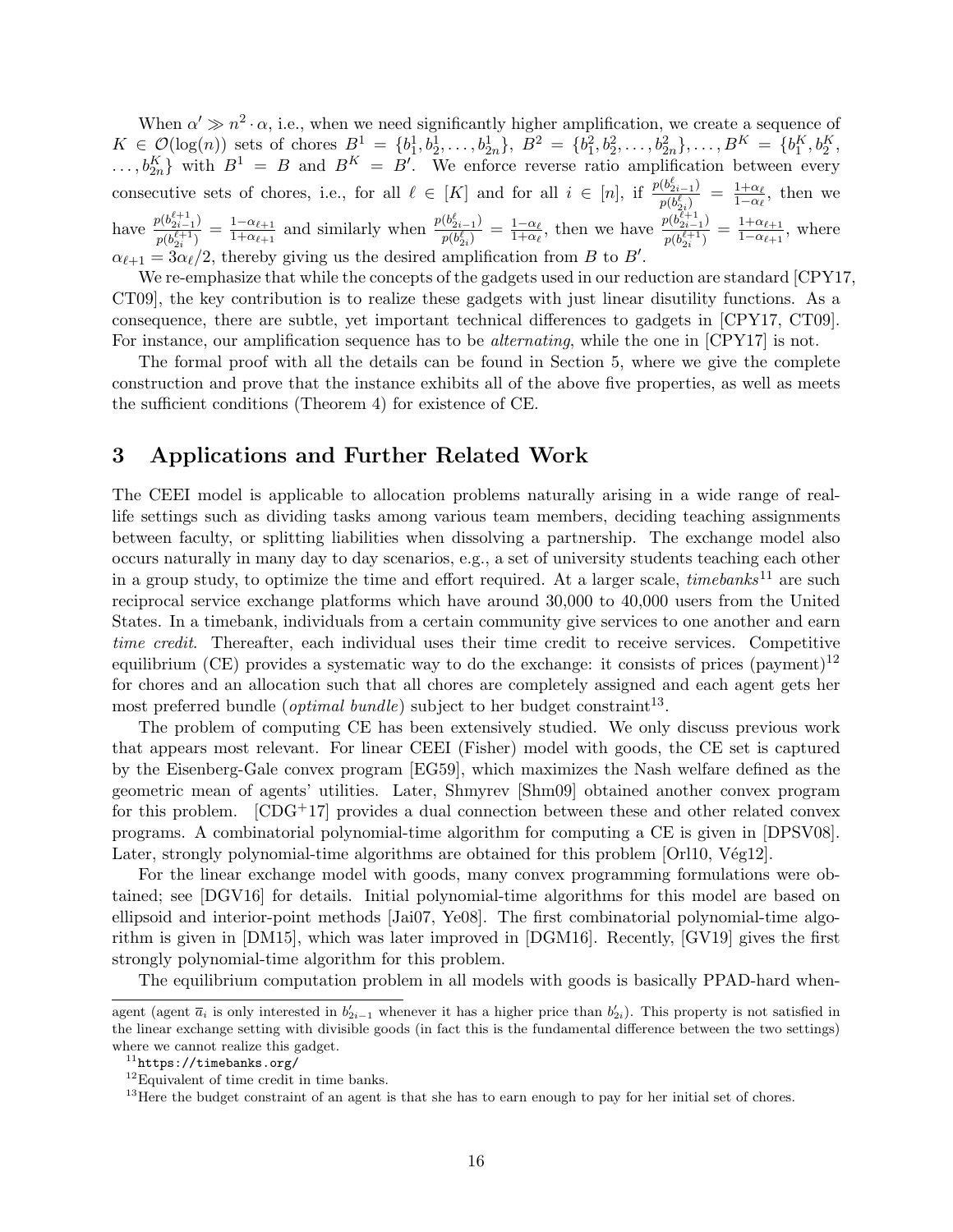ever the CE set is non-convex. In the CEEI (Fisher) model, it is polynomial-time for weak gross substitutes (WGS) and homogeneous utility functions [\[CMPV05,](#page-42-14) [Eis61\]](#page-42-9), and PPAD-hard for separable piecewise linear concave (SPLC) utilities [\[CT09\]](#page-42-12). In the exchange model, it is polynomial-time for WGS utilities [\[CMPV05,](#page-42-14) [GHV21\]](#page-43-11), and beyond that, it is essentially PPAD-hard [\[CPY17,](#page-42-11) [CDDT09,](#page-41-7) [CSVY06,](#page-42-10) [GMVY17\]](#page-43-8). More recently, [\[CCPY22\]](#page-41-8) shows PPAD-hardness for the Hylland-Zeckhauser model [\[HZ79\]](#page-43-12), which is essentially the CEEI model under linear preferences with additional matching constraints.

For the linear CEEI model with chores, [\[BMSY17\]](#page-41-1) consider the case where all (dis)utility values to be finite. [\[BMSY17\]](#page-41-1) show that critical points of the geometric mean of agent's disutilities on the (Pareto) efficiency frontier are the CE profiles. By building on this characterization, [\[BCM22\]](#page-41-2) give an FPTAS for finding an approximate CE. For the special case of constantly many agents (or chores), polynomial-time algorithms are known for computing a CE [\[BS19,](#page-41-9) [GM20\]](#page-43-13).

For the linear exchange model with chores, [\[CGMM21\]](#page-41-3) gives a linear complementarity problem (LCP) formulation and a complementary pivot algorithm for computing a CE.

## <span id="page-16-0"></span>4 Combinatorial Algorithm

In this section, we give an exact  $\tilde{\mathcal{O}}(n^2m^2/\alpha^2)$ -time algorithm for instances where every disutility value can be expressed as a power of  $(1+\alpha)$ , i.e.,  $d_{ij} = (1+\alpha)^{k_{ij}}$  for some polynomially bounded integer  $k_{ij}$ . Then, we show how to modify the same algorithmic framework to get a FPTAS for determining a CEEI when we make no assumption on the disutility values.

Our algorithm is iterative and each iteration comprises of two phases: (1) the price update phase that changes the prices of the chores without changing the allocation and then (2) allocation update phase which changes the allocation without altering the prices. Throughout the algorithm, we maintain that all chores are completely allocated and all agents earn their money from their respective MPB chores. Thus, the main goal of our algorithm is to find identical earnings for the agents (as this ensures that we are at a CEEI) while maintaining the invariants. Thereafter, we show that at the end of each iteration, we can improve the Nash welfare of the allocation by some multiplicative factor. We now elaborate the two phases.

#### 4.1 Price Update

 $\sum_j x_{ij} p_j$  where  $x_{ij}$  is the amount of chore j assigned to i and  $p_j$  is the payment for doing unit amount In this phase, we identify the *chores in demand*: Let  $e_i$  denote the earning of agent i, i.e.,  $e_i =$ of chore j. Let S be the set of agents that have earnings less than one, i.e.,  $S = \{i \mid e_i < 1\}$  and let  $\Gamma(S)$  be the set of MPB chores for the agents in S, i.e.,  $\Gamma(S) = \{j \mid d_{ij}/p_j = MPB_i \text{ for some } i \in S\}.$ We call every chore in  $\Gamma(S)$  as a chore in demand. Thereafter, we decrease the prices of all the chores in demand (chores in  $\Gamma(S)$ ) until some agent in S gets interested in a chore in  $[m] \setminus \Gamma(S)$ , i.e., we have a new MPB edge from an agent in S to a chore outside  $\Gamma(S)$ . Note that although this update further decreases the earnings of the agents in  $S$ , it does not decrease Nash welfare as the disutility of each agent is independent of the prices (depends only on the allocation). The price update is summarized in Algorithm [1.](#page-17-0)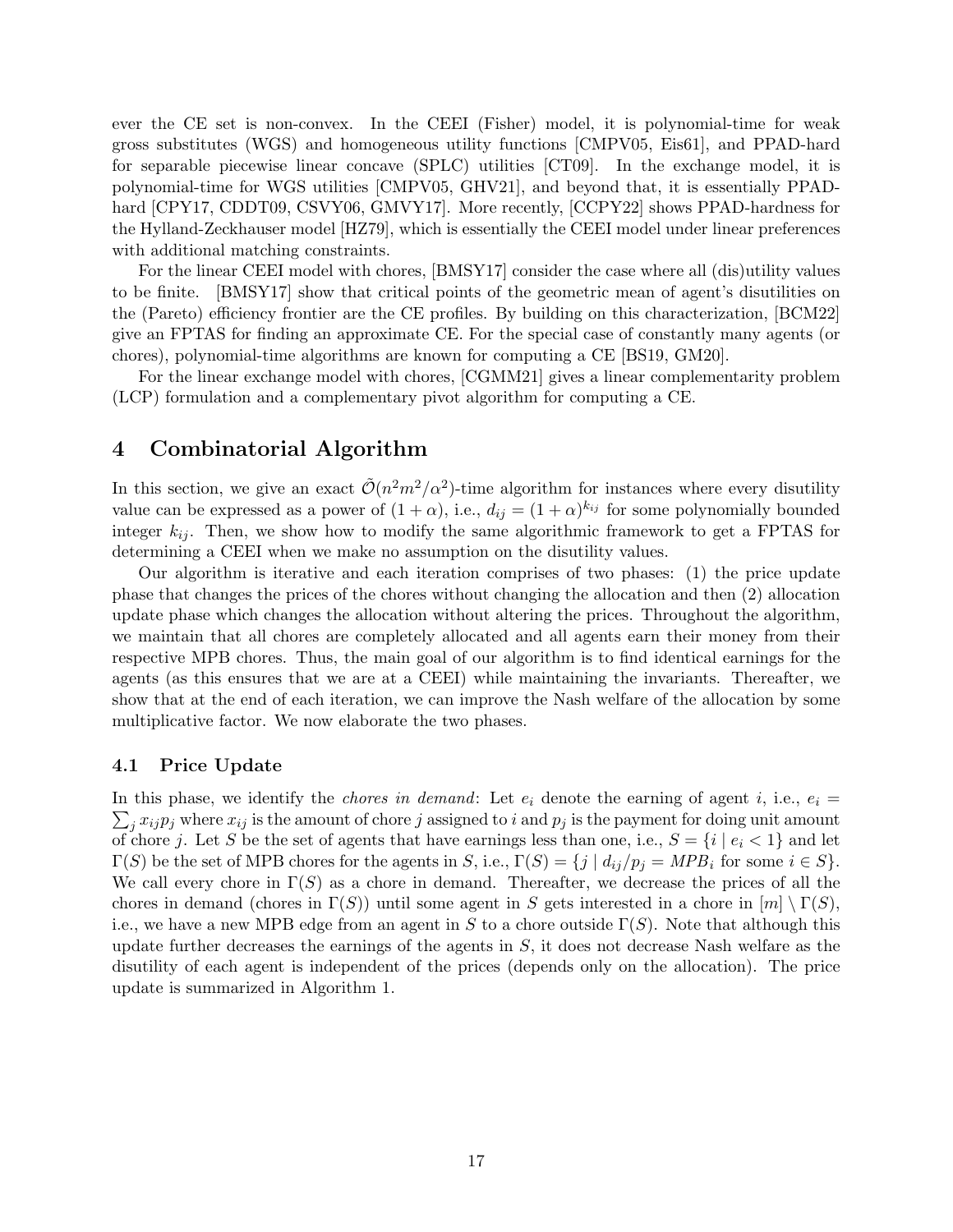<span id="page-17-0"></span>Algorithm 1 Price-Update $(x, p, S)$ 

 $\Gamma(S) \leftarrow \{j \mid \exists i \in S, \text{ s.t. } d_{ij}/p_j = MPB_i\}$  $\gamma \leftarrow min_{i \in S, j \notin \Gamma(S)} \frac{MPB_i \cdot p_j}{d_{ii}}$  $d_{ij}$ . for  $j \in \gamma(S)$  do  $p_j \leftarrow \gamma \cdot p_j.$ for  $i \in S$  do  $e_i \leftarrow \gamma \cdot e_i.$ 

#### 4.2 Allocation Update

This is the second phase of an iteration in our algorithm. In this phase, we aim to determine an allocation that balances the earnings of the agents with the help of the new MPB edges created during the price update. Let  $E$  denote the set of new MPB edges that appear after the price update phase and let  $J = \{j \mid (i, j) \in E\}$ . Let  $e_{max} = max_{i \in S} e_i$  and  $e_{min} = min_{i \notin S} e_i$ . The earning balancing is done depending on the total prices of the chores in J. In particular, if  $\sum_{j\in J} p_j$  $(e_{min} - e_{max})/2$ , then we compute an allocation (or equivalently a money flow) that maximizes the product of earnings (we call this procedure Balance-allocation(·))<sup>[14](#page-17-1)</sup>. If  $\sum_{j\in J} p_j \le (e_{min} - e_{max})/2$ , then we increase the earning of the agents in S and decrease that of agents in  $[n] \setminus S$  by completely allocating the chores in  $J$  to agents in  $S$  along the MPB edges. The whole procedure is summarized in Algorithm [2.](#page-17-2)

<span id="page-17-2"></span>Algorithm 2 Allocation-Update $(x, p, S)$ .

 $E \leftarrow$  all new MPB edges from S to  $[m] \setminus \Gamma(S)$  after price-update.  $J \leftarrow \{j \mid (i, j) \in E\}.$  $e_{max} \leftarrow max_{i \in S} e_i$  and  $e_{min} \leftarrow min_{i \in [n] \setminus S} e_i$ .  $\textbf{if} \, \sum_{j \in J} p_j > (e_{min} - e_{max})/2 \; \textbf{then}$  $(x, p, S) \leftarrow$  Balance-allocation $(p)$ else for all  $j \in J$  do Pick an arbitrary  $i \in S$  such that  $(i, j) \in E$ . for all  $i' \in [n] \setminus S$  such that  $x_{i'j} > 0$ , set  $x_{i'j} \leftarrow 0$  and update  $e_{i'} = e_{i'} - x_{i'j}p_j$ Set  $x_{ij} \leftarrow 1$  and update  $e_i = e_i + p_j$ .

**Algorithm 3** Balance-allocation $(p)$ 

 $x \leftarrow argmax_{x \in \mathbb{R}^{nm}_{\geq 0}$  and  $\sum_{i \in [n]} x_{ij} = 1 \prod_{i \in [n]} e_i$ , where  $e_i = \sum_{j \in [m]} x_{ij} p_j$ .  $S \leftarrow$  the set of agents with lowest surplus.

Overall, in the allocation-update phase, we determine an allocation that improves the Nash welfare of the allocation subject to the agents earning only along their MPB edges.

<span id="page-17-1"></span><sup>&</sup>lt;sup>14</sup>We will show later in this section that we choose S in such a way that  $e_{min} \ge e_{max}$ .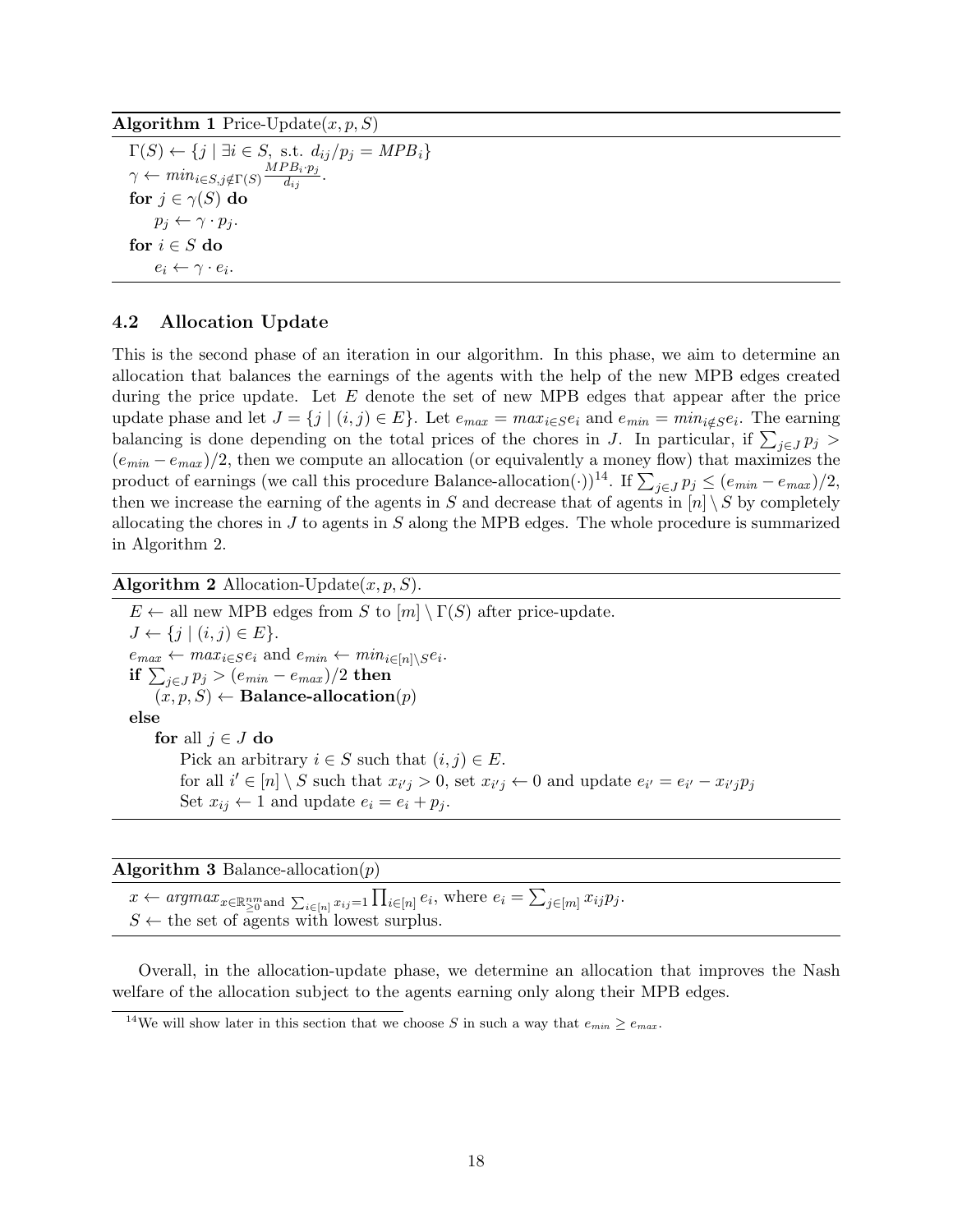## 4.3 Main Algorithm

Our overall algorithm alternates between the price-update and allocation-update phases. We start with an initial set of prices (where each price is of the form  $(1 + \alpha)^k$  for some integer  $k^{15}$  $k^{15}$  $k^{15}$ ) and an allocation of the chores to the agents along MPB edges. We set  $S$  to be the set of agents with lowest earning. Thereafter, we run the price-update and allocation-update phases alternatively until all agents have equal budgets (see Algorithm [4\)](#page-18-1). The convergence of our algorithm follows from the fact that after polynomially many iterations, we can observe an improvement of  $1 + \Omega(\alpha^2)$  in the Nash welfare. Since the Nash welfare is upper bounded by  $(n \cdot D_{max})^n$  where  $D_{max} = \max_{(i,j): d_{ij} < \infty} d_{ij}$ , our algorithm will converge after  $poly(n, m, \log(D_{max})/\log(1 + \alpha^2)) = poly(n, m, \log(D_{max}), 1/\alpha)$ iterations.

<span id="page-18-1"></span>

| Algorithm 4 Full Algorithm |  |  |  |  |
|----------------------------|--|--|--|--|
|----------------------------|--|--|--|--|

for all chores  $j \in [m]$  do  $p_j \leftarrow min_{i \in [n]} d_{ij}.$  $(x, p, S) \leftarrow$ Balance-allocation $(p)$ . while  $\exists i, j \in [n]$  such that  $e_i \neq e_j$  do Price-update $(x, p, S)$ . Allocation-update $(x, p, S)$ Return  $x, p$ .

We first argue about the correctness of the algorithm. The next series of observations will show that all chores are allocated and are allocated only along MPB edges. Therefore, if we have  $e_i = e_j$ for all  $i, j \in [n]$ , then we are at a CEEI.

<span id="page-18-3"></span>**Observation 7.** Throughout the algorithm, the prices of the chores are powers of  $(1 + \alpha)$ . Furthermore, any price update phase decreases the prices of the chores in  $\Gamma(S)$  and the earnings of the agents in S by at least  $1 + \alpha$ .

Proof. We prove our claim by induction on the iterations. The claim holds by definition during the first iteration as we initialize each price  $p_i$  as  $max_{i\in[n]}d_{ij}$  which is a power of  $1+\alpha$ . Now consider any arbitrary iteration of the algorithm. By induction hypothesis, we have the prices to be powers of  $1 + \alpha$ . Since the disutilities are also powers of  $1 + \alpha$ , we have that  $MPB_i$  is also a power of  $1 + \alpha$ for all  $i \in [n]$ . Let  $i^* \in S$  and  $j^* \notin \Gamma(S)$  be such that  $\gamma = \frac{p_{j^*} \cdot M P B_{i^*}}{d_{j^*} \cdot j^*}$  $\frac{m_1 D_i^*}{d_{i^*j^*}}$ . Note that  $\gamma$  is also a power of  $1 + \alpha$  and since the prices are scaled by  $\gamma$ , the new set of prices will also remain powers of  $1 + \alpha$ . We are left to show that  $\gamma \leq (1+\alpha)^{-1}$ . Since  $\gamma$  is a power of  $(1+\alpha)$ , it suffices to show that  $\gamma < 1$ or equivalently  $MPB_{i^*} < d_{i^*j^*}/p_{j^*}$ , which is true as otherwise  $j^* \in \Gamma(S)$ .  $\Box$ 

<span id="page-18-2"></span>**Observation 8.** At the beginning of every iteration, for all agents  $i \in [n] \setminus S$  and chores  $j \in \Gamma(S)$ , we have  $x_{ij} = 0$ .

Proof. We prove our claim by induction on the iterations of the algorithm. We first show why this holds for the first iteration: we initialize  $S$  as the set of agents with lowest earning after computing an allocation that maximizes the product of budgets. Assume that there is an agent  $i' \in [n] \setminus S$ and a chore  $j \in \Gamma(S)$  such that  $x_{i'j} > 0$ . Let i be an agent in S such that  $d_{ij}/p_j = MPB_i$  (note that such an *i* exists by the definition of S and  $\Gamma(S)$ ). Also note that  $e_i < e_{i'}$ . We can change the allocation by increasing  $x_{ij}$  by  $\varepsilon < x_{i'j}$  and decreasing  $x_{i'j}$  by  $\varepsilon$  such that  $e_i$  increases and  $e_{i'}$ 

<span id="page-18-0"></span><sup>&</sup>lt;sup>15</sup>Note that  $k$  may be negative.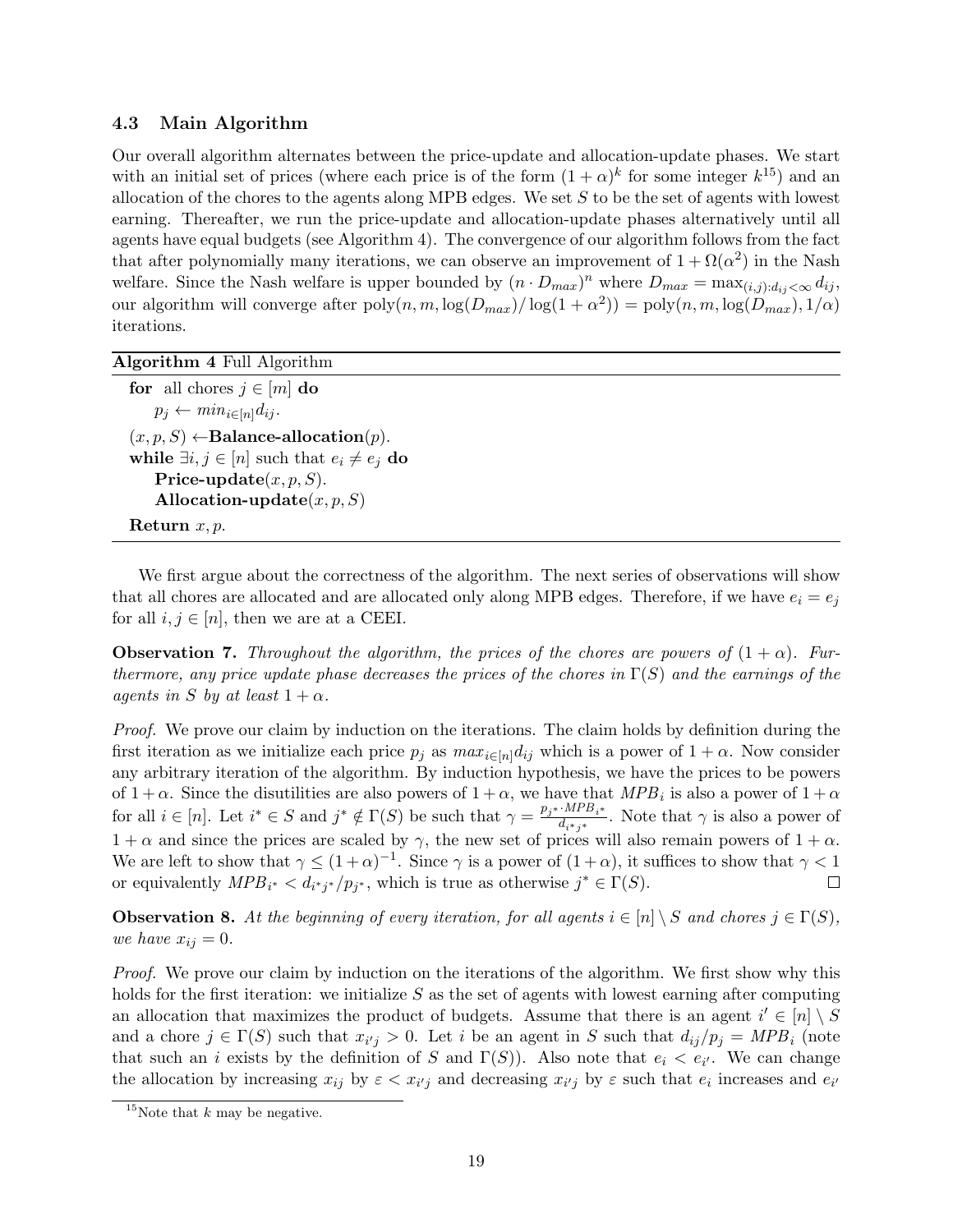decreases, but the sum of the earnings remain the same (in particular  $e_i + e_{i'}$  remains same). Thus, the product of budgets improves, contradicting the fact that we started with an allocation with maximum product.

Now, consider any iteration of the algorithm. Let S' and  $\Gamma(S')$  denote the set S and  $\Gamma(S)$  at the beginning of the previous iteration. If the set  $S$  was updated from  $S'$  through a call to balanceallocation() in the previous iteration, then we can make a same argument as the induction base case. Otherwise, the set  $S = S'$ , however  $\Gamma(S')$  contains more chores than  $\Gamma(S)$  (as a result of new MPB edges appearing after the price-update phase). Notice that for all chores j in  $\Gamma(S) \cap \Gamma(S')$  (which is  $\Gamma(S')$ , we have  $x_{ij} = 0$  for all  $j \in [n] \setminus S$  by induction hypothesis. For all chores  $j \in \Gamma(S) \setminus \Gamma(S')$ , we have set  $x_{ij} = 0$  for all  $i \in [n] \setminus S$  and  $j \in \Gamma(S)$  by allocating all the chores in  $\Gamma(S) \setminus \Gamma(S')$ completely to agents in S in Algorithm [2.](#page-17-2)  $\Box$ 

Observation [8](#page-18-2) helps us prove that throughout the algorithm, all agents earn their money from their MPB chores and all chores remain fully allocated.

<span id="page-19-0"></span>Lemma 9. Throughout the algorithm,

- each agent earns her money only from her MPB chores, and
- for all  $j \in [m]$  we have  $\sum_{i \in [n]} x_{ij} = 1$ .

Proof. In the very first iteration of the algorithm, we initialize the prices such that every chore has at least one MPB edge incident to it: Note that for all  $i \in [n]$ , we have  $MPB_i \ge 1$  as  $d_{ij}/p_j \ge 1$ for all  $i \in [n]$  and  $j \in [m]$  as  $p_j$  is set to  $min_{i \in [n]} d_{ij}$ . Thus, for each chore j there exists an agent  $i \in argmin_{i \in [n]} d_{ij}$  such that  $(i, j)$  is an MPB edge. Then, a call to Balance-allocation() ensures that all chores are completely allocated along MPB edges to the agents as otherwise we can increase the earning of some agent by allocating an underallocated chore along an MPB edge and thereby increase the product of earnings. We now show that the invariants are maintained during the price update and allocation update phases.

*Price Update:* During this phase, the prices of the chores in  $[m] \setminus \Gamma(S)$  and the earnings of the agents in S are scaled by  $\gamma < 1$  until a new MPB edge appears from some agent(s) in S to some chore in  $\Gamma(S)$ . Let p' and e' denote the new price and earning vector after price update. First note that there are no MPB edges from agents in S to chores in  $[m] \setminus \Gamma(S)$  (by definition of  $\Gamma(S)$ ). Now consider an agent  $i \in S$ . When we decrease the prices of chores in  $\Gamma(S)$ , all MPB chores of i will remain MPB chores as they are in  $\Gamma(S)$  and the prices of all chores in  $\Gamma(S)$  decreases by the same factor  $\gamma$ . So agent *i* still earns from her MPB chores. Also,  $e'_i = \gamma \cdot e_i = \gamma \cdot \sum_{j \in [m]} x_{ij} \cdot p_j =$  $\sum_{j\in\Gamma(S)} x_{ij} \cdot (\gamma \cdot p_j) = \sum_{j\in\Gamma(S)} x_{ij} \cdot p'_j$ . Thus, all agents in S earn their entire earning from MPB chores after price update. Now, consider an agent  $i' \notin S$ . By Observation [8,](#page-18-2)  $x_{i'j} = 0$  for all  $j \in \Gamma(S)$ , i.e., agent i' earns all of  $e_{i'}$  from her MPB chores in  $[m] \setminus \Gamma(S)$ . Since the prices of the chores in  $[m] \setminus S$  and the earnings of the agents in S remains unchanged  $(e'_{i'} = e_{i'})$ , agent i' earns all her money of  $e'_{i'}$  from her MPB chores in  $\Gamma(S)$ . Thus, all agents in  $[n] \setminus S$  also earn all their money from MPB chores after price update. Lastly, since the allocation remains unchanged during price update, all the chores remain completely allocated at the end of price update.

Allocation update: In this phase, the prices remain unaltered, implying that the MPB configuration does not change. If the allocation is updated through a call to Balance-allocation(), then each agent will earn their money from MPB chores and all chores will be completely allocated as otherwise we can increase the earning of some agent by allocating an underallocated chore along an MPB edge and thereby increase the product of earnings. If the allocation update does not involve a call to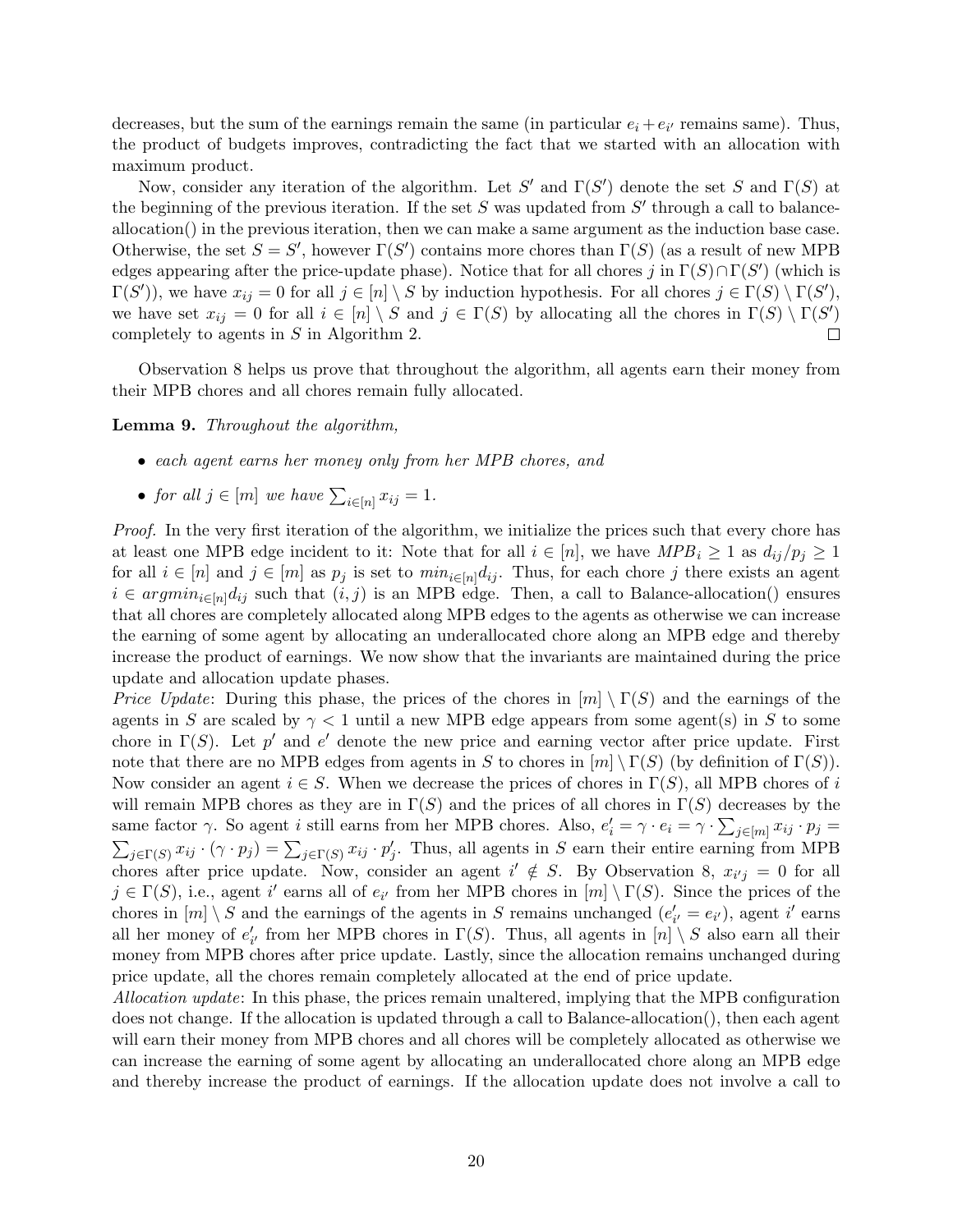Balance-allocation(), then all the chores in  $J^{16}$  $J^{16}$  $J^{16}$  are allocated to agents in S along MPB edges. The earnings of the agents are adjusted accordingly. Therefore, all agents earn their money from MPB chores and all chores are completely allocated.  $\Box$ 

We now prove a crucial invariant about the earnings of the agents in the  $S$  that our algorithm maintains throughout.

<span id="page-20-2"></span>**Observation 10.** At the beginning of every iteration of our algorithm, we have  $max_{i \in S} e_i$  $min_{i \notin S} e_i$  where e is the earning vector.

Proof. We prove our claim by induction on the iterations. The base case is trivially true as in the first iteration,  $S$  is set by Balance-allocation() to be the set of agents with lowest earning. Therefore we have  $e_{max} < e_{min}$ . Now consider any arbitrary iteration of the algorithm. If S was set by a call to Balance-allocation() in the previous iteration of the algorithm, then we trivially have  $e_{max} < e_{min}$ . So let us assume otherwise, i.e., Balance-allocation() was not invoked in the previous iteration. Let S' be the set S and  $e'$  be the earning vector at the beginning of the previous iteration. By induction hypothesis, we have  $max_{i \in S'} e'_i < min_{i \notin S'} e'_i$ . Let  $\tilde{e}$  be the earning vector after the price-update phase (and before the allocation update phase). In the price update phase, we decrease the prices of the chores in  $\Gamma(S)$  and the earnings of the agents in S and thus we have  $max_{i \in S} \tilde{e}_i \leq max_{i \in S} e'_i \leq min_{i \notin S} e'_i = min_{i \notin S} \tilde{e}_i.$ 

Let E denote the set of new MPB edges that appear after price update and let  $J = \{j \mid (i, j) \in$ E}. Let  $\tilde{e}_{max} = max_{i \in S} \tilde{e}_i$  and  $\tilde{e}_{min} = min_{i \notin S} \tilde{e}_i$ . Since we are in the case where Balance-allocation() is not invoked, we have  $(\sum_{j\in J} p_j < (\tilde{e}_{min}-\tilde{e}_{max})/2)$  $(\sum_{j\in J} p_j < (\tilde{e}_{min}-\tilde{e}_{max})/2)$  $(\sum_{j\in J} p_j < (\tilde{e}_{min}-\tilde{e}_{max})/2)$ . Observe that Algorithm 2 allocates the chores in  $J$  to the agents in  $S$  along the MPB edges. As a result, the total earnings of the agents in  $S$ increases and that of the agents in  $[n] \setminus S$  decreases (by the same amount). Let  $\delta_i = e_i - \tilde{e}_i$  for all  $i \in S$  and  $\delta_i = \tilde{e}_i - e_i$  for all  $i \notin S$ . Note that  $\sum_{i \in S} \delta_i = \sum_{i \in [n] \setminus S} \delta_i = \sum_{j \in J} p_j$ . Therefore we have,

$$
max_{i \in S} e_i \leq \tilde{e}_{max} + \sum_{i \in S} \delta_i
$$
  
=  $\tilde{e}_{max} + \sum_{j \in J} p_j$   
 $\leq \tilde{e}_{max} + (\tilde{e}_{min} - \tilde{e}_{max})/2$   
=  $\tilde{e}_{min} - (\tilde{e}_{min} - \tilde{e}_{max})/2$   
 $\leq \tilde{e}_{min} - \sum_{j \in J} p_j$   
=  $\tilde{e}_{min} - \sum_{i \in S} \delta_i$   
 $\leq min_{i \in [n] \setminus S} e_i$ 

We now show that the allocation-update can only increase the product of earnings of the agents.

<span id="page-20-1"></span>**Lemma 11.** Let  $e = \langle e_1, e_2, \ldots, e_n \rangle$  and  $e' = \langle e'_1, e'_2, \ldots, e'_n \rangle$  be the earning vector before and after the call to Balance-allocation(p) in an allocation-update phase of the algorithm. We have  $\prod_{i \in [n]} e'_i \ge (1 + \alpha^2/16) \prod_{i \in [n]} e_i.$ 

<span id="page-20-0"></span><sup>&</sup>lt;sup>16</sup>Recall from Algorithm [2,](#page-17-2) that E is the set of new MPB edges that appear from agents in S to chores in  $[m] \setminus \Gamma(S)$ and  $J = \{j | (i, j) \in E\}$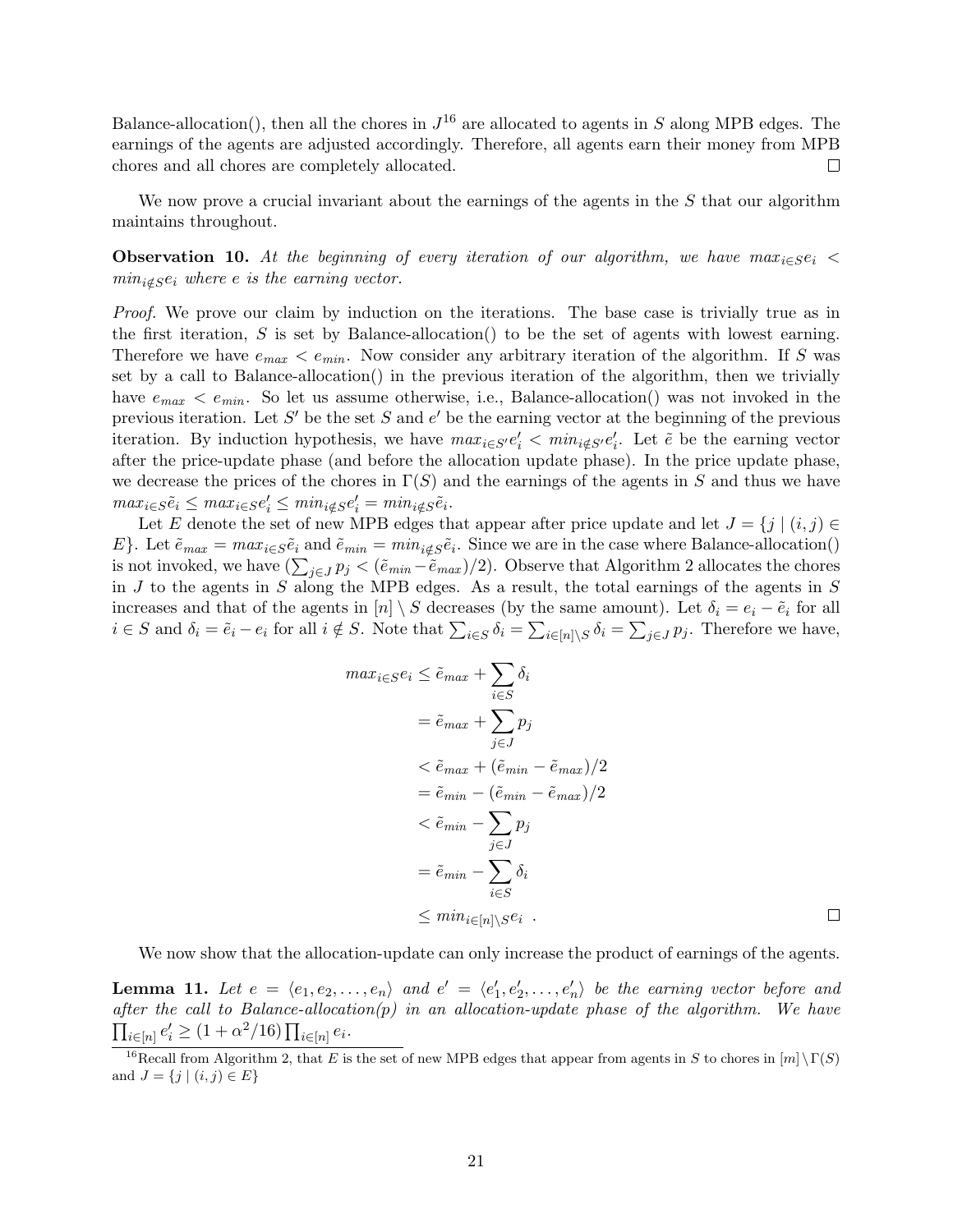*Proof.* Let  $\tilde{e} = \langle \tilde{e}_1, \tilde{e}_2, \ldots, \tilde{e}_n \rangle$  be the earning vector before the price-update phase in the current iteration of the algorithm. By Observation [8,](#page-18-2) we have  $max_{i \in S} \tilde{e}_i \leq min_{i \notin S} \tilde{e}_i$ . By Observation [7,](#page-18-3) we decrease the prices of the chores in  $\Gamma(S)$  and the earnings of the agents in S by a factor of at least  $1+\alpha$ . Let e be the new earning vector before the allocation update phase. We have  $(1+\alpha) \cdot e_i \leq \tilde{e}_i$ for all  $i \in S$ , and  $e_i = \tilde{e}_i$  for all  $i \notin S$ . Therefore, we have  $(1 + \alpha) \cdot e_{max} < e_{min}$ <sup>[17](#page-21-0)</sup>.

Since the balanced allocation outputs an allocation that maximizes the product of the earnings, it suffices to show the existence of an allocation x' such that  $\prod_{i\in[n]}e'_i \geq (1+\alpha^2/16)\prod_{i\in[n]}e_i$  where  $e'_i = \sum_{j \in [m]} x'_{ij} p_j$ . Let x be the allocation before the allocation-update phase of the algorithm. Let E denote the set of new MPB edges after the price update and let  $J = \{j \mid (i,j) \in E\}$ . Note that prior to allocation update,  $x_{ij} = 0$  for all  $i \in S$  and  $j \in J$ . We initially set  $x' = x$  and then change the allocation of the chores in J as follows: For each new MPB edge  $(i, j) \in E$ , and for each agent  $i' \notin S$  such that  $x'_{i'j} > 0$ , we increase the consumption of the chore j for agent i and decrease the consumption of chore  $j$  for  $i'$  by the same amount until

- *i'* does not consume *j* anymore, i.e.,  $x'_{i'j} = 0$ , or
- *i* consumes *j* entirely, i.e.,  $x'_{ij} = 1$ , or
- the total increase in the earnings of the agents in S is  $(e_{min}-e_{max})/2$ , i.e., $\sum_{i\in S}e_i' \sum_{i\in S}e_i =$  $(e_{min} - e_{max})/2$ .

First note that  $x'$  is a valid allocation as all the chores remain completely allocated in  $x'$ . Let  $\Delta$  denote the total increase in the earnings of the agents in S when we update the allocation to x' from x. Note that  $\Delta$  also equals the total decrease in the earnings of the agents in  $[n] \setminus S$  as every time we increase the earning of an agent in S by some  $\delta > 0$ , we also decrease the earning of some agent in  $[n] \setminus S$  by  $\delta$ . It is also clear that  $\Delta = (e_{min} - e_{max})/2$  as otherwise all the goods in  $J$  would be completely allocated to agents in  $S$  and this would imply an increase in the earning of the agents in S by  $\sum_{j\in[m]} p_j$  which is larger than  $e_{min} - e_{max} > (e_{min} - e_{max})/2$  (if Balance allocation() is called,  $\sum_{j\in J} p_j > e_{min} - e_{max}$ ). We are now ready to show the improvement in the product of earnings.

Let  $\delta_i = e'_i - e_i$  for all  $i \in S$  and  $\delta_i = e_i - e'_i$  for all  $i \notin S$ . Note that  $\delta_i \geq 0$  for all  $i \in [n]$ and  $\sum_{i\in S}\delta_i = \sum_{i\in[n]\setminus S}\delta_i = \mathbf{\Delta} = (e_{min}-e_{max})/2$ . We now make a technical claim which helps us analyze the improvement in the product of earnings.

<span id="page-21-1"></span>**Claim 12.** Let  $0 \le y_1 \le y_2 \le \cdots \le y_k$ . Let  $\delta_i \ge 0$  and  $\gamma_i \ge 0$  for all  $i \in [k]$ . Furthermore, let  $y_1 \ge \sum_{j \in [k]} \gamma_j$ . Then, we have

- 1.  $\prod_{i\in[k]}(y_i+\delta_i) \ge \prod_{i\in[k-1]} y_i \cdot (y_k+\sum_{j\in[k]} \delta_j)$ , and similarly,
- 2.  $\prod_{i \in [k]} (y_i \gamma_i) \ge (y_1 \sum_{j \in [k]} \gamma_j) \cdot \prod_{2 \le i \le k} y_i$ .

Proof. The proof follows immediately by the repeated applications of the following two facts. Given four numbers  $x, y, \lambda_1, \lambda_2$  such that  $\lambda_1 + \lambda_2 \leq x \leq y$  and

•  $(x + \lambda_1)(y + \lambda_2) \geq x(y + \lambda_1 + \lambda_2)$ : We have,  $(x + \lambda_1)(y + \lambda_2) = xy + \lambda_1y + \lambda_2x + \lambda_1\lambda_2$  $\geq xy + \lambda_1y + \lambda_2x$  $> xy + \lambda_1 x + \lambda_2 x$  (as  $x \leq y$ )  $= x(y + \lambda_1 + \lambda_2).$ 

<span id="page-21-0"></span><sup>17</sup>Recall from Algorithm [2,](#page-17-2)  $e_{min} = min_{i \in [n] \setminus S} e_i$  and  $e_{max} = max_{i \in S} e_i$ .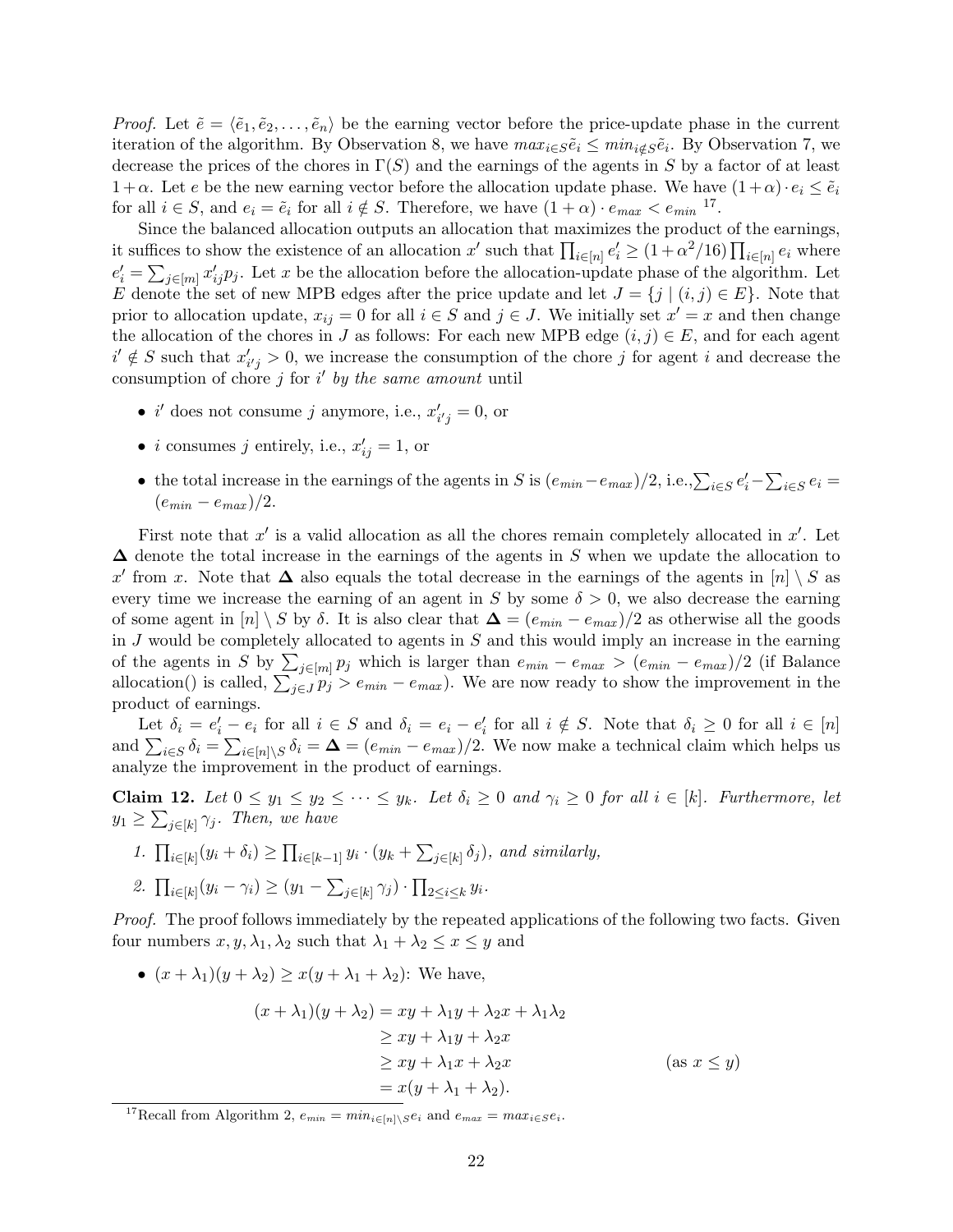•  $(x - \lambda_1)(y - \lambda_2) \ge (x - \lambda_1 - \lambda_2)y$ : We have,  $(x - \lambda_1)(y - \lambda_2) = xy - \lambda_1y - \lambda_2x + \lambda_1\lambda_2$  $\geq xy - \lambda_1y - \lambda_2x$  $\geq xy - \lambda_1y - \lambda_2y$  (as  $x \leq y$ )  $=(x - \lambda_1 - \lambda_2)y.$  $\Box$ 

Observe that,

$$
\prod_{i \in [n]} e'_i = \prod_{i \in S} (e_i + \delta_i) \cdot \prod_{i \in [n] \setminus S} (e_i - \delta_i)
$$
\n
$$
\geq \prod_{i \in S} e_i \cdot \frac{e_{max} + \Delta}{e_{max}} \cdot \frac{e_{min} - \Delta}{e_{min}} \cdot \prod_{i \in [n] \setminus S} e_i \qquad \text{(by Claim 12)}
$$
\n
$$
= \prod_{i \in [n]} e_i \cdot (1 + \frac{\Delta}{e_{max}}) \cdot (1 - \frac{\Delta}{e_{min}})
$$
\n
$$
= \prod_{i \in [n]} e_i \cdot (1 + \frac{2\Delta^2}{e_{max}e_{min}} - \frac{\Delta^2}{e_{max}e_{min}})
$$
\n
$$
= \prod_{i \in [n]} e_i \cdot (1 + \frac{2\Delta^2}{e_{max}e_{min}} - \frac{\Delta^2}{e_{max}e_{min}}) \qquad \text{(Substituting } \Delta = \frac{e_{min} - e_{max}}{2} )
$$
\n
$$
= \prod_{i \in [n]} e_i \cdot (1 + \frac{\Delta^2}{e_{max}e_{min}}) \qquad \text{(7)}
$$

Since  $(1+\alpha)^{-1}e_{min} \ge e_{max}$ , we have

$$
\Delta \ge \frac{1 - (1 + \alpha)^{-1}}{2} e_{min}
$$
  
= 
$$
\frac{\alpha}{2(1 + \alpha)} e_{min}
$$
  

$$
\ge \frac{\alpha}{4} e_{min}
$$
 (as  $\alpha < 1$ ).

Substituting this lower bound on  $\Delta$ , and using the fact that  $e_{min} \ge e_{max}$ , we have  $\prod_{i \in [n]} e_i' \ge$  $(1 + \alpha^2/16) \prod_{i \in [n]} e_i.$  $\Box$ 

<span id="page-22-1"></span>**Lemma 13.** Let  $e = \langle e_1, e_2, \ldots, e_n \rangle$  and  $e' = \langle e'_1, e'_2, \ldots, e'_n \rangle$  be the earning vector before and after an allocation-update phase of the algorithm. We have,  $\prod_{i\in[n]}e_i' \geq \prod_{i\in[n]}e_i$ .

Proof. If the allocation update involves a call to Balance-allocation(), then the product of earnings improves by Lemma [11.](#page-20-1) We now show that the product of the earnings improve.

Now consider the case where there is no call to Balance-allocation(). In this case, we have  $(\sum_{j\in J} p_j < (e_{min} - e_{max})/2)^{18}$  $(\sum_{j\in J} p_j < (e_{min} - e_{max})/2)^{18}$  $(\sum_{j\in J} p_j < (e_{min} - e_{max})/2)^{18}$ . Observe that Algorithm [2](#page-17-2) allocates the chores in J to the agents in S along the MPB edges. As a result, the total earnings of the agents in S increases and that of

<span id="page-22-0"></span><sup>&</sup>lt;sup>18</sup>Recall that E is the set of new MPB edges that appear from S to  $[m] \setminus S$  after the price update phase and  $J = \{j \mid (i, j) \in E\}.$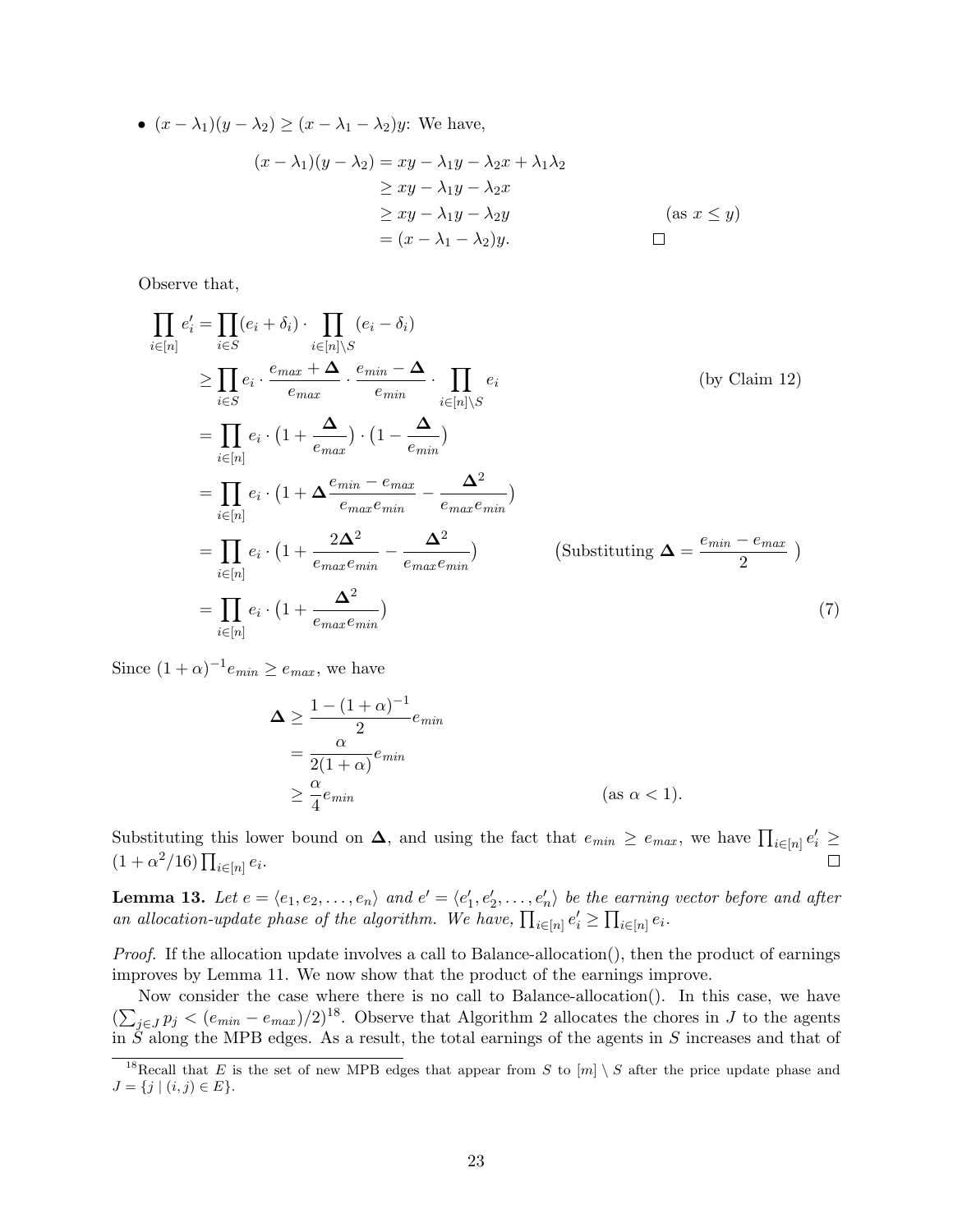the agents in  $[n] \setminus S$  decreases (by the same amount). Let  $\delta_i = e'_i - e_i$  for all  $i \in S$  and  $\delta_i = e_i - e'_i$  for all  $i \notin S$ . Note that  $\sum_{i \in S} \delta_i = \sum_{i \in [n] \setminus S} \delta_i = \sum_{j \in J} p_j$ . Therefore we have,

$$
\prod_{i \in [n]} e'_i = \prod_{i \in S} (e_i + \delta_i) \cdot \prod_{i \in [n] \setminus S} (e_i - \delta_i)
$$
\n
$$
\geq \prod_{i \in S} e_i \cdot \frac{e_{max} + \sum_{i \in S} \delta_i}{e_{max}} \cdot \frac{e_{min} - \sum_{i \in [n] \setminus S} \delta_i}{e_{min}} \cdot \prod_{i \in [n] \setminus S} e_i
$$
\n
$$
= \prod_{i \in [n]} e_i \cdot \frac{e_{max} + \sum_{j \in J} p_j}{e_{max}} \cdot \frac{e_{min} - \sum_{j \in J} p_j}{e_{min}}.
$$
\n(by Claim 12)

It suffices to show that  $\frac{e_{max} + \sum_{j \in J} p_j}{e}$  $\frac{\sum_{j\in J}p_j}{e_{max}}\cdot\frac{e_{min}-\sum_{j\in J}p_j}{e_{min}}$  $\frac{\sum_{j\in J} p_j}{e_{min}} > 1$ . This is indeed the case as  $e_{max} + \sum_{j\in J} p_j \le$  $e_{min} - \sum_{j \in J} p_j$ , i.e., the values  $e_{max}$  and  $e_{min}$  move closer to each other while still maintaining the same sum, implying that the product improves.  $\Box$ 

We are now ready to show convergence of our algorithm. We briefly sketch the overall idea: the price-update step does not change our potential as our potential only depends on the allocation which remains unaltered (even though the prices of the chores and the earnings of the agents change). Thereafter, with the help of new MPB edges we are able to improve the product of disutilities. However, note that during an allocation update, we do not change the prices of the chores. Therefore, the disutility of an agent is proportional to her earning as  $D_i(x_i) = MPB_i \cdot e_i$ or equivalently  $NSW(\mathbf{x}) = \prod_{i \in [n]} MPB_i \cdot \prod_{i \in [n]} e_i$ . Since an allocation update increases  $\prod_{i \in [n]} e_i$ , it also improves the Nash welfare of the allocation. We now present the theorem and its formal proof.

<span id="page-23-0"></span>**Lemma 1[4](#page-18-1).** Algorithm 4 computes a CEEI in  $\mathcal{O}(nm/\alpha^2 \cdot \log(nD_{max}))$  iterations which involves at most  $\mathcal{O}(n/\alpha^2 \cdot \log(nD_{max}))$  calls to Balance-allocation().

Proof. To this end, we first argue that the Nash welfare never decreases throughout the algorithm: Note that  $NSW(x) = \prod_{i \in [n]} D_i(x_i)$  is independent of the prices of the chores and therefore does not change during the price update phase. Prior to the allocation update, we can write each  $D_i(x_i)$ as  $MPB_i \cdot e_i$ . Therefore,  $NSW(x) = \prod_{i \in [n]} MPB_i \cdot \prod_{i \in [n]} e_i$ . Note that we do not alter the prices of the chores during an allocation update and thus  $\prod_{i\in[n]} MPB_i$  remains the same. By Lemma [13,](#page-22-1)  $\prod_{i\in[n]} e_i$  increases during an allocation update phase and thus the Nash welfare increases.  $i \in [n]$   $e_i$  increases during an allocation update phase and thus the Nash welfare increases.

We now bound the total number of iterations that invokes a Balance-allocation(). By Lemma [11,](#page-20-1)  $\prod_{i\in[n]}e_i$  increases by  $(1+\alpha^2/16)$  every time Balance-allocation() is invoked. Since  $\prod_{i\in[n]}MPB_i$ remains unaltered during allocation update, and  $NSW(x) = \prod_{i \in [n]} MPB_i \cdot \prod_{i \in [n]} e_i$ , we can conclude that each time Balance-allocation() is called, the Nash welfare increases by a factor of  $1(+\alpha^2/16)$ . Since  $NSW(x) \leq (nD_{max})^n$  and the Nash welfare never decreases throughout the algorithm by Lemma [13,](#page-22-1) we can have at most  $\mathcal{O}(\frac{\log((nD_{max})^n)}{\log(1+\alpha^2/16)}) \in \mathcal{O}(n/\alpha^2 \log(nD_{max}))$  many calls to Balanceallocation().

We now bound the number of iterations where Balance-allocation() is not invoked. In this case, note that  $|\Gamma(S)|$  increases during an allocation update phase as the chores in J get added to  $\Gamma(S)$ . Therefore, we can have at most  $\mathcal{O}(m)$  consecutive iterations that does not invoke Balanceallocation(). This implies that the total number of iterations of the algorithm is at most  $\mathcal{O}(nm/\alpha^2$ .  $log(nD_{max}))$ .  $\Box$ 

To obtain a quadratic running time for our algorithm, it suffices to show how to implement Balance-allocation() in  $\mathcal{O}(nm(n+m))$  time. We now elaborate this.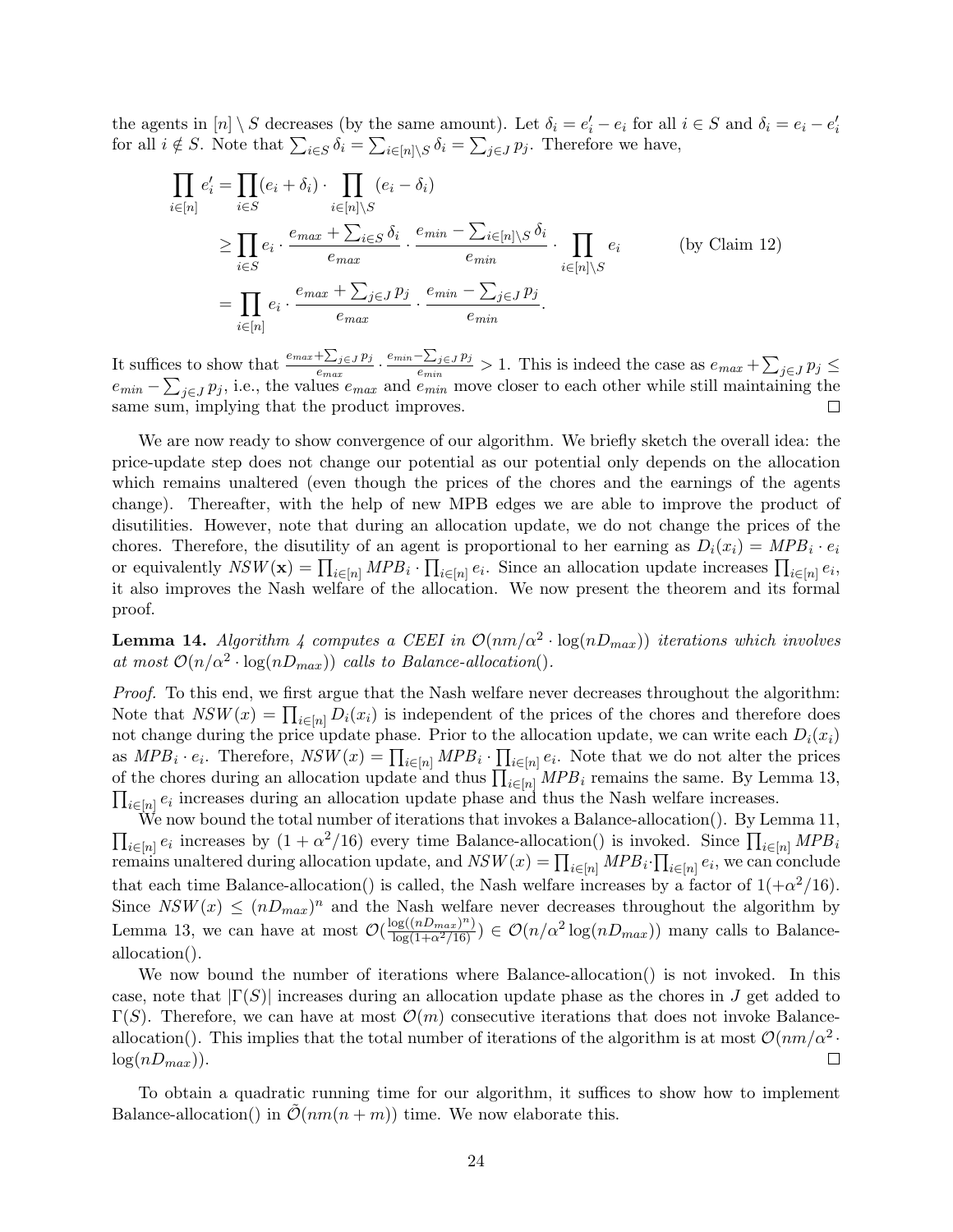#### 4.4 Implementing Balance-allocation() in  $\mathcal{O}(nm(n+m)\log(nm))$  Time

We show that the problem of determining a Balance-allocation() can be reduced to the problem of finding a lexicographically optimal flow [\[Fuj80\]](#page-42-15), which can be determined in  $\mathcal{O}(nm \cdot (n+m) \log(nm))$ time.

**Definition 15.** [\[Fuj80\]](#page-42-15) We are given a directed graph  $G = (V, E)$  with edge capacities.  $S^+$  is a set of  $k$  source vertices, i.e., vertices in  $V$  without an incoming edge and  $t$  is a single sink vertex, i.e., a vertex in V without an outgoing edge. Given any flow f in G, let  $\delta^+(v)$  denote the total outflow from a vertex  $v \in V$ . A lexicographically optimal flow is a maximum flow f from  $S^+$  to t such that the vector  $\langle \delta^+(s_1), \delta^+(s_2), \ldots, \delta^+(s_k) \rangle$  is lexicographically maximum subject to  $s_\ell \in S^+$ for all  $\ell \in [k]$  and  $\delta^+(s_1) \leq \delta^+(s_2) \leq \cdots \leq \delta^+(s_k)$ .

We now show how lexicographically optimum flows can be used to implement the Balanceallocation() subroutine. Given a price vector p, we define the market-network  $M_p = ([n] \cup [m] \cup$  $\{t\}, E$ ) as a digraph that contains the agents  $[n]$ , chores  $[m]$  and a sink vertex t. The directed edges from the agents to the chores are MPB edges at the prices p, i.e.,  $(i, j) \in E$  is  $d_{ij}/p_j = MPB_i$ . Edges from agents to chores have infinite capacity (meaning one can push any amount of flow through them). There is a directed edge from each chore j to the sink t with a capacity of  $p_i$ . Note that the set of agents have no incoming edges. The main goal of Balance-allocation() is to find a flow in the MPB graph that maximizes the product of the outflow of the sources. Once we have such a flow f, it is easy to find the allocation as  $x_{ij} = f_{ij}/p_j$ . We make an observation that any flow that maximizes the product of outflows of the sources is a lexicographically optimum flow.

**Lemma 16.** Given a market-network  $G$ , a maximum flow f maximizes the product of outflows of the sources,  $\prod_{s \in S^+} \delta^+(s)$  if and only if it is a lexicographically optimum flow.

Proof. We crucially use the following characterization of a lexicographically optimum flow given in [\[Fuj80\]](#page-42-15)

**Claim 17.** (*[\[Fuj80\]](#page-42-15)*) A maximum flow f is a lexicographically optimal flow if and only if it minimizes the  $\ell_2$ -norm of the outflow vector of the sources, i.e., the flow that minimizes  $\sum_{s\in S^+} (\delta^+(s))^2$ .

Therefore, it suffices to show that any flow that minimizes the  $\ell_2$ -norm of the outflows of the sources also maximizes the product of the outflows from the sources. This follows immediately when we write the KKT conditions for both the convex programs. Consider the convex program for minimizing the  $\ell_2$ -norm of the outflows

minimize 
$$
\sum_{i \in [n]} (\sum_{(i,j) \in E} f_{ij})^2
$$
  
subject to 
$$
\sum_{\substack{(i,j) \in E \\ f_{ij} \geq 0}} f_{ij} = p_j, \quad \forall (i,j) \in E
$$

The optimum solution will satisfy the KKT conditions. Let  $\lambda_j$  be the free dual variable corresponding to the constraint  $\sum_{(i,j)\in E} f_{ij} = p_j$  and  $\mu_{ij} \geq 0$  be the dual variable corresponding to  $f_{ij} \geq 0$ . The KKT conditions require, in addition to primal and dual feasibility,

- Stationarity: For all  $(i, j) \in E$ ,  $2(\sum_{(i,j)\in E} f_{ij}) + \lambda_j \mu_{ij} = 0 \implies \sum_{(i,j)\in E} f_{ij} = (\mu_{ij} \lambda_j)/2$
- Complementary Slackness: For all  $(i, j) \in E$ ,  $\mu_{ij} \cdot f_{ij} = 0$ .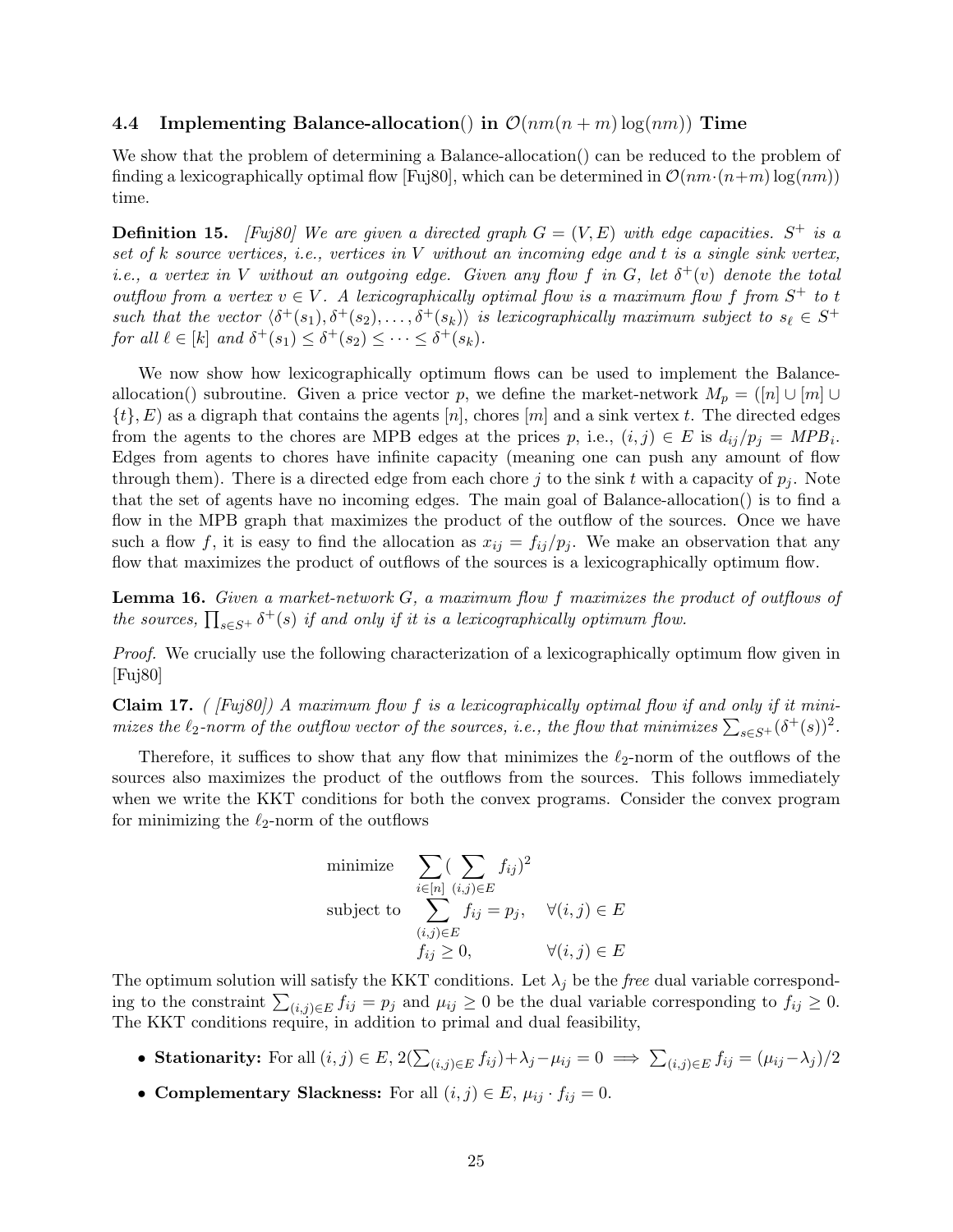Consider any *i* and *j* such that  $f_{ij} > 0$ . Then  $\mu_{ij} = 0$ . Then, we have  $\sum_{(i,j) \in E} f_{ij} = -\lambda_j/2$ . This implies that all nodes  $i$  that have positive surplus towards the node  $j$  have the same outflow which is equal to  $-\lambda_j/2$ . Since  $\mu_{ij} \geq 0$ , this also implies that  $-\lambda_j/2 \leq -(\lambda_j + \mu_{ij})/2$ . This gives us the following characterization of the optimum flow.

<span id="page-25-0"></span>**Observation 18.** Let f be any flow in the market-network that minimizes the  $\ell_2$ -norm of the outflows. If there are two source nodes i and i' that are adjacent to node j, and  $f_{ij} > 0$ , then (i)  $\sum_{(i,k)\in E} f_{ik} = \sum_{(i',k)\in E} f_{i'k}$  or (ii)  $\sum_{(i,k)\in E} f_{ik} < \sum_{(i',k)\in E} f_{i'k}$  and  $f_{i'j} = 0$ .

We will now show that any flow that satisfies the property in Observation [18,](#page-25-0) also maximizes the product of outflows, implying that any flow that minimizes the  $\ell_2$ -norm of the surpluses also maximizes the product of outflows. To this end, consider the program of maximizing the product of outflows or equivalently maximizing the sum of the logarithms of the outflows.

<span id="page-25-1"></span>maximize 
$$
\sum_{i \in [n]} (\log(\sum_{(i,j) \in E} f_{ij}))
$$
  
subject to 
$$
\sum_{\substack{(i,j) \in E \\ f_{ij} \ge 0}} f_{ij} = p_j, \qquad \forall (i,j) \in E
$$

$$
(8)
$$

Let  $\lambda_j$  be the *free* dual variable corresponding to the constraint  $\sum_{(i,j)\in E} f_{ij} = p_j$  and  $\mu_{ij} \geq 0$  be the dual variable corresponding to  $f_{ij} \geq 0$ . The KKT conditions require, in addition to primal and dual feasibility,

- Stationarity: For all  $(i, j) \in E$ ,  $-1/(\sum_{(i,j)\in E} f_{ij}) + \lambda_j \mu_{ij} = 0$
- Complementary Slackness: For all  $(i, j) \in E$ ,  $\mu_{ij} \cdot f_{ij} = 0$ .

Consider any flow  $f$  that satisfies the property in Observation [18.](#page-25-0) We will find the dual variables  $\lambda_j$ s and  $\mu_{ij}$ s that satisfy the KKT conditions of the convex program [8.](#page-25-1) We set  $\lambda_j = 1/(\sum_{(i,j)\in E} f_{ij})$ where *i* is a source node such that  $f_{ij} > 0$ . We set  $\mu_{ij} = \lambda_j - 1/(\sum_{(i,j) \in E} f_{ij})$ . We prove that  $f_{ij}$ 's,  $\mu_{ij}$ 's and  $\lambda_j$ 's satisfy the KKT conditions for the convex program [\(8\)](#page-25-1).

- Stationarity: We set  $\mu_{ij} = \lambda_j 1/(\sum_{(i,j) \in E} f_{ij})$  for all  $(i, j) \in E$ . Therefore, for all  $i, j$ , we have  $-1/(\sum_{(i,j)\in E} f_{ij}) + \lambda_j - \mu_{ij} = 0.$
- Complementary slackness: For all  $(i, j) \in E$  where  $f_{ij} = 0$ , we have  $f_{ij} \cdot \mu_{ij} = 0$ . For all  $i, j$ such that  $f_{ij} > 0$ , we have  $\lambda_j = 1/(\sum_{(i,j) \in E} f_{ij})$ , implying that  $\mu_{ij} = \lambda_j - 1/(\sum_{(i,j) \in E} f_{ij}) = 0$ .
- Primal feasibility: This is satisfied by the definition of a flow in a market-network.
- **Dual feasibility:** We want to show that  $\mu_{ij} \geq 0$  for all i, j. For all i, j such that  $f_{ij} > 0$ , we have  $\lambda_j = 1/(\sum_{(i,j) \in E} f_{ij})$ , implying that  $\mu_{ij} = \lambda_j - 1/(\sum_{(i,j) \in E} f_{ij}) = 0$ . For all i, j such that  $f_{ij} = 0$ , let i' be a source node such that  $f_{i'j} > 0$ . Note that by Observation [8,](#page-25-1) we have  $\sum_{(i,j)\in E} f_{ij} \geq \sum_{(i,j)\in E} f_{i'j}$ . Therefore, we have,

$$
\mu_{ij} = \lambda_j - 1/(\sum_{(i,j)\in E} f_{ij})
$$
  
\n
$$
\geq \lambda_j - 1/(\sum_{(i,j)\in E} f_{i'j})
$$
  
\n
$$
= 0
$$
 as  $\lambda_j = 1/(\sum_{(i,j)\in E} f_{i'j}).$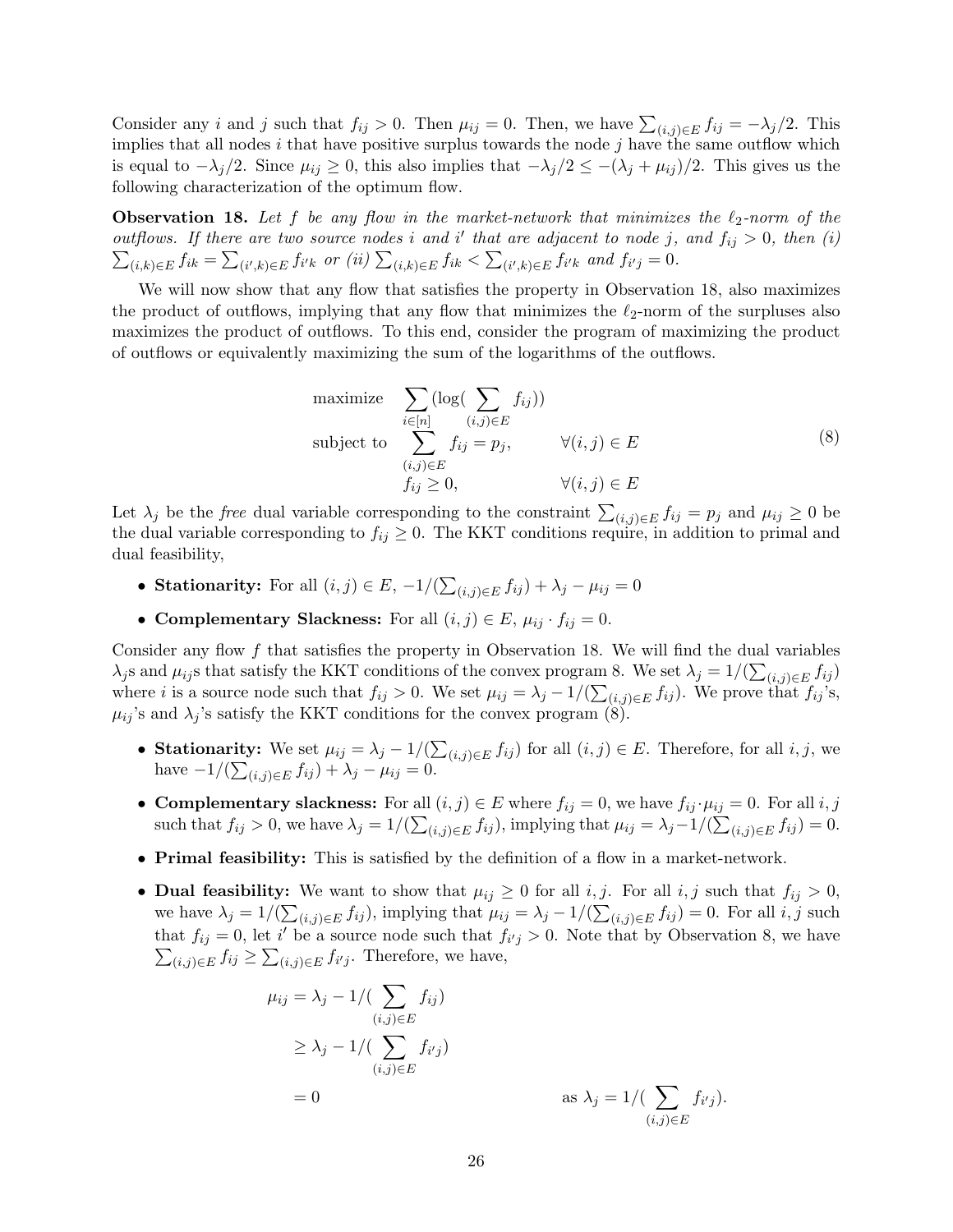$\Box$ 

Thus, Balance-allocation() can be implemented with one call to finding a lexicographically optimum flow in the MPB graph. [\[Fuj80\]](#page-42-15) give a fast algorithm to determine a lexicographically optimum flow.

<span id="page-26-0"></span>**Lemma 19.** [\[Fuj80\]](#page-42-15) Given a digraph  $G = (V, E)$  with edge capacities, source set  $S^+$  and a sink t, one can find a lexicographically optimum flow in  $\mathcal{O}(|V| \cdot |E| \log(|V| \cdot |E|)).$ 

Lemma [19](#page-26-0) immediately gives us an efficient algorithm to implement Balance-allocation().

<span id="page-26-1"></span>**Corollary 20.** We can implement the subroutine Balance-allocation() in  $\mathcal{O}(nm^2 \cdot \log(nm))$  time

*Proof.* Follows immediately from Lemma [19](#page-26-0) after substituting  $|V| = n+m$  and  $|E| = nm$  and from the fact that  $m > n$ .  $\Box$ 

We are ready to bound the running time of our algorithm.

Theorem 21. Given a chore division instance with rounded disutilities, we can determine a CEEI in  $\mathcal{O}(n^2m^2/\alpha^2 \cdot \log(nD_{max}) \log(nm)) \in \tilde{\mathcal{O}}(n^2m^2/\alpha^2)$  time.

*Proof.* By lemma [14,](#page-23-0) Algorithm [4](#page-18-1) has a total of  $\mathcal{O}(nm/\alpha^2 \log(nD_{max}))$  iterations, out of which at most  $\mathcal{O}(n/\alpha^2 \log(nD_{max}))$  involves invocation to Balance-allocation(). We now bound the total time taken by our algorithm for all price updates and all allocation updates. Note that each price update can be implemented in  $\mathcal{O}(nm)$  as it mainly involves finding the agent  $i \in S$  and chore  $j \notin \Gamma(S)$  such that  $d_{ij}/(MPB_i \cdot p_j)$  is minimum. Since there are at most  $\mathcal{O}(nm/\alpha^2 \log(nD_{max}))$ iterations, the total time taken on all price update phases is  $\mathcal{O}(n^2m^2/\alpha^2 \log(nD_{max}))$ .

Now, we bound the total time taken on all allocation updates. First, look into all the allocation update calls that involves a call to Balance-allocation(). Each such iteration can be implemented in  $\mathcal{O}(nm^2 \log(nm))$  time by Corollary [20](#page-26-1) and there are at most  $\mathcal{O}(n/\alpha^2 \log(nD_{max}))$  such iterations. Thus, the total time taken on all allocations that involve call to Balance-allocation() is  $\mathcal{O}(n^2m^2/\alpha^2\log(nD_{max})\log(nm))$ . Lastly, look at all allocation update phases that does not involve call to Balance-allocation(). Each such phase can be implemented in  $\mathcal{O}(nm)$  time as it mainly involves allocating the chores in  $J$  to agents in  $S$  along MPB edges and there are at most  $\mathcal{O}(nm)$  MPB edges. Since there are at most  $\mathcal{O}(nm/\alpha^2 \log(nD_{max}))$  many such iterations, the total time spend on iterations that do not involve call to Balance-allocation() is  $\mathcal{O}(n^2m^2/\alpha^2 \log(nD_{max}))$ . Overall, the total running time is  $\mathcal{O}(n^2m^2/\alpha^2 \cdot \log(nD_{max}) \log(nm)) \in \tilde{\mathcal{O}}(n^2m^2/\alpha^2)$ .  $\Box$ 

### 4.5 Modification of Algorithm [4](#page-18-1) to get a FPTAS

We show how to extend the combinatorial algorithmic framework to get a  $(1-\varepsilon)$ -CEEI in  $\mathcal{O}(n^4m^2$ .  $log(nD_{max})$ ) time. With subtle changes, Algorithm [4](#page-18-1) can be adapted to give a  $(1 - \varepsilon)$ -CEEI, when the disutility values are arbitrary. We make no changes to the price update phase. In the allocation update phase, the only change we make is in initializing and updating the set  $S$ . In particular, after each call to balance allocation, the set  $S$  is determined by the following procedure: Renumber the agents according to increasing order of their earnings. Let i be such that  $e_i/e_{i+1}$  is maximum. Then  $S \leftarrow [i]$ . We run the algorithm as long as  $max_{i \in [n]} e_i / min_{i \in [n]} e_i \geq 1 + \varepsilon$ . The analysis of convergence is a little more involved.

Note that Observation [8,](#page-18-2) Lemma [9](#page-19-0) and Observation [10](#page-20-2) still hold as they only rely on the fact that every time S is updated, we have  $max_{i \in S} e_i < min_{i \notin S} e_i$ , which is always true in the new algorithm. We only need to argue about Lemma [11.](#page-20-1) This would require more work as we may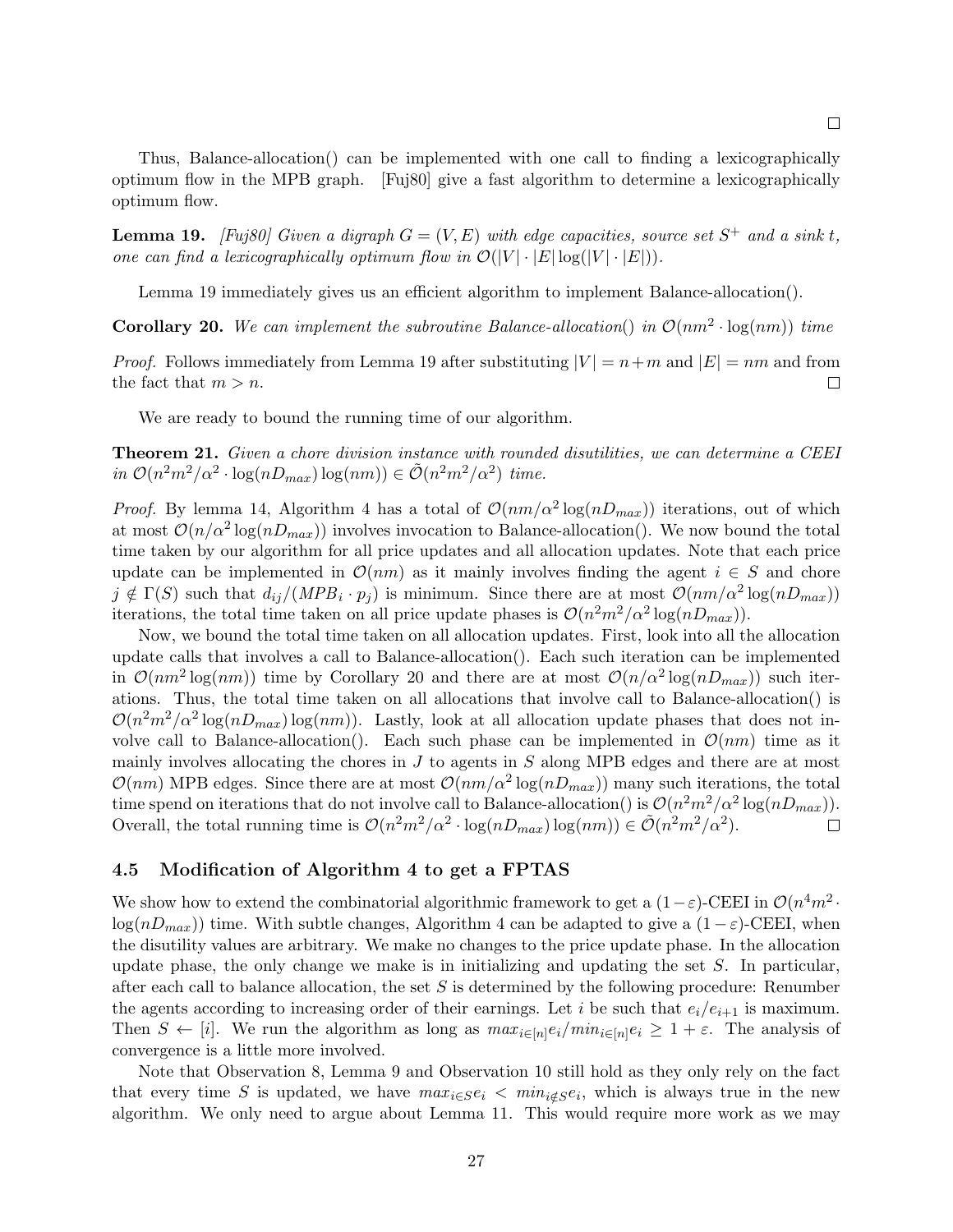not always have the multiplicative gap of  $1 + \alpha$  between  $\max_{i \in S} e_i$  and  $\min_{i \notin S} e_i$ . However, we circumvent this problem by showing that between every consecutive calls to balance the product of earnings increases by a multiplicative factor of  $1 + \varepsilon^2/256n^2$ .

Consider the set of iterations (say *iter*<sub>1</sub> ro *iter<sub>r</sub>*) following the iteration involving a call to Balance-allocation() until the next call to Balance-allocation(). Let  $e$  be the earning vector, p be the price vector, and  $S = [i]$  (after renumbering the agents in increasing order of earnings) at the beginning of *iter*<sub>1</sub>. Since we have  $e_1/e_n \geq 1 + \varepsilon$ , we have  $e_i/e_{i+1} \geq (1 + \varepsilon)^{1/n} \geq 1 + \varepsilon/2n$ . Also note that  $e_{min}/e_{max} = min_{i \in S} e_i / max_{i \in S} e_i = e_i / e_{i+1} \geq 1 + \varepsilon / 2n$ .

We now look into *iter<sub>r</sub>*. Let e' be the earning vector, p' be the price vector, and S' be the set S at the beginning of  $iter_r$ . Note that  $S' = S$ , as the set S has not changed (it only changes through an invocation to Balance-allocation(), which has not happened from  $iter_1$  to  $iter_{r-1}$ ), while some of the chores from the set  $[m] \setminus \Gamma(S)$  in the earlier iterations got allocated along MPB edges to agents in S. If  $e'_{min}/e'_{max} = min_{i \in S} e'_{i}/max_{i \in S} e'_{i} \geq 1 + \varepsilon/4n$ , then by the same analysis in Lemma [11,](#page-20-1) we can argue that the product of disutilities improve by a factor of  $1 + \varepsilon^2/256n^2$ .

Now, we consider the case that  $e'_{min}/e'_{max} \leq 1 + \varepsilon/4n$ . In this case, we show that the ratio of the product of disutilities at the beginning of  $iter_r$  to that at the beginning of  $iter_1$  is  $1 + \varepsilon^2/16n^2$ . Let J denote the set of chores that were added to the set  $\Gamma(S)$  from  $iter_1$  to  $iter_{r-1}$ . Let  $p_j$  denote the price of a chore  $j \in J$  in the iteration in which it was added to  $\Gamma(S)$  via MPB edges. Note that if a chore j is added to  $\Gamma(S)$  via new MPB edges in  $iter_{\ell}$ , the price of chore j remained unaltered from *iter*<sub>1</sub> to *iter*<sub> $\ell$ </sub>, i.e.,  $p_j$  is the price of the chore in *iter*<sub>1</sub> also. Let  $\beta$  denote the total multiplicative decrease across all price-update phases from  $iter_1$  to  $iter_{r-1}$ , i.e.,  $\beta = \prod_{\ell \in [r-1]} \gamma_{\ell}$ , where  $\gamma_{\ell}$  is the amount by which the prices of the chores in  $\Gamma(S)$  has been reduced in the price update phase of iter<sub>l</sub>. Note for each  $i \in S$ , we have  $e'_i \geq \beta \cdot (e_i + \delta_i)$ , where  $\delta_i = \sum_{j \in J} x'_{ij} p_j$  where  $x'$  is the allocation at the end of  $iter_{r-1}$  (or equivalently, at the beginning of  $iter_1$ ): This is due to the fact that if z units of chore  $j \in J$  is allocated to agent i in  $iter_{\ell}$ , then the price of this fractional amount of chore j gets scaled down by  $\prod_{\ell+1\leq q\leq r-1}\gamma_q\geq \beta$  until  $iter_{r-1}$  in the earning of agent i. Similarly, for each  $i \notin S$ , we have  $e'_i = e_i - \delta_i$  where  $\delta_i = \sum_{j \in J} x_{ij} p_j$  where x is the allocation at *iter* 1: This is due to the fact that the only decrease in the earnings of the agents outside  $S$  comes from loosing the consumption of the chores in J. Note that  $\sum_{i\in S}\delta_i = \sum_{i\in S}\sum_{j\in J}x_{ij}p_j = \sum_{j\in J}p_j$  as by the end of  $iter_{r-1}$  all chores in J are allocated to agents in S and similarly  $\sum_{i \notin S} \sum_{j \in J} x_{ij} p_j = \sum_{j \in J} p_j$  as initially (at the beginning of  $iter_1$ ), all chores in J were allocated to agents in  $[n] \setminus S$ . Therefore, we have  $\sum_{i \in S} \delta_i = \sum_{i \notin S} \delta_i$ .

Let  $i' \in \tilde{S}$  be such that  $e'_{max} = e'_{i'}$  and  $\tilde{i} \in [n] \setminus S$  be such that  $e'_{min} = e'_{\tilde{i}}$ . Similar to the proof of Lemma [11,](#page-20-1) we give a lower-bound on  $\Delta = \sum_{i \in [n]} \delta_i$  by giving a lower-bound on  $\delta_{i'} + \delta_{\tilde{i}}$ . Since we have  $e'_{min}/e'_{max} \leq 1 + \varepsilon/4n$ , we can conclude that

$$
\frac{e_{min} - \delta_{\tilde{i}}}{\beta(e_{max} + \delta_{i'})} \le 1 + \frac{\varepsilon}{4n}
$$
\n
$$
\implies e_{min} - \delta_{\tilde{i}} \le \beta(e_{max} + \delta_{i'}) + \frac{\varepsilon}{4n}(\beta)(e_{max} + \delta_{i'})
$$
\n
$$
\implies \beta \delta_{i'} + \delta_{\tilde{i}} \ge e_{min} - \beta e_{max} - \frac{\varepsilon}{4n}(\beta(e_{max} + \delta_{i'}))
$$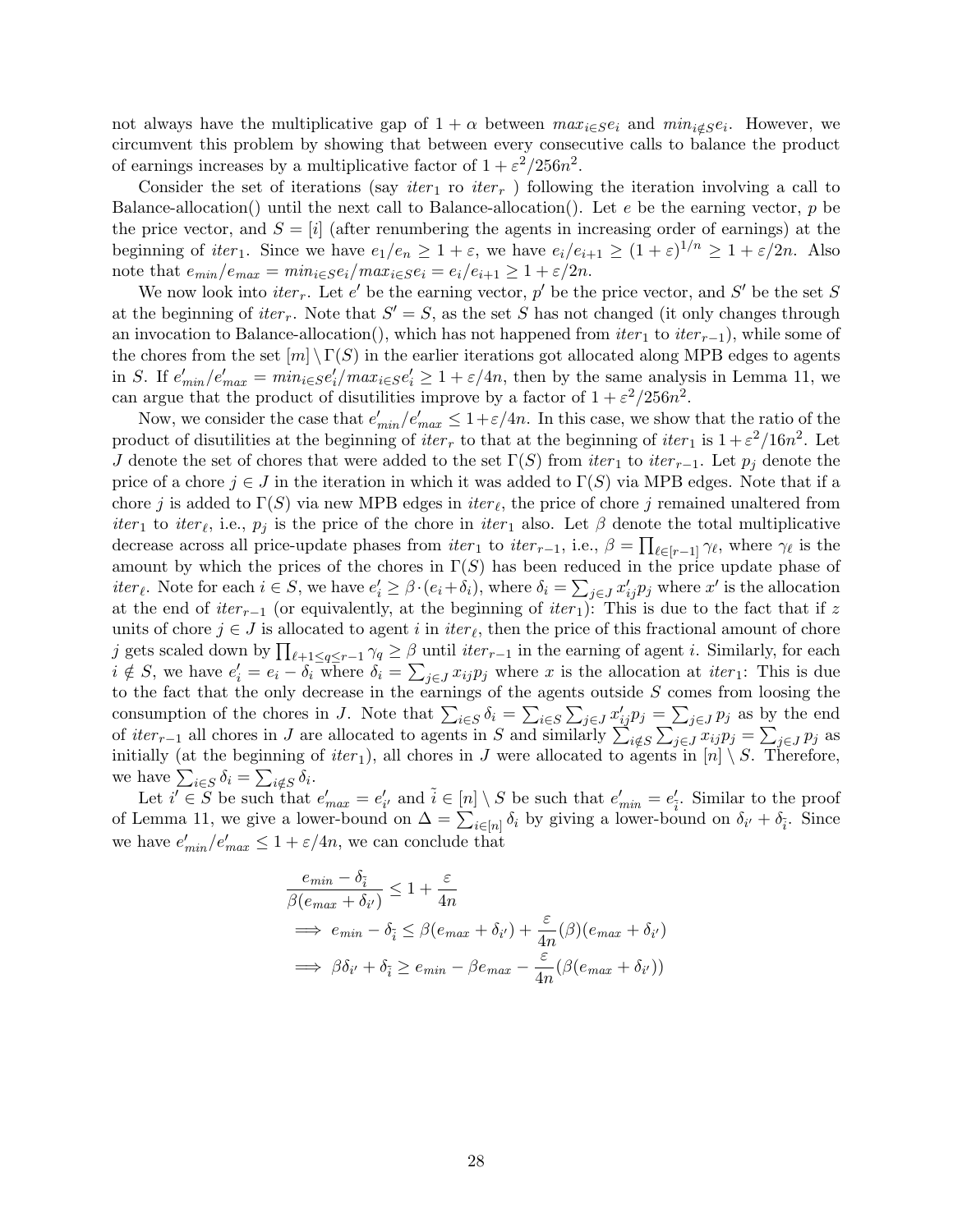Since  $e_{min} \ge e'_{min} \ge e'_{max} \ge \beta(e_{max} + \delta_{i'})$ , we have,

$$
\beta \delta_{i'} + \delta_{\tilde{i}} \ge e_{min} - \beta e_{max} - \frac{\varepsilon}{4n} (e_{min})
$$
  
\n
$$
\implies \beta \delta_{i'} + \delta_{\tilde{i}} \ge (1 - \frac{\varepsilon}{4n}) e_{min} - \beta e_{max}
$$
  
\n
$$
\implies \delta_{i'} + \delta_{\tilde{i}} \ge (1 - \frac{\varepsilon}{4n}) e_{min} - e_{max}
$$
  
\n
$$
\implies \delta_{i'} + \delta_{\tilde{i}} \ge (1 - \frac{\varepsilon}{4n}) e_{min} - (1 + \frac{\varepsilon}{2n})^{-1} e_{min}
$$
  
\n
$$
\implies \delta_{i'} + \delta_{\tilde{i}} \ge ((1 - \frac{\varepsilon}{4n}) - (1 + \frac{\varepsilon}{2n})^{-1}) e_{min}
$$
  
\n
$$
\implies \delta_{i'} + \delta_{\tilde{i}} \ge \left(\frac{(1 - \frac{\varepsilon}{4n})(1 + \frac{\varepsilon}{2n})^{-1}}{1 + \frac{\varepsilon}{2n}}\right) e_{min}
$$
  
\n
$$
\implies \delta_{i'} + \delta_{\tilde{i}} \ge \frac{\varepsilon}{16n} \cdot e_{min}.
$$
  
\n(as  $e_{min} \ge (1 + \frac{\varepsilon}{2n}) e_{min}$ )

Therefore,  $\Delta \geq (\varepsilon/16n) \cdot e_{min}$ . We are now ready to show that ratio of the product of disutilities at the beginning of  $iter_r$  to that at the beginning of  $iter_1$  is  $1 + \varepsilon^2/256n^2$ . Let  $MPB_i$  denote the MPB value of agent i in iter<sub>1</sub> and  $MPB<sub>i</sub>'$  denote the MPB value of agent i in iter<sub>r-1</sub>. Note that  $MPB_i' = (1/\beta) \cdot MPB_i$  for all  $i \in S$  and  $MPB_i' = MPB_i$  for all  $i \notin S$ . Therefore, we have the product of disutilities in  $iter_{r-1}$  to that in  $iter_1$  as

$$
\begin{split}\n&\frac{\prod_{i\in S} MPB'_{i} \cdot \prod_{i\notin S} MPB'_{i} \cdot \prod_{i\in[n]} e'_{i}}{\prod_{i\in S} MPB_{i} \cdot \prod_{i\notin S} MPB_{i} \cdot \prod_{i\in[n]} e_{i}} \\
&= \frac{(1/\beta)^{|S|} \cdot \prod_{i\in[n]} e'_{i}}{\prod_{i\in[n]} e_{i}} \\
&\geq \frac{(1/\beta)^{|S|} \cdot \prod_{i\in S} \beta(e_{i} + \delta_{i}) \cdot \prod_{i\notin S} (e_{i} - \delta_{i})}{\prod_{i\in[n]} e_{i}} \\
&= \frac{\prod_{i\in S} (e_{i} + \delta_{i}) \cdot \prod_{i\notin S} (e_{i} - \delta_{i})}{\prod_{i\in[n]} e_{i}} \\
&\geq \frac{(e_{max} + \Delta)(e_{min} - \Delta)}{e_{max} e_{min}}\n\end{split} \tag{by Claim 12}.
$$

From here on, we can continue the same analysis as in the proof of Lemma [11](#page-20-1) and get the desired bound.

Therefore, there can be at most  $\mathcal{O}(\log_{1+\varepsilon^2/256n^2}((nD_{max})^n)) \in \mathcal{O}(n^3 \log(nD_{max})/\varepsilon^2)$  calls to Balance-allocation(). Between any two consecutive calls to Balance-allocation(), we can have at most  $\mathcal{O}(m)$  iterations (as the size of  $\Gamma(S)$  strictly increases in each of these iterations). Therefore, there are at most  $\mathcal{O}(n^3m\log(nD_{max})/\varepsilon^2)$  many iterations that do not involve a call to Balanceallocation(). Each call to Balance-allocation() can be implemented in  $\mathcal{O}(nm(n+m))$  time and each iteration that does not involve a call to Balance-allocation() can be implemented in  $\mathcal{O}(nm)$  time. Therefore, the desired running time is  $\mathcal{O}(\frac{n^3 \log(nD_{max})}{\epsilon^2})$  $\frac{(nD_{max})}{\varepsilon^2} \cdot nm(n+m) \log(nm) + \frac{n^3 m \log(nD_{max})}{\varepsilon^2}$  $\frac{\varepsilon(nD_{max})}{\varepsilon^2} \cdot nm) \in$  $\mathcal{O}(n^4m^2\log(nD_{max})\log(nm)/\varepsilon^2).$ 

**Theorem 22.** There exists a  $\mathcal{O}((n^4m^2 \log(nD_{max}) \log(nm))/\varepsilon^2)$  time combinatorial algorithm that determines a  $(1 - \varepsilon)$ -CEEI when agents have arbitrary disutility values.

Observe that if we do not stop our algorithm, until earning of all the agents are the same, then we reach an exact CE. Since each balanced flow computation finds the Nash-welfare maximizing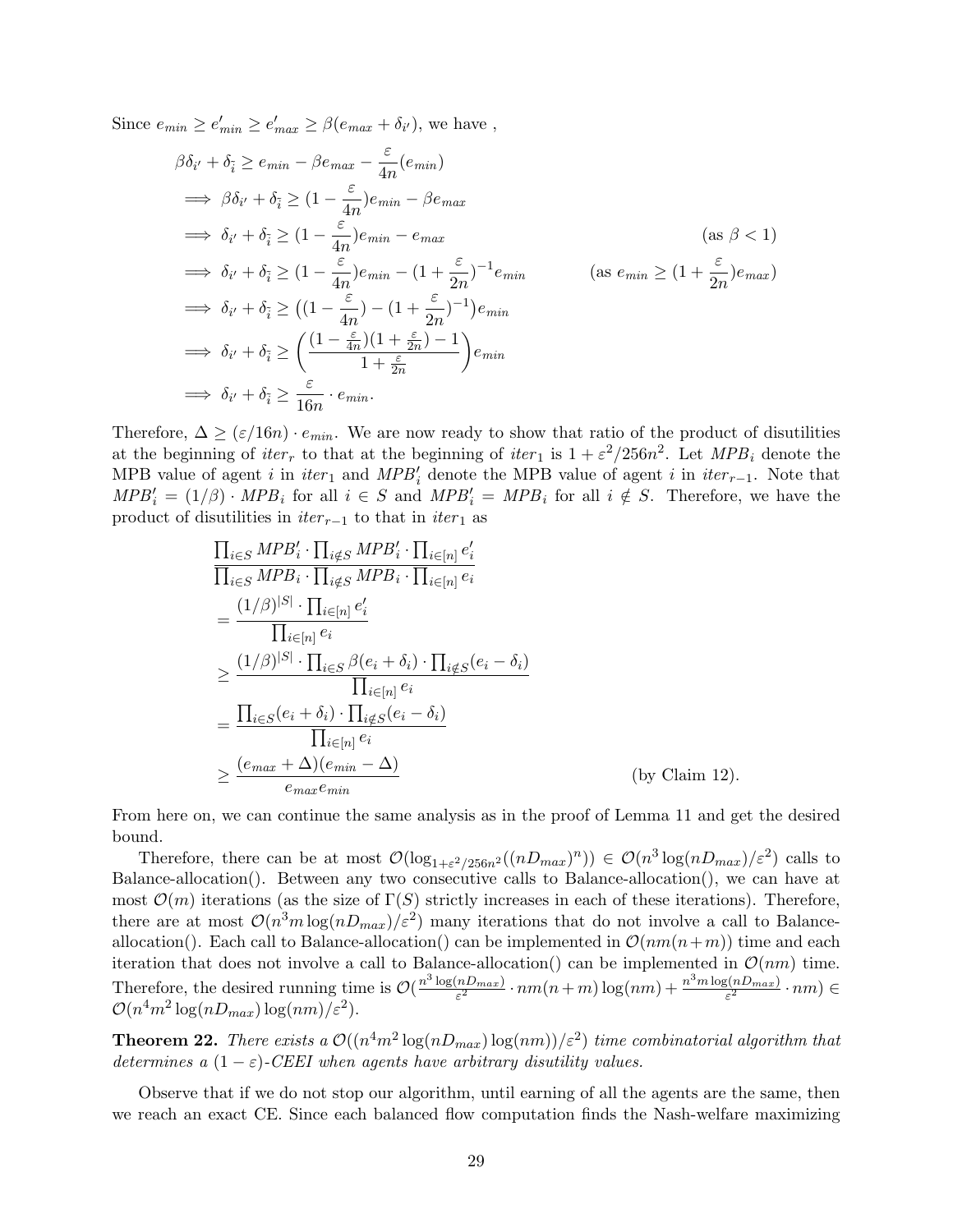allocation for the given MPB configuration, it follows that the MPB configuration cannot repeat. This together with Nash-welfare as the potential function puts the problem in PLS. This algorithm and argument extends to the Fisher model as well, where agents may have different earning requirements – if the earning requirement of agent i is  $\eta_i$  then in every iteration sort them in the decreasing order of  $\frac{e_i}{\eta_i}$ .

Corollary 23. The problem of finding competitive equilibrium in the Fisher model is in PLS.

## <span id="page-29-0"></span>5 PPAD-Hardness for the Exchange Model

In this section, we show that finding (approximate) CE is intractable in the exchange model with chores and linear valuations. It is well-known that under exchange model a CE may not exist, and recently [\[CGMM22\]](#page-41-4) showed existence under certain mild sufficiency conditions, namely conditions  $SC_1$  and  $SC_2$  of Theorem [4.](#page-4-1) We show that even for the instances satisfying these conditions, it is PPAD-hard to find a  $(1 - 1/poly(n))$ -approximate CE (Definition [3\)](#page-3-2). In particular, we will show that any polynomial time algorithm that determines a  $(1 - 1/poly(n))$ -approximate CE on instances that satisfy conditions  $SC_1$  and  $SC_2$  of Theorem [4,](#page-4-1) will yield an algorithm to find a  $1/n$ -approximate Nash equilibrium in a *normalized polymatrix game*. The latter is known to be PPAD-hard [\[CPY17\]](#page-42-11). Next we recall the normalized polymatrix game problem:

#### Problem. (Normalized Polymatrix Game) [\[CPY17\]](#page-42-11)

Given: A 2n × 2n rational matrix M with every entry in [0, 1] and  $M_{i,2j-1} + M_{i,2j} = 1$  for all  $i \in [2n]$  and  $j \in [n]$ .

Find: An approximate Nash equilibrium strategy vector  $x \in \mathbb{R}_{\geq 0}^{2n}$  such that  $x_{2i-1} + x_{2i} = 1$  and

$$
x^T \cdot \mathbf{M}_{*,2i-1} > x^T \cdot \mathbf{M}_{*,2i} + \frac{1}{n} \implies x_{2i} = 0.
$$
  

$$
x^T \cdot \mathbf{M}_{*,2i} > x^T \cdot \mathbf{M}_{*,2i-1} + \frac{1}{n} \implies x_{2i-1} = 0.
$$

where  $M_{*,k}$  represents the  $k^{th}$  column of the matrix **M**.

From the next section onward, we elaborate our construction and proof of reduction: We first introduce all agents and chores. Thereafter, we define the disutility matrix and endowment matrix and show that our instance satisfies the sufficiency conditions of Theorem [4,](#page-4-1) and therefore admits a CE. Then, we show that our instance and the prices at  $(1 - 1/poly(n))$ -approximate CE exhibits the five properties of pairwise equal endowments, (approximate) fixed earning, (approximate) price equality, price regulation and reverse ratio amplification (as discussed in Section [2.3\)](#page-11-0), and thus in polynomial-time we can construct the equilibrium strategy vector x for I from any  $(1 - \frac{1}{n\alpha^2})$  $\frac{1}{poly(n)})$ approximate CE in  $E(I)$ . The reader is highly encouraged to read Section [2.3](#page-11-0) before reading the elaborate version of the proof to get the idea of the overall proof sketch.

#### 5.1 Agent and Chore Sets

We define the set of  $K = 2c \cdot \lceil \log(n) \rceil$  many sets of chores, where  $c = 3$  (observe crucially that K is even),

$$
B_k = \left\{ \cup_{i \in [2n]} b_i^k \right\} \qquad \text{for all } k \in [K],
$$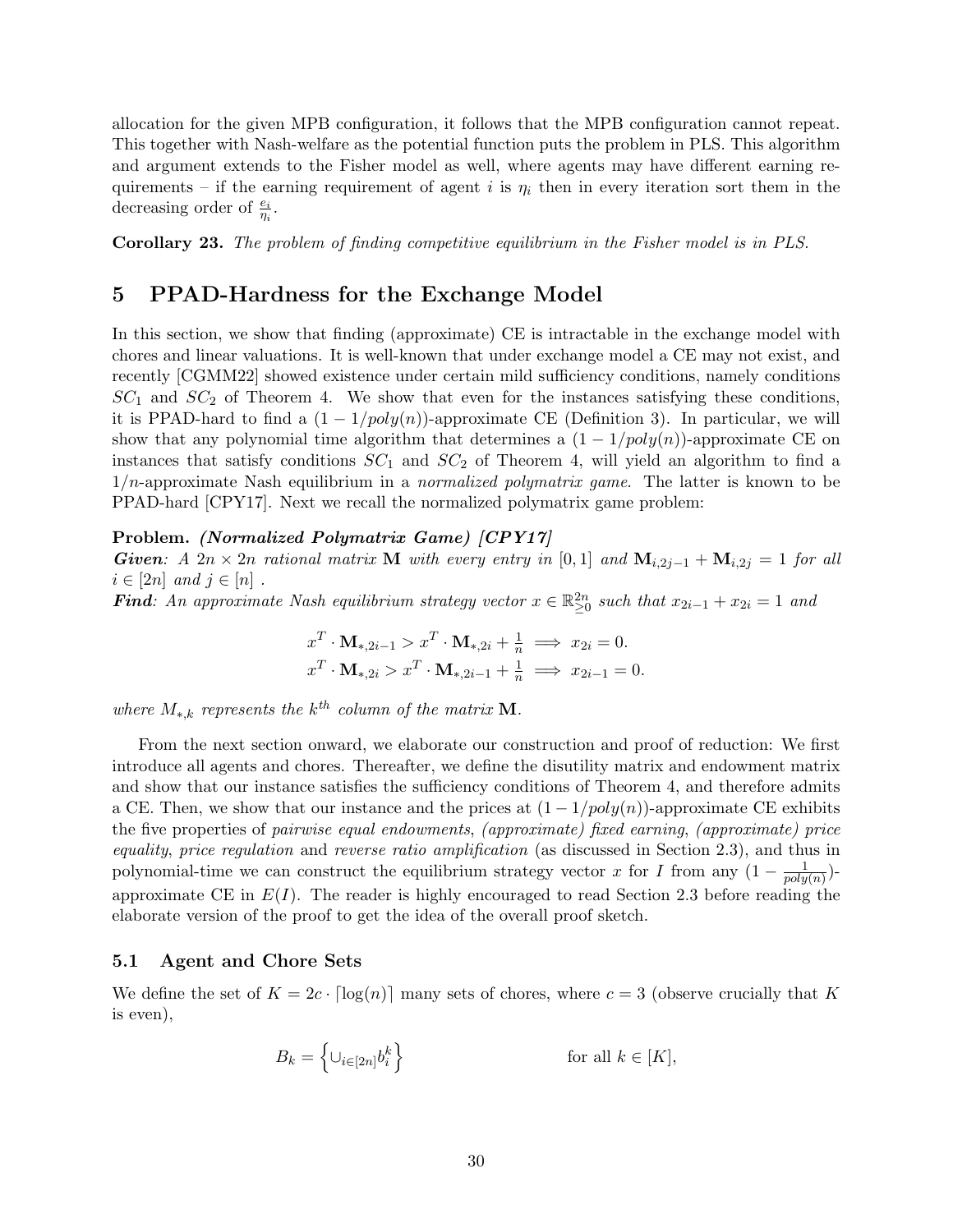and K many sets of agents

$$
A_k = \begin{cases} \left\{a_i^1 \mid i \in [2n] \right\} \cup \left\{a_i' \mid i \in [2n] \right\} & \text{when } k = 1, \\ \left\{a_i^k \mid i \in [2n] \right\} \cup \left\{\overline{a}_i^k \mid i \in [n] \right\} & \text{when } 2 \le k \le K - 1, \\ \left\{a_{i,j}^K \mid i,j \in [2n] \right\} \cup \left\{\overline{a}_i^K \mid i \in [n] \right\} & \text{when } k = K. \end{cases}
$$

We remark that the sets  $A_1$ ,  $A_K$  of agents and sets  $B_1$ ,  $B_K$  of chores are to enforce the fixed earning, price equality and price regulation properties as mentioned in sketch of the reduction in Section [2.3,](#page-11-0) while the sets  $A_k$  of agents and  $B_k$  of chores for all  $2 \leq k \leq K-1$  are to primarily enforce reverse ratio amplification property as mentioned in Section [2.3.](#page-11-0) We now define the disutility matrix and the endowment matrix of the instance.

Disutility Matrix and the Disutility Graph. The disutility graph for our instance will be a disjoint union of complete bipartite graphs and the entries in our disutility matrix will be to enforce price-regulation and reverse ratio-amplification properties. We now describe the disutility matrix: We define only the disutility values in the matrix that are finite (the disutility of all agent-chore pair not mentioned should be assumed to be  $\infty$ ). For all  $k \in [K]$ , for each pair of chores  $b_{2i-1}^k$  and  $b_{2i}^k$ , there are a set of agents that have finite disutility towards them and have infinite disutility towards all other chores; Additionally, these agents also happen to be either in  $A_k$  or  $A_{k-1}$  (indices are modulo K). We now outline these agents and their disutilities for every  $k \in [K]$ . To define the finite entries in the disutility matrix, we introduce the scalars  $\frac{1}{n^{3c}} = \alpha_1, \alpha_2, \dots, \alpha_K$  such that each  $\alpha_{i+1} = \frac{3}{2}$  $\frac{3}{2} \cdot \alpha_i$  for all  $i \in [K-1]$ . Before we define the disutility matrix, we make an obvious claim about the scalars  $\alpha_i$  for all  $i \in [K]$ , which will be useful later,

**Claim 24.** We have  $n^c \cdot \alpha_1 < \alpha_K \leq \frac{1}{n^c}$ .

*Proof.* We first show the lower bound. We have  $\alpha_K = (\frac{3}{2})^{K-1} \cdot \alpha_1 = (\frac{3}{2})^{2c \lceil \log(n) \rceil - 1} \cdot \alpha_1 > 2^{c \log(n)}$ .  $\alpha_1 = n^c \cdot \alpha_1$ . Similarly, for the upper bound, we have,  $\alpha_K = \left(\frac{3}{2}\right)^{K-1} \cdot \alpha_1 = \left(\frac{3}{2}\right)^{2c \lceil \log(n) \rceil - 1} \cdot \alpha_1$  $2^{2c \log(n)} \cdot \alpha_1 = n^{2c} \cdot \alpha_1 = \frac{1}{n^c} \text{ (as } \alpha_1 = \frac{1}{n^{3c}}).$  $\Box$ 

We now define the disutility matrix:

• k = 1: For each  $i \in [n]$ , we first define the disutilities of the agents that have finite disutility for chores  $b_{2i-1}^1$  and  $b_{2i}^1$ . For each  $i \in [n]$  we have,

$$
d(a_{i',2i-1}^{K}, b_{2i-1}^{1}) = (1 - \alpha_{1}) \quad \text{and} \quad d(a_{i',2i-1}^{K}, b_{2i}^{1}) = (1 + \alpha_{1}) \quad \text{for all } i' \in [2n]
$$
  
\n
$$
d(a_{i',2i}^{K}, b_{2i-1}^{1}) = (1 + \alpha_{1}) \quad \text{and} \quad d(a_{i',2i}^{K}, b_{2i}^{1}) = (1 - \alpha_{1}) \quad \text{for all } i' \in [2n]
$$
  
\n
$$
d(a_{2i-1}^{K}, b_{2i-1}^{1}) = (1 - \alpha_{1}) \quad \text{and} \quad d(a_{2i-1}^{K}, b_{2i}^{1}) = (1 + \alpha_{1})
$$
  
\n
$$
d(a_{2i}^{K}, b_{2i-1}^{1}) = (1 + \alpha_{1}) \quad \text{and} \quad d(a_{2i}^{K}, b_{2i}^{1}) = (1 - \alpha_{1}).
$$

Therefore, for each  $i \in [n]$ , we have a component  $\mathcal{D}_i^1$  in the disutility graph which is a complete bipartite graph comprising of agents  $\left\{ a_{i',2i-1}^K \mid i' \in [2n] \right\} \bigcup \left\{ a_{i',2i}^K \mid i' \in [2n] \right\} \bigcup \left\{ a'_{2i-1}, a'_{2i} \right\}$ and chores  ${b_{2i-1}^1, b_{2i}^1}$  ${b_{2i-1}^1, b_{2i}^1}$  ${b_{2i-1}^1, b_{2i}^1}$  (see Figure 2 (left subfigure) for an illustration).

•  $2 \leq k \leq K$ : For each  $i \in [n]$  we have,

$$
d(a_{2i-1}^{k-1}, b_{2i-1}^k) = (1 - \alpha_k) \qquad \text{and} \qquad d(a_{2i-1}^{k-1}, b_{2i}^k) = (1 + \alpha_k) \n d(a_{2i}^{k-1}, b_{2i-1}^k) = (1 + \alpha_k) \qquad \text{and} \qquad d(a_{2i}^{k-1}, b_{2i}^k) = (1 - \alpha_k) \n d(\overline{a}_i^k, b_{2i-1}^k) = (1 - \alpha_k) \qquad \text{and} \qquad d(\overline{a}_i^k, b_{2i}^k) = (1 - \alpha_k) .
$$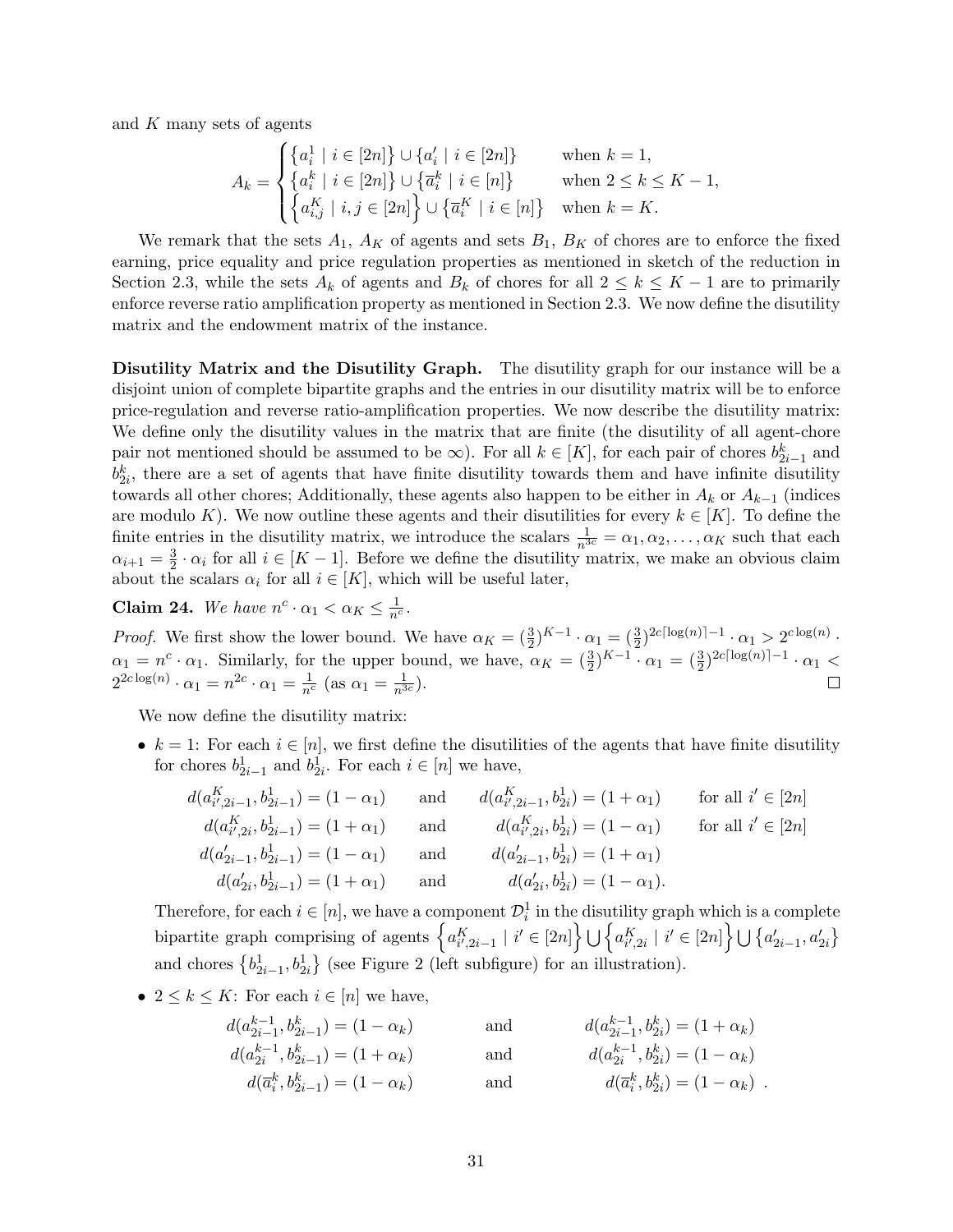Therefore, for every k such that  $2 \leq k \leq K$ , for each  $i \in [n]$ , we have a connected component  $\mathcal{D}_i^k$  in the disutility graph which is a complete bipartite graph comprising of agents  $\left\{a_{2i-1}^{k-1}, a_{2i}^{k-1}, \overline{a}_i^k\right\}$  $\left\{a_{2i-1}^{k-1}, a_{2i}^{k-1}, \overline{a}_i^k\right\}$  $\left\{a_{2i-1}^{k-1}, a_{2i}^{k-1}, \overline{a}_i^k\right\}$  and chores  $\left\{b_{2i-1}^k, b_{2i}^k\right\}$  (see Figure 2 (right subfigure) for an illustration).

It is clear that the disutility graph is a disjoint union of complete bipartite graphs, namely, the union of  $\mathcal{D}_i^k$  for all  $i \in [n]$  and  $k \in [K]$ . Therefore,

 $E(I)$  satisfies condition  $SC_2$  of Theorem [4.](#page-4-1)

<span id="page-31-0"></span>

Figure 2: Illustration of the disutility graph corresponding to the disutility matrix: On the left, we have the component  $\mathcal{D}_i^1$ , and on the right we have  $\mathcal{D}_i^k$  when  $2 \leq k \leq K$ . The edges are colored in order to also encode the disutility matrix. The thin blue edges from agents to chores depict a disutility of  $(1 - \alpha_1)$  for  $\mathcal{D}_i^1$  (left), and  $(1 - \alpha_k)$  for  $\mathcal{D}_i^k$  when  $2 \leq k \leq K$  (right). Similarly, the thick blue edges from agents to chores depict a disutility of  $(1 + \alpha_1)$  for  $\mathcal{D}_i^1$  (left) and  $(1 + \alpha_k)$  for  $\mathcal{D}_i^k$ (right).

**Endowment Matrix.** All agents in  $A_k$  have endowments of chores only in  $B_k$  for all  $k \in [K]$ . We only mention the non-zero agent-chore endowments (all agent-chore endowments, if not mentioned, are zero).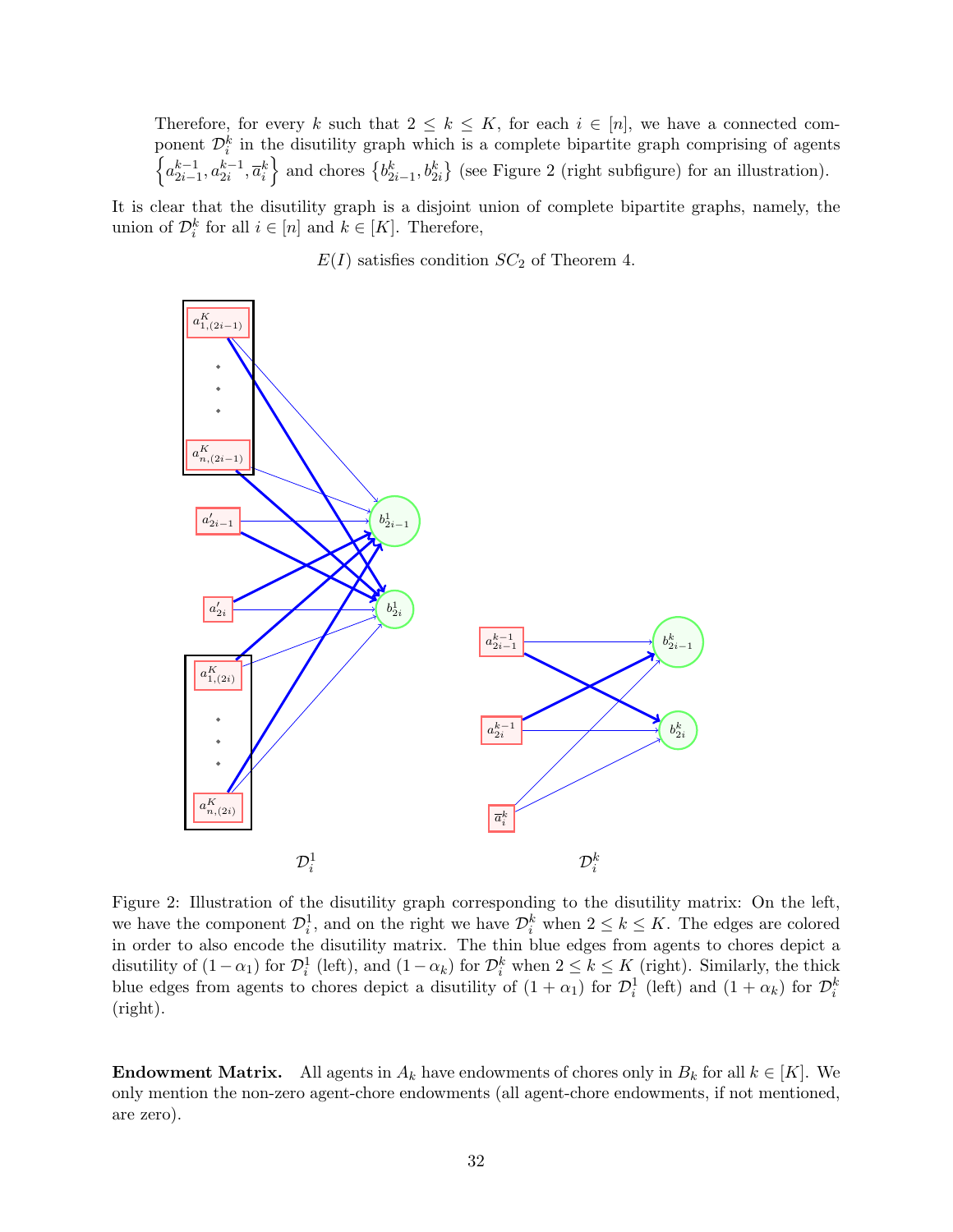•  $k = 1$ : For each  $i \in [2n]$  we have,

$$
w(a_i^1, b_i^1) = n.
$$

Also, for each  $i \in [n]$  we have

$$
w(a'_{2i-1}, b^1_{2i-1}) = w(a'_{2i-1}, b^1_{2i}) = \frac{1}{2} \cdot (1 - \alpha_K) \cdot (2n - \sum_{j \in [2n]} \mathbf{M}_{j, 2i-1})
$$

$$
w(a'_{2i}, b^1_{2i-1}) = w(a'_{2i}, b^1_{2i}) = \frac{1}{2} \cdot (1 - \alpha_K) \cdot (2n - \sum_{j \in [2n]} \mathbf{M}_{j, 2i}).
$$

•  $2 \leq k \leq K - 1$ : For each  $i \in [n]$ , we have,

$$
w(a_{2i-1}^k, b_{2i-1}^k) = n
$$
 and 
$$
w(a_{2i}^k, b_{2i}^k) = n
$$
  

$$
w(\overline{a}_i^k, b_{2i-1}^k) = \delta_k
$$
 and 
$$
w(\overline{a}_i^k, b_{2i}^k) = \delta_k
$$
,

where  $\delta_k = \frac{n \cdot \alpha_k}{2}$ . The reason behind the exact choice of the value of  $\delta_k$  will become explicit when we show that our instance satisfies the reverse ratio amplification property in Section [5.2.](#page-34-0) As of now, the reader is encouraged to think of it just as a small scalar.

•  $k = K$ : For each  $i \in [n]$  we have,

$$
w(a_{2i-1,j}^{K}, b_{2i-1}^{K}) = \mathbf{M}_{2i-1,j} \quad \text{and} \quad w(a_{2i,j}^{K}, b_{2i}^{K}) = \mathbf{M}_{2i,j} \quad \text{for all } j \in [2n]
$$
  

$$
w(\overline{a}_{i}^{K}, b_{2i-1}^{K}) = \delta_{K} \quad \text{and} \quad w(\overline{a}_{i}^{K}, b_{2i}^{K}) = \delta_{K} ,
$$

where  $\delta_K = \frac{n \cdot \alpha_K}{2}$  (the reason behind the choice of value will become explicit in Section [5.2\)](#page-34-0).

Strongly Connected Economy Graph. We now show that the economy graph G of our instance is strongly connected. For ease of explanation, we introduce the notion of economy graph of components  $W = ([d], E_W)$ , where there is an edge from  $i \in [d]$  to  $j \in [d]$ , if and only if, there is an agent  $a \in \mathcal{D}_i$  that has a positive endowment of some chore in  $b \in \mathcal{D}_i$ . We now make a claim that strong connectivity of W implies strong connectivity of the economy graph G.

<span id="page-32-2"></span>**Claim 25.** If  $W$  is strongly connected then  $G$  is also strongly connected.

*Proof.* Consider any two agents a and a'. Let  $a \in \mathcal{D}_i$  and  $a' \in \mathcal{D}_j$ .<sup>[19](#page-32-0)</sup> Consider any chore b that agent a has a positive endowment of and let  $\mathcal{D}_{i'}$  be the component in the disutility graph that contains  $b^{20}$  $b^{20}$  $b^{20}$ . Then since  $\mathcal{D}_{i'}$  is a biclique in our instance, every agent in  $\mathcal{D}_{i'}$  has finite disutility for the chore b. Therefore, every agent in  $\mathcal{D}_{i'}$  is reachable from a with an edge in the economy graph G. Now, since W is strongly connected, there is a path  $\ell_1 \to \ell_2 \to \cdots \to \ell_k$  from  $\ell_1 = i'$  to  $\ell_k = j$ . Let  $a_{\ell_r}$  be the agent in the component  $\mathcal{D}_{\ell_r}$ , that has a positive endowment of some chore in the component  $\mathcal{D}_{\ell_{r+1}}$  for all  $r \in [k-1]$ . Again, since each  $\mathcal{D}_{\ell_r}$  is a biclique, every agent in  $\mathcal{D}_{\ell_r}$  has a finite disutility for every chore in  $\mathcal{D}_{\ell_r}$ . Thus, there is an edge in the economy graph G from  $a_{\ell_r}$ to every agent in  $\mathcal{D}_{\ell_r}$ , in particular there is an edge between  $a_{\ell_r}$  and  $a_{\ell_{r+1}}$  in G. Thus, we have a path  $a \to a_{\ell_1} \to \cdots \to a_{\ell_{k-1}} \to a'$  in G. Therefore, if W is strongly connected, then there is a path between any two agents in G, implying that G is also strongly connected.  $\Box$ 

<span id="page-32-0"></span><sup>&</sup>lt;sup>19</sup>Note that *j* could also be equal to *i*.

<span id="page-32-1"></span><sup>&</sup>lt;sup>20</sup>Again, i' could also be equal to i.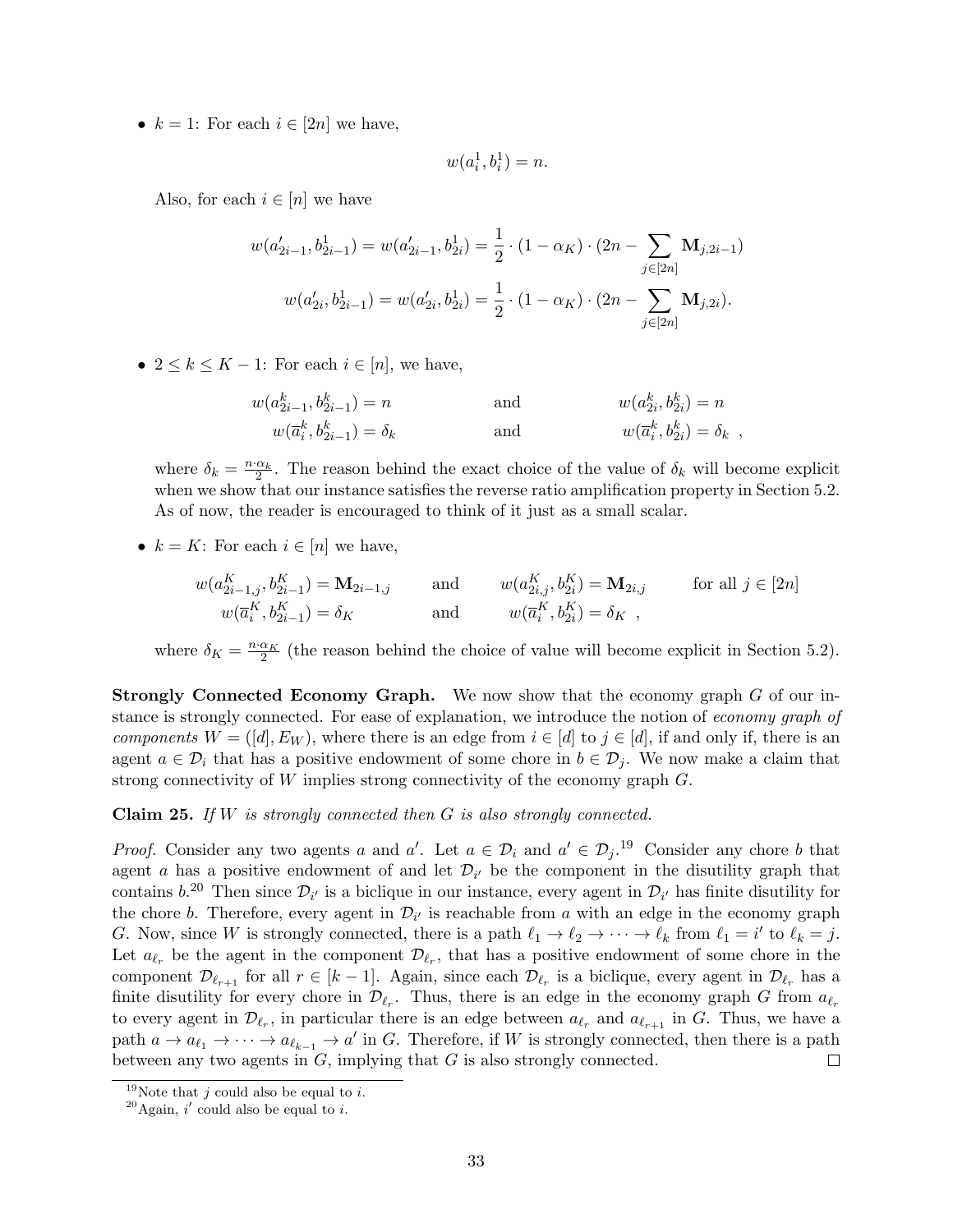<span id="page-33-0"></span>

Figure 3: Illustration of the strong connectivity of the economy graph of components of our instance. Observe that all nodes are reachable from any  $\mathcal{D}_i^1$  ( $i \in [n]$ ). Also, from any arbitrary  $\mathcal{D}_{i'}^{k'}$  $\frac{k'}{i'}$ , the node  $\mathcal{D}_{i'}^1$  is reachable and since every node is reachable from  $\mathcal{D}_{i'}^1$ , every node is also reachable from  $\mathcal{D}_{i'}^{k'}$  $i'$ as well. Therefore, the economy graph of components is strongly connected.

From here on, we show that  $W$  is strongly connected. Observe that the disutility graph consists of connected components  $\mathcal{D}_i^k$  for  $k \in [K]$  and  $i \in [n]$ . Also observe that every component  $\mathcal{D}_i^k$  in the disutility graph comprises of exactly two chores  $b_{2i-1}^k$  and  $b_{2i}^k$ . Therefore, to show that there exists an edge from component  $\mathcal{D}_{i'}^{k'}$  $\mathcal{L}_{i'}^{k'}$  to  $\mathcal{D}_i^k$  in W, it suffices to show that  $\mathcal{D}_{i'}^{k'}$  $i'_{i'}$  contains agents that own parts of chores  $b_{2i-1}^k$  and  $b_{2i}^k$ . We now outline the edges in our exchange graph (see Figure [3\)](#page-33-0):

- For all  $i \in [n]$ , and  $2 \leq k \leq K$  there is an edge in W from  $\mathcal{D}_i^k$  to  $\mathcal{D}_i^{k-1}$ :  $\mathcal{D}_i^k$  contains the agents  $a_{2i-1}^{k-1}$  and  $a_{2i}^{k-1}$  that own parts of chores  $b_{2i-1}^{k-1}$  and  $b_{2i}^{k-1}$  respectively (see Figure [3\)](#page-33-0).
- For all  $i \in [n]$ , there is an edge in W from  $\mathcal{D}_i^1$  to  $D_j^K$  for all  $j \in [n]$ . Consider any  $j \in [n]$ . Observe that the component  $\mathcal{D}_i^1$  contains the agents  $a_{2j-1,2i}^K$  and  $a_{2j,2i}^K$  and the agents  $a_{2j-1,2i}^K$ and  $a_{2j,2i}^K$  own parts of chores  $b_{2j-1}^K$  and  $b_{2j}^K$  respectively (see Figure [3\)](#page-33-0).

Observe that all nodes are reachable from any  $\mathcal{D}_i^1$   $(i \in [n])$ . Also, from any arbitrary  $\mathcal{D}_{i'}^{k'}$  $_{i'}^{k'}$ , the node  $\mathcal{D}_{i'}^1$  is reachable and since every node is reachable from  $\mathcal{D}_{i'}^1$ , every node is also reachable from  $\mathcal{D}_{i'}^{k'}$  $\frac{k'}{i'}$  as well. Therefore, the economy graph of components W, is strongly connected. Therefore, by Claim [25](#page-32-2) we have that,

 $E(I)$  satisfies the condition  $SC<sub>1</sub>$  of Theorem [4.](#page-4-1)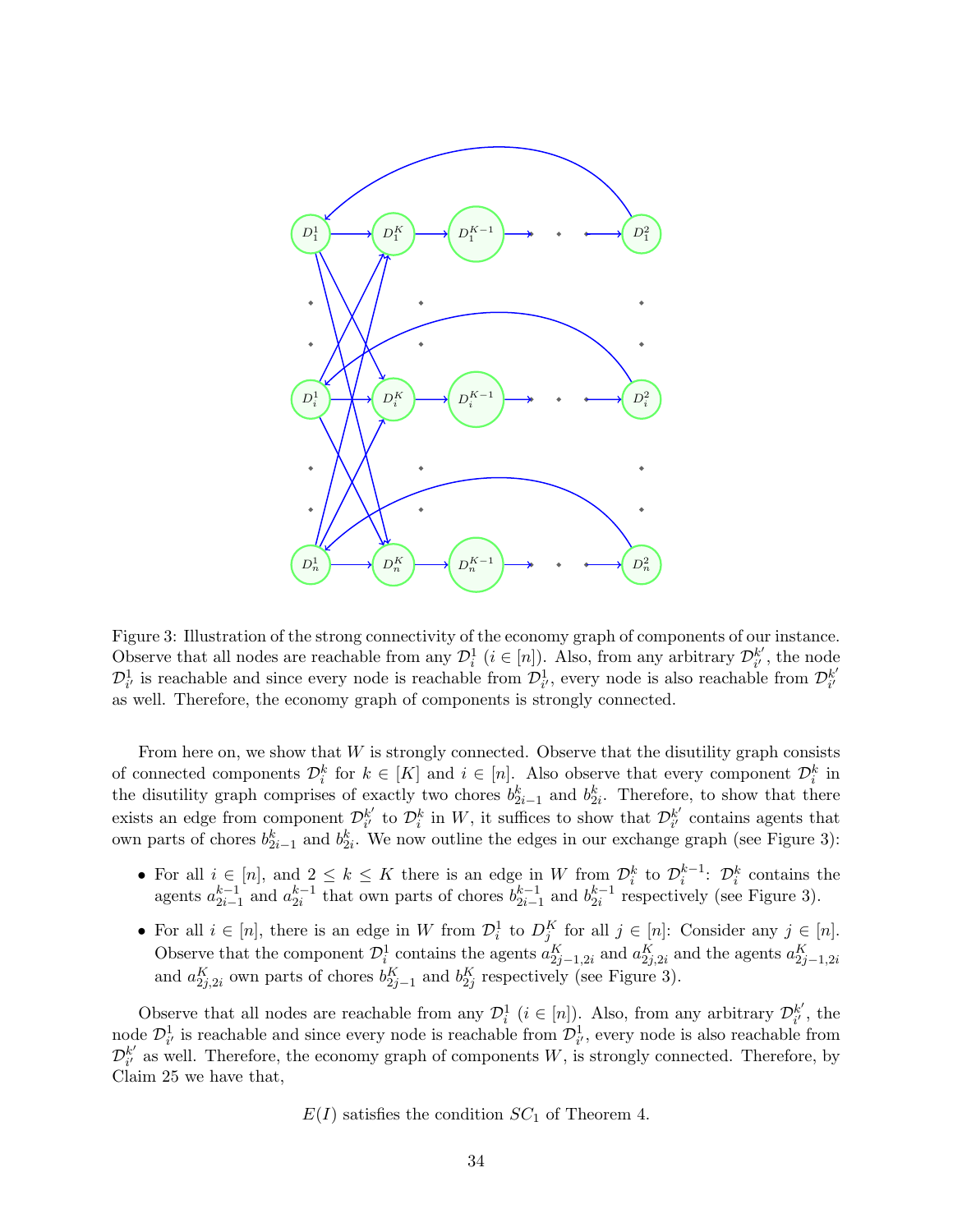Thus,  $E(I)$  satisfies conditions of Theorem [4](#page-4-1) and therefore admits a CE and thereby a  $(1 - \epsilon)$ approximate CE for any  $\epsilon \geq 0$  (see Definition [3\)](#page-3-2). Let  $p(b_i^k)$  denote the price of chore  $b_i^k$  at an  $(1 - \epsilon)$ -approximate CE for

$$
\epsilon = \frac{\alpha_1}{200 \cdot n} < \frac{1}{n^{3c+1}} \Rightarrow \epsilon = O(1/n^{10}).
$$

We now prove that our instance satisfies the required properties of *pairwise equal endowments*, (approximate) price equality, (approximate) fixed earning, price regulation and reverse ratio amplification.

#### <span id="page-34-0"></span>5.2  $E(I)$  Satisfies All the Properties (Approximately)

**Pairwise Equal Endowments.** Here, we show that for all  $i \in [n]$  and for all  $k \in [K]$  the total endowment of  $b_{2i-1}^k$  equals the total endowment of  $b_{2i}^k$  and the total endowments of each chore in  $E(I)$  is  $\mathcal{O}(n)$ .

<span id="page-34-1"></span>**Lemma 26.** For all  $i \in [2n]$ , the total endowments of chores  $b_{2i-1}^k$  and  $b_{2i}^k$  is

- 1.  $n + n \cdot (1 \alpha_K)$ , if  $k = 1$ . In particular,  $a'_{2i-1}$  and  $a'_{2i}$  together, own  $n \cdot (1 \alpha_K)$  units of chores  $b_{2i-1}^k$  and  $b_{2i}^k$  each.
- 2.  $n + \delta_k$ , if  $2 \leq k \leq K$ .

*Proof.* When  $k = 1$ , the only agents that have positive endowments of  $b_{2i}^1$  are  $a_{2i}^1$  (has an endowment of n),  $a'_{2i}$  (has an endowment of  $\frac{1}{2} \cdot (1 - \alpha_K) \cdot (2n - \sum_{j \in [2n]} \mathbf{M}_{j,2i})$ ) and  $a'_{2i-1}$  (has an endowment of  $\frac{1}{2} \cdot (1 - \alpha_K) \cdot (2n - \sum_{j \in [2n]} \mathbf{M}_{j, 2i-1})$ ). Therefore, the total endowment of  $b_{2i}^1$  from the agents  $a'_{2i}$ and  $a'_{2i-1}$  is

$$
= \frac{1}{2} \cdot (1 - \alpha_K) \cdot (2n - \sum_{j \in [2n]} \mathbf{M}_{j,2i}) + \frac{1}{2} \cdot (1 - \alpha_K) \cdot (2n - \sum_{j \in [2n]} \mathbf{M}_{j,2i-1})
$$
  
=  $\frac{1}{2} \cdot (1 - \alpha_K) \cdot (4n - \sum_{j \in [2n]} (\mathbf{M}_{j,2i} + \mathbf{M}_{j,2i-1})).$ 

Recall that  $\mathbf{M}_{j,2i} + \mathbf{M}_{j,2i-1} = 1$ . Therefore, the total endowment of  $b_{2i}^1$  from the agents  $a'_{2i}$  and  $a'_{2i-1}$  is

$$
= \frac{1}{2} \cdot (1 - \alpha_K) \cdot (4n - 2n)
$$

$$
= (1 - \alpha_K) \cdot n.
$$

Therefore, the total endowment of chore  $b_{2i}^1$  is  $n + n \cdot (1 - \alpha_K)$ . A similar argument will show that the total endowment of chore  $b_{2i-1}^1$  is also  $n + n \cdot (1 - \alpha_K)$  and that agents  $a'_{2i-1}$  and  $a'_{2i}$  together, own  $n \cdot (1 - \alpha_K)$  units of it.

When  $2 \leq k \leq K-1$ , the only agents that have positive endowments of  $b_{2i}^k$  are  $a_{2i}^k$  (has an endowment of n) and  $\bar{a}_i^k$  (has an endowment of  $\delta_k$ ). Therefore, the total endowment is  $n + \delta_k$ . A similar argument will show that the total endowment of chore  $b_{2i-1}^k$  is also  $n + \delta_k$ .

When  $k = K$ , the only agents that have positive endowments of  $b_{2i}^K$  are the agents  $a_{2i,j}^K$  (has an endowment of  $M_{2i,j}$ ) for all  $j \in [2n]$  and the agent  $\overline{a}_i^K$  (has an endowment of  $\delta_K$ ). Therefore, the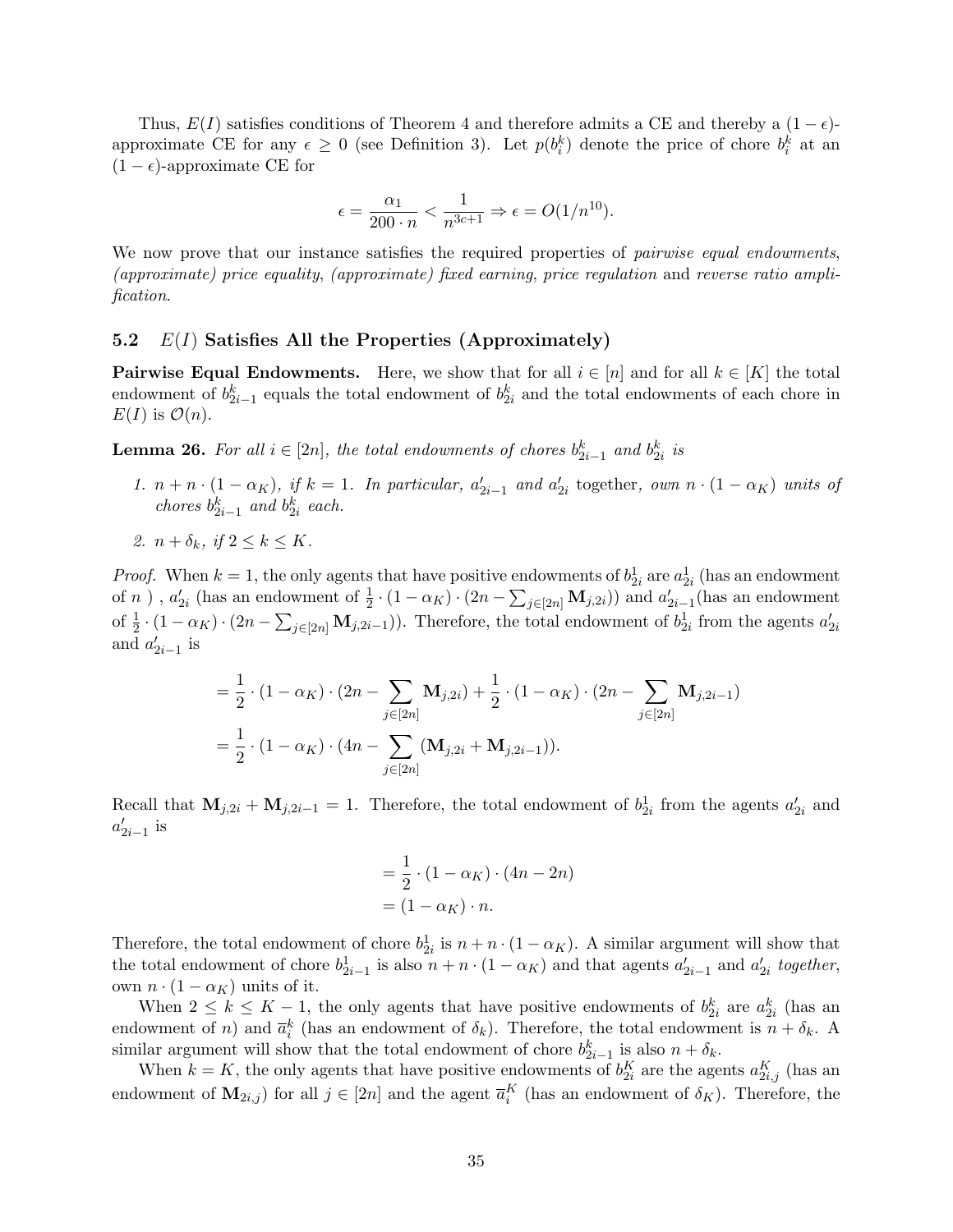total endowment of chore  $b_{2i}^K$  is

$$
= \sum_{j\in [2n]} \mathbf{M}_{2i,j} + \delta_K
$$
  
= 
$$
\sum_{j\in [n]} (\mathbf{M}_{2i,2j-1} + \mathbf{M}_{2i,2j}) + \delta_K
$$
  
= 
$$
\sum_{j\in [n]} 1 + \delta_K
$$
  
= 
$$
n + \delta_K
$$

A similar argument will show that the total endowment of chore  $b_{2i-1}^K$  is also  $n + \delta_K$ .  $\Box$ 

**Price Equality.** Here we will show that the sum of prices of chores  $b_{2i-1}^k$  and  $b_{2i}^k$  are almost same for all  $i \in [n]$  and  $k \in [K]$ . Let us define

$$
\pi_i^k = p(b_{2i-1}^k) + p(b_{2i}^k), \quad \forall i \in [n], k \in [K] .
$$

Here on we will use the properties of approximate CE (Definition [3\)](#page-3-2). Recall that, at an  $(1 - \epsilon)$ approximate CE, we have  $(i)$  complete allocation each chore,  $(ii)$  every agent only consumes her minimum pain-per-buck chores, and  $(iii)$  every agent i earns total price of her endowment up to  $(1\pm\epsilon)$  factor. And that, for two quantities x and y, by  $x = (1\pm\epsilon)y$  we mean  $(1-\epsilon)y \leq x \leq (1+\epsilon)y$ . In addition, now on

by 
$$
x = (1 \pm \epsilon)^d y
$$
 we mean  $(1 - \epsilon)^d y \le x \le (1 + \epsilon)^d y$ .

<span id="page-35-0"></span>**Lemma 27.** For all  $i, i' \in [n]$  and for all  $k, k' \in [K]$ , we have  $\pi_{i'}^{k'}$  $k'_{i'} = (1 \pm O(n\epsilon))\pi_i^k.$ 

*Proof.* Since  $\epsilon < 1/n$  it suffices to show that  $\pi_{i'}^{k'}$  $\mathbf{E}_{i'}^{k'} = (1 + \pm \epsilon)^{O(n)} \pi_i^k$ . We show this in two steps: First we show that for each  $i \in [n]$ , we have  $\pi^{(k+1)} = (1 \pm \epsilon)^2 \pi_i^k$  for all  $k < K$ , implying that  $\pi_i^{k'} = (1 \pm \epsilon)^{O(n)} \pi_i^k$  for all  $k, k' \in [K]$ .

Then we show that  $(1 - \epsilon)^2 (\sum_{j \in [n]} \pi_j^K) \leq n \pi_i^1 = (1 \pm \epsilon)^2 (\sum_{j \in [n]} \pi_j^K)$  for all  $i \in [n]$ . This together with the above imply that  $\pi_{i'}^1 \leq (1 \pm \epsilon)^{O(n)} \pi_i^1$  for all  $i, j \in [n]$ . Putting these together proves the lemma.

We first show  $\pi^k + 1_i \leq (1 \pm \epsilon)^2 \pi_i^k$  for all  $i \leq n, k < K$ , wlog let  $i = 1$ . Observe that the agents  $a_1^k, a_2^k, \overline{a}_1^{(k+1)}$  $_1^{(k+1)}$  and chores  $b_1^{(k+1)}$  $b_1^{(k+1)}, b_2^{(k+1)}$  $\mathcal{D}_2^{(k+1)}$  form the connected component  $\mathcal{D}_1^{(k+1)}$  $i_1^{(\kappa+1)}$  in the disutility graph. That means these three agents earn all their money by consuming only these two chores, and no one else consumes these chores. The total money supply of these two chores is  $(n + \delta_{(k+1)})\pi_1^{(k+1)}$  $\frac{1}{1}$ .

As per Definition [3,](#page-3-2) at  $(1 - \epsilon)$ -approximate CE, an agents earn as much as the total price of their endowments up to  $(1 \pm \epsilon)$  factor. Now since  $\overline{a}_1^{(k+1)}$  $_1^{(k+1)}$  owns  $\delta_{(k+1)}$  units of both  $b_1^{(k+1)}$  $j_1^{(k+1)}$  and  $b_2^{(k+1)}$ 2 only, her total cost is  $\delta_{(k+1)} \pi_1^{(k+1)}$  $\binom{k+1}{1}$ . Total price of chores owned by agents  $a_1^k$  and  $a_2^k$  is  $n\pi_1^k$ . At equilibrium demand should be equals supply, implying that,

$$
(1 - \epsilon)(\delta_{(k+1)}\pi_1^{(k+1)} + n\pi_1^k) \le (n + \delta_{(k+1)})\pi_1^{(k+1)} \le (1 + \epsilon)(\delta_{(k+1)}\pi_1^{(k+1)} + n\pi_1^k)
$$
  
\n
$$
\Rightarrow (1 - \epsilon)n\pi_1^k - \epsilon\delta_{(k+1)}\pi_1^{(k+1)} \le n\pi_1^{(k+1)} \le (1 + \epsilon)n\pi_1^k + \epsilon\delta_{(k+1)}\pi_1^{(k+1)}
$$
  
\n
$$
\Rightarrow \frac{(1 - \epsilon)}{(1 + \epsilon\delta_{(k+1)}/n)}\pi_1^k \le \pi_1^{(k+1)} \le \frac{(1 + \epsilon)}{(1 - \epsilon\delta_{(k+1)}/n)}\pi_1^k
$$
  
\n
$$
\Rightarrow (1 - \epsilon)^2\pi_1^k \le \pi_1^{(k+1)} \le (1 + \epsilon)^2\pi_1^k
$$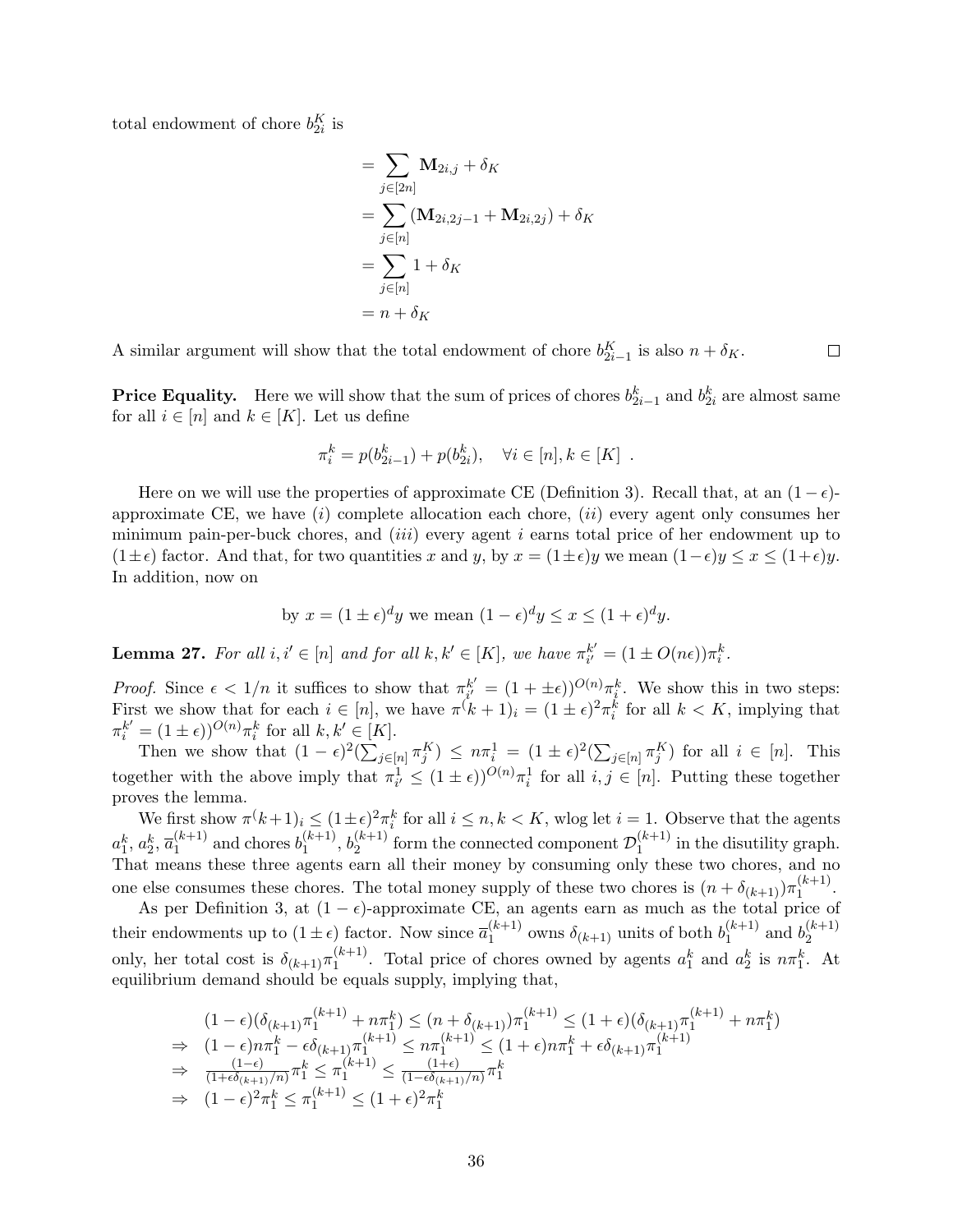where the last implication follows from the fact that for  $\epsilon < 1/n$  we have  $(1 - \epsilon) < \frac{1}{(1 + \epsilon \delta n)}$  $(1+\epsilon\delta_{(k+1)}/n)$ and  $(1 + \epsilon) < \frac{1}{(1 - \epsilon \delta \epsilon)}$  $\frac{1}{(1-\epsilon\delta_{(k+1)}/n)}$ .

We now show that  $n\pi_i^1 = (1\pm)\epsilon^2 \sum_{j\in[n]}\pi_j^K$ : This time, we look into the connected component  $\mathcal{D}_i^1$  of the disutility graph. We can claim that the agents  $\{a_{j,2i-1}^K \mid j \in [2n]\}, \{a_{j,2i}^K \mid j \in [2n]\}$  and the agents  $a'_{2i-1}$  and  $a'_{2i}$  earn all of their money at an approximate CE from chores  $b^1_{2i-1}$  and  $b^1_{2i}$ , and these are the only agents who consume these two chores. Total money supply of these two chores is  $(n + n(1 - \alpha_K))\pi_i^1$  (by Lemma [26\)](#page-34-1)

Observe that the total endowment of agents  $a'_{2i-1}$  and  $a'_{2i}$  is  $n(1-\alpha_K)$  units of chores  $b^1_{2i-1}$  and  $b_{2i}^1$  only, and hence together they must earn  $n(1-\alpha_K)\pi_i^1$  up to  $(1\pm\epsilon)$ . For agents  $\{a_{j,2i-1}^K \mid j \in [2n]\}$ and  $\{a_{j,2i}^K \mid j \in [2n]\}$ , recall that each  $a_{\ell,\ell'}^K$  owns  $\mathbf{M}_{\ell,\ell'}$  units of  $b_{\ell}^K$ . Therefore, together they need to earn the following amount up to  $(1 \pm \epsilon)$  factor.

$$
\sum_{j \in [2n]} \mathbf{M}_{j,2i} \cdot p(b_j^K) + \sum_{j \in [2n]} \mathbf{M}_{j,2i-1} \cdot p(b_j^K)
$$
  
= 
$$
\sum_{j \in [2n]} (\mathbf{M}_{j,2i} + \mathbf{M}_{j,2i-1}) \cdot p(b_j^K)
$$
  
= 
$$
\sum_{j \in [2n]} p(b_j^K)
$$
 (using  $\mathbf{M}_{j,2i-1} + \mathbf{M}_{j,2i} = 1$ )  
= 
$$
\sum_{j \in [n]} \pi_j^K
$$

Again, equating supply with demand we get,

$$
(1 - \epsilon)(n(1 - \alpha_K)\pi_i^1 + \sum_{j \in [n]} \pi_j^K) \le (n + n(1 - \alpha_K))\pi_i^1 \le (1 + \epsilon)(n(1 - \alpha_K)\pi_i^1 + \sum_{j \in [n]} \pi_j^K)
$$
  
\n
$$
\Rightarrow (1 - \epsilon) \sum_{j \in [n]} \pi_j^K - \epsilon(n(1 - \alpha_K)\pi_i^1 \le n\pi_i^1 \le (1 + \epsilon) \sum_{j \in [n]} \pi_j^K + \epsilon(n(1 - \alpha_K)\pi_i^1
$$
  
\n
$$
\Rightarrow \frac{(1 - \epsilon)}{(1 + \epsilon(1 - \alpha_K))} \sum_{j \in [n]} \pi_j^K \le n\pi_i^1 \le \frac{(1 + \epsilon)}{(1 - \epsilon(1 - \alpha_K))} \sum_{j \in [n]} \pi_j^K
$$
  
\n
$$
\Rightarrow (1 - \epsilon)^2 \sum_{j \in [n]} \pi_j^K < n\pi_i^1 < (1 + \epsilon)^2 \sum_{j \in [n]} \pi_j^K
$$

where the last implication follows from the fact that for  $\epsilon, \alpha_K < 1/n$  we have  $(1-\epsilon) < \frac{1}{(1+\epsilon)(1-\epsilon)}$  $(1+\epsilon(1-\alpha_K))$ and  $(1+\epsilon) > \frac{1}{(1-\epsilon(1-\alpha_K))}$ .  $\Box$ 

(Approximately) Fixed Earning. Here, we show that in every CE, the earning of each agent  $a'_i$  for  $i \in [2n]$  is fixed up to  $(1 \pm O(n)\epsilon)$  factor. Note that (approximate) CE prices are scale invariant.

<span id="page-36-0"></span>**Lemma 28.** Let  $\min_{i \in [n], k \le K} \pi_k^i = 2$ . Then for all  $i \in [2n]$ , we have that the earning of agent  $a'_i$  is  $(1 \pm \epsilon O(n))(1 - \alpha_K) \cdot (2n - \sum_{j \in [2n]} \mathbf{M}_{j,i}).$ 

*Proof.* Let  $i = 2i'$ . Then agent  $a'_{2i'}$  owns  $\frac{1}{2} \cdot (1 - \alpha_K) \cdot (2n - \sum_{j \in [2n]} \mathbf{M}_{j,2i'})$  units of both chores  $b_{2i'-1}^1$  and  $b_{2i'}^1$ . Since the earning of any agent at an  $(1 - \epsilon)$ -approximate CE equals the sum of prices of chores she owns up to  $(1 \pm \epsilon)$  factor, we have that the earning of agent  $2i'$  is

$$
= \frac{(1 \pm \epsilon)}{2} \cdot (1 - \alpha_K) \cdot (2n - \sum_{j \in [2n]} \mathbf{M}_{j,2i'}) \cdot (p(b_{2i'-1}^1) + p(b_{2i'}^1))
$$
  
\n
$$
= \frac{(1 \pm \epsilon)}{2} \cdot (1 - \alpha_K) \cdot (2n - \sum_{j \in [2n]} \mathbf{M}_{j,2i'}) \cdot \pi_{i'}^1
$$
  
\n
$$
= \frac{(1 \pm \epsilon)}{2} \cdot (1 - \alpha_K) \cdot (2n - \sum_{j \in [2n]} \mathbf{M}_{j,2i'}) \cdot 2(1 \pm O(n)\epsilon)
$$
 (by Lemma 27).  
\n
$$
= (1 \pm O(n)\epsilon)(1 - \alpha_K) \cdot (2n - \sum_{j \in [2n]} \mathbf{M}_{j,2i'}).
$$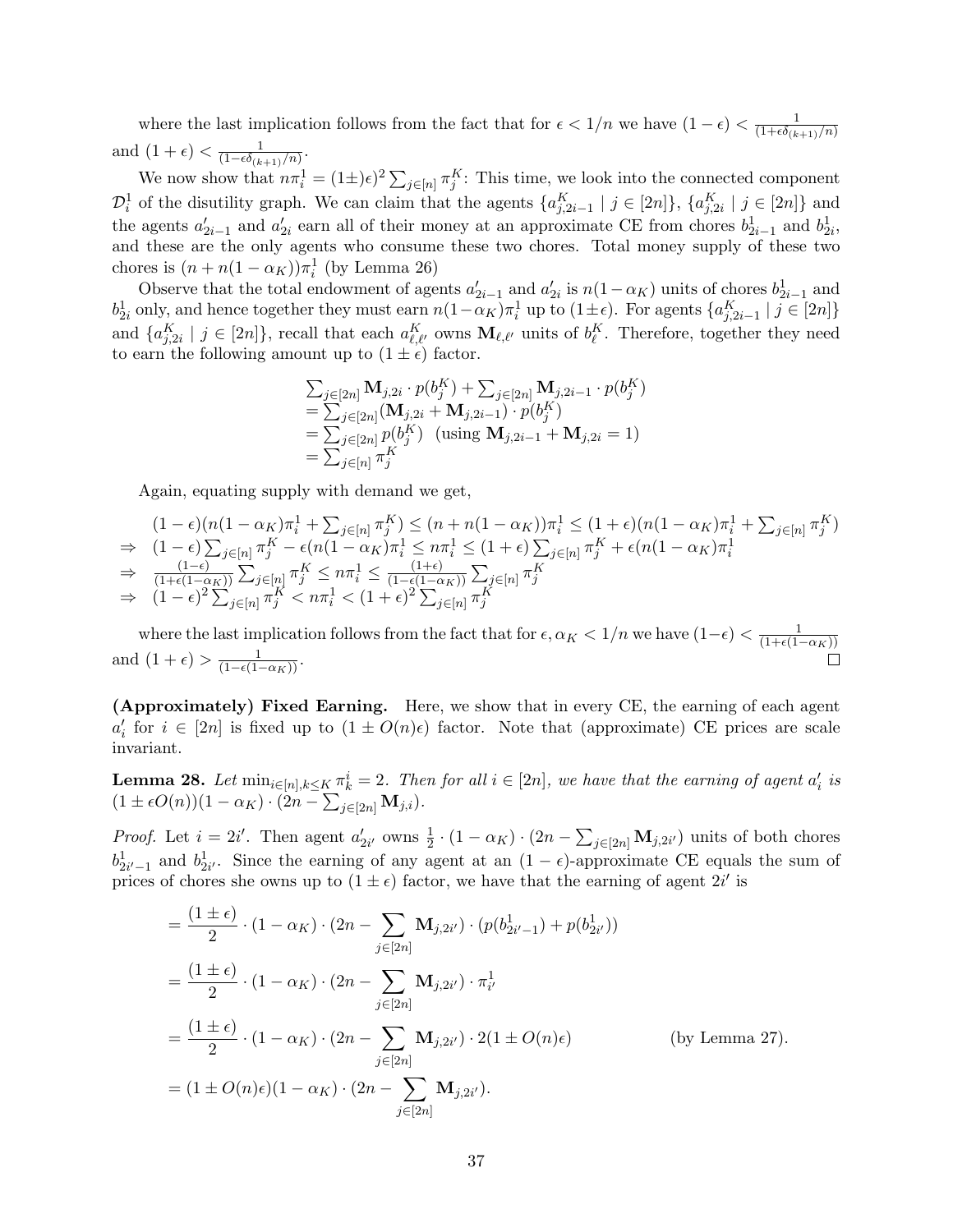Similarly, when  $i = 2i' - 1$  we can show that the total earning of agent  $a'_{2i'-1}$  is  $(1 - \alpha_K) \cdot (2n \sum_{j\in [2n]} \mathbf{M}_{j,2i'-1}$ ). Thus the total earning of any agent  $a'_i$  in a CE is  $(1 \pm O(n)\epsilon)(1 - \alpha_K) \cdot (2n \sum_{j\in [2n]} {\mathbf{M}}_{j,i}).$  $\Box$ 

**Price Regulation.** Here, we show that for all  $k \in [K]$  and  $i \in [2n]$  the ratio of the prices of chores  $b_{2i-1}^k$  and  $b_{2i}^k$  is bounded.

<span id="page-37-0"></span>**Lemma 29.** For all  $k \in [K]$  and for all  $i \in [n]$ , we have  $\frac{1-\alpha_k}{1+\alpha_k} \leq \frac{p(b_{2i-1}^k)}{p(b_{3i}^k)}$  $\frac{(b_{2i-1}^{\alpha})}{p(b_{2i}^k)} \leq \frac{1+\alpha_k}{1-\alpha_k}$  $\frac{1+\alpha_k}{1-\alpha_k}$ .

*Proof.* We prove the lower bound ( $\frac{1-\alpha_k}{1+\alpha_k} \leq \frac{p(b_{2i-1}^k)}{p(b_{3i}^k)}$  $\frac{\partial (b_{2i-1})}{\partial (b_{2i}^k)}$  by contradiction. The proof for the upper  $2i$ bound is symmetric. So assume that  $\frac{1-\alpha_k}{1+\alpha_k} > \frac{p(b_{2i-1}^k)}{p(b_{3i}^k)}$  $\frac{\partial^{(0)}(b_{2i-1})}{\partial^{(0)}(b_{2i})}$ . In that case, none of the agents in the connected component  $\mathcal{D}_i^k$  will do any part of chore  $b_{2i-1}^k$  (as the disutility to price ratio of  $b_{2i-1}^k$ will be strictly more than that of  $b_{2i}^k$ ). Since all the other agents have a disutility of  $\infty$  for  $b_{2i-1}^k$ , it will remain unallocated. Therefore, the current prices for chores are not the prices corresponding to a CE, which is a contradiction.  $\Box$ 

**Reverse Ratio Amplification.** Lastly, we show the property that when the price of chore  $b_i^k$  is at a limit, then the price of chore  $b_i^{k+1}$  is at the opposite limit, i.e., when  $p(b_i^k) = 1 + \alpha_k$ , then we have  $p(b_i^{k+1}) = 1 - \alpha_{k+1}$  and similarly when  $p(b_i^k) = 1 - \alpha_k$ , then we have  $p(b_i^{k+1}) = 1 + \alpha_{k+1}$ .

<span id="page-37-1"></span>**Lemma 30.** For all  $1 \leq k < K$  and  $i \in [n]$ , we have that,

1. if 
$$
\frac{p(b_{2i-1}^k)}{p(b_{2i}^k)} = \frac{1-\alpha_k}{1+\alpha_k}
$$
, then  $\frac{p(b_{2i-1}^{k+1})}{p(b_{2i}^{k+1})} = \frac{1+\alpha_{k+1}}{1-\alpha_{k+1}}$ , and  
\n2. if  $\frac{p(b_{2i-1}^k)}{p(b_{2i}^k)} = \frac{1+\alpha_k}{1-\alpha_k}$ , then  $\frac{p(b_{2i-1}^{k+1})}{p(b_{2i}^{k+1})} = \frac{1-\alpha_{k+1}}{1+\alpha_{k+1}}$ .

Proof. We just show the proof of part 1. The proof for part 2 is symmetric. Let us assume that  $\frac{p(b_{2i-1}^k)}{p(b_i^k)}$  $\frac{(b_{2i-1}^{\kappa})}{p(b_{2i}^k)} = \frac{1-\alpha_k}{1+\alpha_k}$  $p(b_{2i-1}^k) = 1 - \alpha_k$  and  $p(b_{2i}^k) = 1 + \alpha_k$ . From the proof of Lemma [27,](#page-35-0) we have that  $p(b_{2i-1}^{k+1}) + p(b_{2i}^{k+1}) =$  $\frac{1-\alpha_k}{1+\alpha_k}$ , and that  $p(b_{2i-1}^k) + p(b_{2i}^k) = 2$  (using scale invariance of CE prices). Then,  $2(1 \pm \epsilon)^2$  and by Lemma [29](#page-37-0) we have  $\frac{1-\alpha_{k+1}}{1+\alpha_{k+1}} \leq \frac{p(b_{2i-1}^{k+1})}{p(b_{2i}^{k+1})}$  $\frac{p(b_{2i-1}^{k+1})}{p(b_{2i}^{k+1})} \leq \frac{1+\alpha_{k+1}}{1-\alpha_{k+1}}$  $\frac{1+\alpha_{k+1}}{1-\alpha_{k+1}}$ . Therefore,  $(1-\alpha_{k+1})(1-\epsilon)^2 \leq$  $p(b_{2i-1}^{k+1}), p(b_{2i}^{k+1}) \leq (1+\alpha_{k+1})(1+\epsilon)^2.$ 

Observe that agent  $a_{2i}^k$  owns n units of chore  $b_{2i}^k$  and has finite disutility only for the chores  $b_{2i-1}^{k+1}$ and  $b_{2i}^{k+1}$   $(a_{2i}^k$  belongs in the connected component  $\mathcal{D}_i^{k+1}$ . Since at a  $(1 - \epsilon)$ -approximate CE, the total earning of agent  $a_{2i}^k$  equals the sum of prices of chores she owns up to  $(1 \pm \epsilon)$  factor, we have that  $a_{2i}^k$  earns  $(1 \pm \epsilon)n \cdot p(b_{2i}^k) = (1 \pm \epsilon)n(1 + \alpha_k)$  amount of money from chores  $b_{2i-1}^{k+1}$  and  $b_{2i}^{k+1}$ . We claim that it suffices to show that  $a_{2i}^k$  earns some of her money from the chore  $b_{2i-1}^{k+1}$ : This would immediately imply that  $\frac{d(a_{2i}^k, b_{2i-1}^{k+1})}{a_{2i-1}^{k+1}}$  $\frac{(a^k_{2i},b^{k+1}_{2i-1})}{p(b^{k+1}_{2i-1})} \leq \frac{d(a^k_{2i},b^{k+1}_{2i})}{p(b^{k+1}_{2i})}$  $\frac{(a_{2i}^k, b_{2i}^{k+1})}{p(b_{2i}^{k+1})}$ , further implying that  $\frac{p(b_{2i-1}^{k+1})}{p(b_{2i}^{k+1})}$  $\frac{p(b_{2i-1}^{k+1})}{p(b_{2i}^{k+1})} \geq \frac{1+\alpha_{k+1}}{1-\alpha_{k+1}}$  $\frac{1+\alpha_{k+1}}{1-\alpha_{k+1}}$ . However, by Lemma [29,](#page-37-0) we have that  $\frac{p(b_{2i-1}^{k+1})}{p(b_{2i-1}^{k+1})}$  $\frac{p(b_{2i-1}^{k+1})}{p(b_{2i}^{k+1})} \leq \frac{1+\alpha_{k+1}}{1-\alpha_{k+1}}$  $\frac{1+\alpha_{k+1}}{1-\alpha_{k+1}},$  and thus we can conclude that  $\frac{p(b_{2i-1}^{k+1})}{p(b_{2i}^{k+1})}$  $\frac{p(b_{2i-1}^{k+1})}{p(b_{2i}^{k+1})} = \frac{1+\alpha_{k+1}}{1-\alpha_{k+1}}$  $\frac{1+\alpha_{k+1}}{1-\alpha_{k+1}}$ 

For the rest of the proof, we show that  $a_{2i}^k$  earns positive amount of money from chore  $b_{2i-1}^{k+1}$ . We prove this by contradiction. So let us assume that  $a_{2i}^k$  earns all her money of at least  $(1-\epsilon)n \cdot (1+\alpha_k)$ , only from chore  $b_{2i}^{k+1}$ . We will now show that the current prices of chores are not the prices corresponding to a CE by distinguishing between two cases. Recall that  $\delta_k = \frac{n}{2}$  $\frac{n}{2}\alpha_k$  for all  $k \in [K]$ .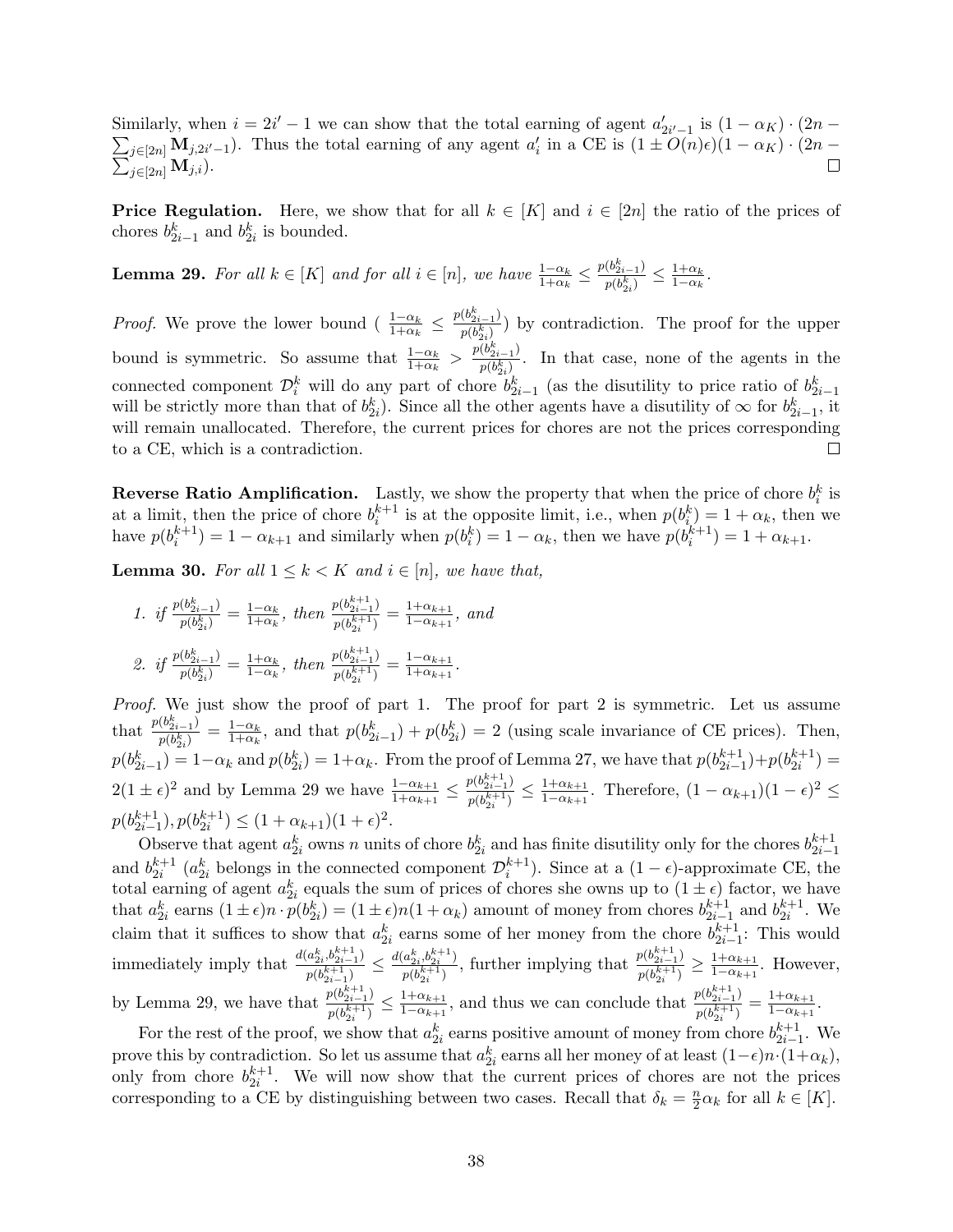•  $p(b_{2i}^{k+1}) > p(b_{2i-1}^{k+1})$ : Observe that in this case, agent  $\overline{a}_i^{k+1}$  will also earn all of her money from  $b_{2i}^{k+1}$  only (as the disutility to price ratio of  $b_{2i}^{k+1}$  is strictly smaller than that of  $b_{2i-1}^{k+1}$ ). Therefore, we have that the total money agents  $a_{2i}^k$  and  $\overline{a}_i^{k+1}$  earn from  $b_{2i}^{k+1}$  is,

$$
\geq (1 - \epsilon)(\pi_i^{k+1}\delta_{k+1} + n \cdot (1 + \alpha_k))
$$
  
\n
$$
\geq (1 - \epsilon)(2(1 - 2\epsilon)\frac{n}{2}\alpha_{k+1} + n \cdot (1 + \frac{2}{3} \cdot \alpha_{k+1})
$$
  
\n(as  $\delta_{k+1} = \frac{n}{2}\alpha_{k+1}, \alpha_{k+1} = \frac{3}{2} \cdot \alpha_k, \text{ and } \pi_i^{k+1} \geq 2(1 - 2\epsilon))$   
\n
$$
= (1 - \epsilon) \cdot (n(1 + \alpha_{k+1}) + \frac{2n}{3}\alpha_{k+1} - 2\epsilon n\alpha_{k+1})
$$
  
\n
$$
= \frac{(1 - \epsilon)}{(1 + 3\epsilon)}(1 + 3\epsilon)[(n + \frac{n}{2}\alpha_{k+1})(1 + \alpha_{k+1}) - \frac{n}{2}\alpha_{k+1}\frac{2n}{3}\alpha_{k+1} - 2\epsilon n\alpha_{k+1}]
$$
  
\n
$$
= (1 - \frac{4\epsilon}{(1 + 3\epsilon)})(1 + 3\epsilon)[(n + \delta_{k+1})(1 + \alpha_{k+1}) - \frac{n}{2}\alpha_{k+1} + \frac{2n}{3}\alpha_{k+1} - 2\epsilon n\alpha_{k+1}]
$$
  
\n
$$
> (1 + 3\epsilon)(n + \delta_{k+1})(1 + \alpha_{k+1}) + (1 + 3\epsilon)n\alpha_{k+1}\left(\frac{2}{3} - \frac{1 + \alpha_{k+1}}{2} - 2\epsilon\right) - 4\epsilon(4n)
$$
  
\n(as  $[(n + \delta_{k+1})(1 + \alpha_{k+1}) - \frac{n}{2}\alpha_{k+1} + \frac{2n}{3}\alpha_{k+1} - 2\epsilon n\alpha_{k+1}] < 4n)$   
\n
$$
> (1 + \epsilon)^2(n + \delta_{k+1})(1 + \alpha_{k+1}) + n(\alpha_{k+1}(2/3 - 1/2 - 1/n) - 16\epsilon)
$$
  
\n
$$
> (1 + \epsilon)^2(n + \delta_{k+1})(1 + \alpha_{k+1}) \quad \text{(as } \epsilon < \frac{\alpha_{k+1}}{192})
$$

However, total (money supply) price of  $b_{2i}^{k+1}$  is at most  $(n + \delta_{k+1})p(b_{2i}^{k+1}) \leq (n + \delta_{k+1})(1 +$  $\epsilon$ )<sup>2</sup>(1+ $\alpha$ <sub>k+1</sub>) since it's total endowment is  $n + \delta_{k+1}$  by Lemma [26.](#page-34-1) This contradicts demand equals supply for chore  $b_{2i}^{k+1}$ .

•  $p(b_{2i}^{k+1}) \leq p(b_{2i-1}^{k+1})$ : In this case,  $p(b_{2i}^{k+1}) \leq (1+\epsilon)^2$ . Since the total endowment of  $b_{2i}^{k+1}$  is  $n + \delta_{k+1}$  by Lemma [26,](#page-34-1) the total (money supply) price of chore  $b_{2i}^{k+1}$  is  $(1+\epsilon)^2(n+\delta_{k+1})$ . Next we show that this is strictly less than the demand from agent  $a_{2i}^k$ . Agent  $a_{2i}^k$  owns n units of  $b_{2i}^k$  and hence earns at least  $(1 - \epsilon)n(1 + \alpha_k)$  at  $(1 - \epsilon)$ -approximate CE.

$$
(1 - \epsilon)n(1 + \alpha_k) = \frac{(1 - \epsilon)}{(1 + 3\epsilon)}(1 + 3\epsilon)n(1 + \frac{2}{3}\alpha_{k+1})
$$
  
=  $(1 - \frac{4\epsilon}{(1 + 3\epsilon)}(1 + 3\epsilon)(n + \frac{n}{2}\alpha_{k+1} + \frac{n}{6}\alpha_{k+1})$   
>  $(1 + 3\epsilon)(n + \delta_{k+1}) + \frac{n}{6}\alpha_{k+1}) - 4\epsilon(2n)$   
>  $(1 + \epsilon)^2(n + \delta_{k+1})$  (as  $\epsilon < \frac{\alpha_{k+1}}{48}$ )

Since  $K$  is even, a repeated application of Lemma [30](#page-37-1) will yield the following lemma,

<span id="page-38-0"></span>Lemma 31. We have,

1. if 
$$
\frac{p(b_{2i-1}^1)}{p(b_{2i}^1)} = \frac{1-\alpha_1}{1+\alpha_1}
$$
, then  $\frac{p(b_{2i-1}^K)}{p(b_{2i}^K)} = \frac{1+\alpha_K}{1-\alpha_K}$ , and  
\n2. if  $\frac{p(b_{2i-1}^1)}{p(b_{2i}^1)} = \frac{1+\alpha_1}{1-\alpha_1}$ , then  $\frac{p(b_{2i-1}^K)}{p(b_{2i}^K)} = \frac{1-\alpha_K}{1+\alpha_K}$ .

Now that we have shown that our instance satisfies the desired properties of pairwise equal endowments, (approximate) fixed earning, (approximate) price equality, price regulation and reverse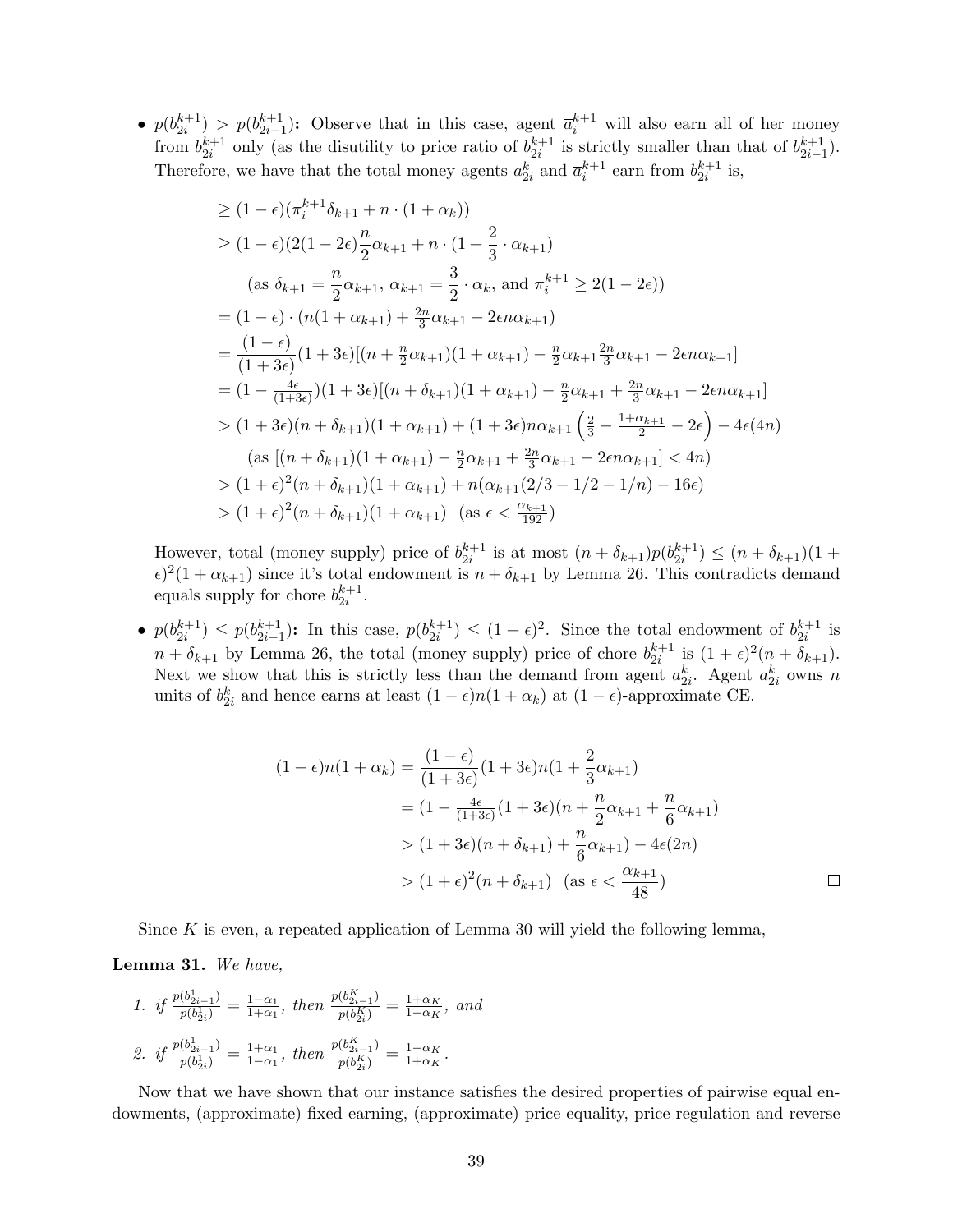ratio amplification, we are ready to outline how to determine the equilibrium strategy vector  $x$  for the instance I of the polymatrix game, given the  $(1 - \epsilon)$ -approximate CE prices of the instance  $E(I)$  of chore division:

$$
\forall i \in [n], \ x_{2i-1} = \frac{2p(b_{2i-1}^K) - (1 - \alpha_K)\pi_i^K}{2 \cdot \pi_i^K \cdot \alpha_K} x_{2i} = \frac{2p(b_{2i}^K) - (1 - \alpha_K)\pi_i^K}{2 \cdot \pi_i^K \cdot \alpha_K}
$$

It is clear that given the prices of chores at a CE, the equilibrium strategy vector can be obtained in linear time. We will now show that  $x$  is the desired equilibrium strategy vector for instance  $I$  of the polymatrix game.

<span id="page-39-0"></span>**Lemma 32.**  $x = \langle x_1, x_2, \ldots, x_{2n} \rangle$  is an equilibrium strategy vector for the polymatrix game instance I.

*Proof.* First, observe that since  $\pi_i^K = p(b_{2i-1}^K) + p(b_{2i}^K)$  and our instance satisfies price regulation  $(\text{Lemma 29})$  we have that for all  $i \in [n]$ ,  $(1 - \alpha_K) \frac{\pi_i^K}{2} \leq p(b_{2i-1}^K)$ ,  $p(b_{2i}^K) \leq (1 + \alpha_K) \frac{\pi_i^K}{2}$ . Therefore, for all  $i \in [2n]$   $x_i \ge 0$ . Furthermore, for all  $i \in [n]$  we have  $x_{2i-1} + x_{2i} = \frac{2p(b_{2i-1}^K) + p(b_{2i}^K) - 2(1 - \alpha_K)\pi_i^K}{2 \cdot \pi_i^K \cdot \alpha_K}$  $2\pi_{i}^{K} \alpha_{K}$  $\frac{2\pi_i \alpha_K}{2\pi_i^K \alpha_K} = 1.$ 

Now we will show that if  $x^T \cdot M_{*,2i} > x^T \cdot M_{*,2i-1} + \frac{1}{n}$  $\frac{1}{n}$ , then  $x_{2i-1} = 0$ . The proof for the other symmetric condition will be similar. So let us assume that  $x^T \cdot M_{*,2i} > x^T \cdot M_{*,2i-1} + \frac{1}{n}$  $\frac{1}{n}$ . Note that if  $p(b_{2i-1}^K) = (1 - \alpha_K)^{\frac{\pi^K}{2}}$ , then  $x_{2i-1} = 0$ . Hence, by Lemma [31](#page-38-0) it suffices to show that  $\frac{p(b_{2i-1}^1)}{p(b_{2i}^1)}$  $\frac{(b_{2i-1}^{\dagger})}{p(b_{2i}^{\dagger})} = \frac{1+\alpha_1}{1-\alpha_1}$  $\frac{1+\alpha_1}{1-\alpha_1}$ . Wlog, assume that  $\pi_i^1 = p(b_{2i-1}^1) + p(b_{2i}^1) = 2$ , implying  $(1 - \alpha_1) \leq p(b_{2i-1}^1), p(b_{2i}^1) \leq (1 + \alpha_1)$ . Next we will show that if  $\frac{p(b_{2i-1}^1)}{p(b_1^1)}$  $\frac{(b_{2i-1}^{\dagger})}{p(b_{2i}^{\dagger})} < \frac{1+\alpha_1}{1-\alpha_1}$  $\frac{1+\alpha_1}{1-\alpha_1}$ , then  $p(b_{2i}^1) > (1+\alpha_1)$ , which is a contradiction. This will complete the proof.

By Lemma [27](#page-35-0) we have  $2(1 - O(n)\epsilon) \leq \pi_i^K \leq 2(1 + O(n)\epsilon)$  for all  $i \in [n]$ . This implies,  $p(b_i^K) = (1 \pm O(n)\epsilon)(2x_i\alpha_K + (1 - \alpha_K))$  for all  $i \in [2n]$ . Observe that the agents that have a disutility of  $1 - \alpha_1$  towards chore  $b_{2i}^1$  are  $\left\{a_{j,2i}^K \mid j \in [2n]\right\} \cup a_{2i}'$ . Observe that at the given prices the sum of prices of chores owned by these agents is,

$$
= \sum_{j \in [2n]} \mathbf{M}_{j,2i} \cdot p(b_j^K) + (1 - \alpha_K) \cdot (2n - \sum_{j \in [2n]} \mathbf{M}_{j,2i}) \qquad \text{(by Lemma 28)}
$$
\n
$$
\geq \sum_{j \in [2n]} \mathbf{M}_{j,2i} \cdot (1 - O(n)\epsilon)(2\alpha_K \cdot x_j + (1 - \alpha_K)) + (1 - \alpha_K) \cdot (2n - \sum_{j \in [2n]} \mathbf{M}_{j,2i}) \qquad \text{(substituting } p(b_j^K))
$$
\n
$$
= (1 - O(n)\epsilon) \sum_{j \in [2n]} 2\alpha_K \cdot x_j \cdot \mathbf{M}_{j,2i} + (1 - \alpha_K)(1 - O(n)\epsilon) \cdot \sum_{j \in [2n]} \mathbf{M}_{j,2i} + (1 - \alpha_K) \cdot (2n - \sum_{j \in [2n]} \mathbf{M}_{j,2i})
$$
\n
$$
\geq (1 - O(n)\epsilon)2\alpha_K x^T \cdot \mathbf{M}_{*,2i} + 2n \cdot (1 - \alpha_K) - \epsilon O(n^2).
$$

Similarly, the total earning of the agents that have a disutility of  $1 - \alpha_1$  towards  $b_{2i-1}^1$  is at most  $_{2i-1}$  $(1+O(n)\epsilon)2\alpha_K x^T \cdot M_{*,2i-1} + 2n \cdot (1-\alpha_K) + \epsilon O(n^2)$ . Observe that the agents with disutility  $1-\alpha_1$ towards  $b_{2i}^1$  can earn all of their money only from the chores  $b_{2i}^1$  or  $b_{2i-1}^1$  (as these are the only chores towards which they have finite disutility). Also note that both chores  $b_{2i-1}^1$  and  $b_{2i}^1$  have the same total endowment which is  $n + n \cdot (1 - \alpha_K)$  by Lemma [26\(](#page-34-1)part 1). Now if,  $\frac{p(b_{2i-1}^1)}{p(b_i^1)}$  $\frac{(b_{2i-1}^1)}{p(b_{2i}^1)} < \frac{1+\alpha_1}{1-\alpha_1}$  $\frac{1+\alpha_1}{1-\alpha_1},$ then agents with disutility  $1 - \alpha_1$  towards  $b_{2i}^1$  earn all of their money entirely from  $b_{2i}^1$  (they earn nothing from  $b_{2i-1}^1$ ). Since at  $(1 - \epsilon)$ -approximate CE they earn at least  $(1 - \epsilon)$  times price of their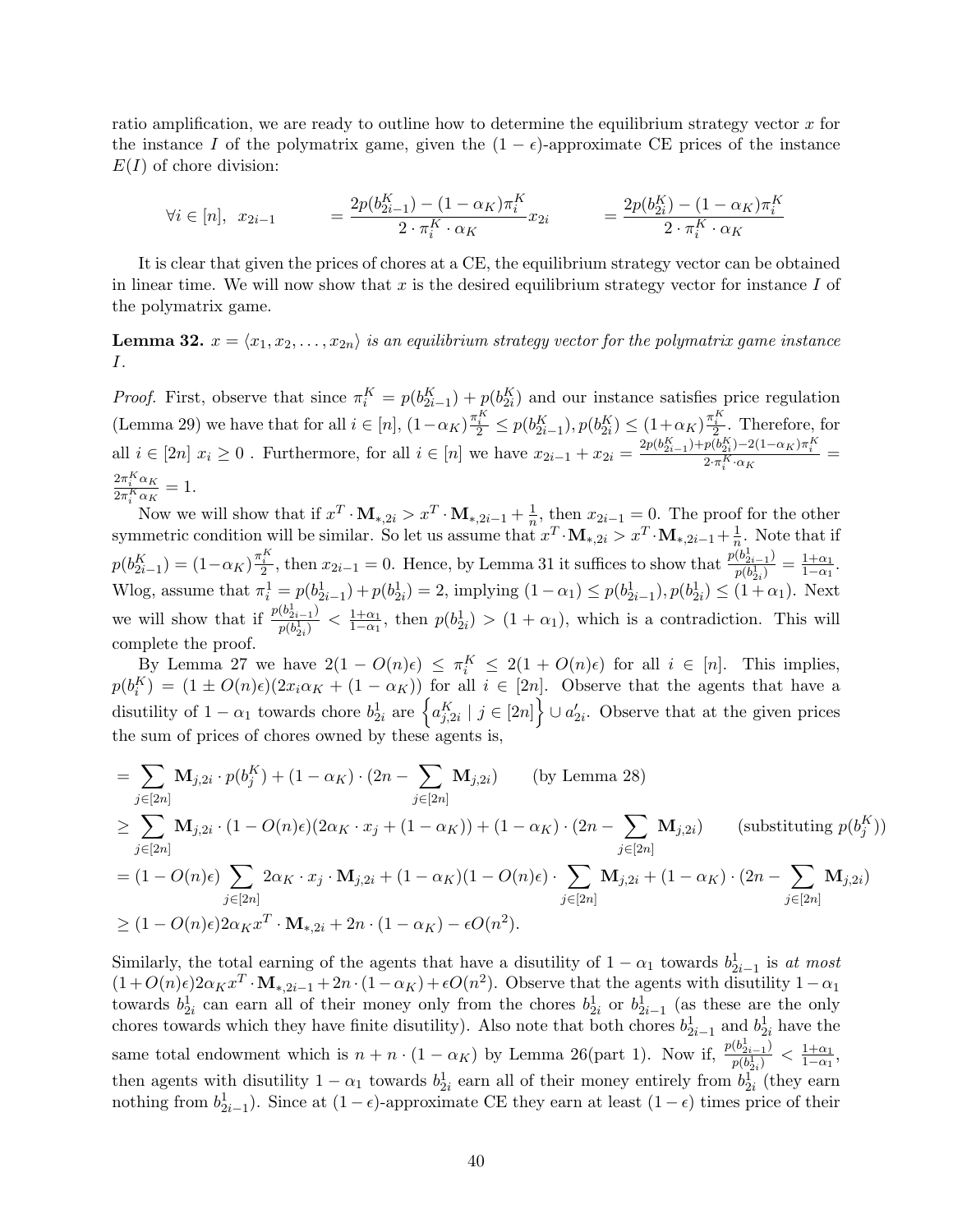endowments, we have

$$
p(b_{2i}^1) \ge (1 - \epsilon) \frac{2(1 - O(n)\epsilon)\alpha_K x^T \cdot \mathbf{M}_{*,2i} + 2n \cdot (1 - \alpha_K) - \epsilon O(n^2)}{n + n \cdot (1 - \alpha_K)} \tag{9}
$$

Agents with disutility  $1 - \alpha_1$  towards  $b_{2i-1}^1$  may earn from both  $b_{2i}^1$  and  $b_{2i-1}^1$ . Since they earn at most  $(1 + \epsilon)$  times price of their endowments, we have

<span id="page-40-0"></span>
$$
p(b_{2i-1}^1) \le (1+\epsilon) \frac{2(1+O(n)\epsilon)\alpha_K x^T \cdot M_{*,2i-1} + 2n \cdot (1-\alpha_K) + \epsilon O(n^2)}{n+n \cdot (1-\alpha_K)}
$$
(10)

i

Using the above two inequalities together with  $x^T \cdot M_{*,2i} > x^T \cdot M_{*,2i-1} + \frac{1}{n}$  we will next show that  $p(b_{2i}^1) > (1 + \alpha_1)$ .

$$
(n+n \cdot (1-\alpha_K))p(b_{2i}^1) \ge (1-\epsilon) \left[2(1-O(n)\epsilon)\alpha_K x^T \cdot \mathbf{M}_{*,2i-1} + 2n \cdot (1-\alpha_K) - \epsilon O(n^2)\right]
$$
  
\n
$$
> (1-\epsilon) \left[2(1-O(n)\epsilon)\alpha_K x^T \cdot \mathbf{M}_{*,2i-1} + \frac{2(1-O(n)\epsilon)\alpha_K}{n} + 2n(1-\alpha_K) - \epsilon O(n^2)\right]
$$
  
\n
$$
> (1-\epsilon)(1-O(n)\epsilon)^2 \left[(1-\epsilon)(n+n(1-\alpha_K))p(b_{2i-1}^1) - 2n(1-\alpha_K) - \epsilon O(n^2) + \frac{2\alpha_K}{n} + 2n(1-\alpha_K) - \frac{\epsilon O(n^2)}{(1-O(n)\epsilon)^2}\right]
$$
  
\n
$$
(Using (10) and \frac{1}{(1+x)} > (1-x))
$$
  
\n
$$
> (1-\epsilon)^2(1-O(n)\epsilon) \left[(n+n(1-\alpha_K))(1-\alpha_1) + \frac{2\alpha_K}{n} - \epsilon O(n^2)(1+O(n)\epsilon)\right]
$$
  
\n
$$
(Using p(b_{2i-1}^1) > (1-\alpha_1) \text{ and } \frac{1}{(1-x)} < (1+2x))
$$
  
\n
$$
\ge (1-O(n)\epsilon) \left[(n+n(1-\alpha_K))(1-\alpha_1+\frac{\alpha_K}{n^2}\right] + (1-O(n)\epsilon) \left[\frac{\alpha_K}{n} - \epsilon O(n^2)(1+O(n)\epsilon)\right]
$$
  
\n
$$
> (1-O(n)\epsilon)(n+n(1-\alpha_K)(1-\alpha_1+n\alpha_1) \quad \text{(as } \epsilon < \frac{\alpha_1}{4} \le \frac{\alpha_K}{4n^3})
$$
  
\n
$$
\ge (n+n(1-\alpha_K))(1+\alpha_1) + (n+n(1-\alpha_K))(1+(n-2)\alpha_1)
$$
  
\n
$$
-O(n)\epsilon(n+n(1-\alpha_K))(1+\alpha_1)
$$

The above implies  $p(b_{2i}^1) > (1 + \alpha_1)$  as aimed, which is a contradiction to  $p(b_{2i}^1) \leq (1 + \alpha_1)$ . Therefore, agents with  $(1 - \alpha_1)$  disutility towards  $b_{2i}^1$  must be consuming both  $b_{2i}^1$  and  $b_{2i-1}^1$ . This is possible only if  $\frac{p(b_{2i-1}^1)}{p(b_1^1)}$  $\frac{(b_{2i-1}^{\dagger})}{p(b_{2i}^{\dagger})} = \frac{1+\alpha_1}{1-\alpha_1}$  $\frac{1+\alpha_1}{1-\alpha_1}$ , implying  $\frac{p(b_{2i-1}^K)}{p(b_{2i}^K)}$  $\frac{(b_{2i-1}^{\prime k})}{p(b_{2i}^K)} = \frac{1-\alpha_K}{1+\alpha_K}$  $\frac{1-\alpha_K}{1+\alpha_K}$  by Lemma [31](#page-38-0) and thereby  $p(b_{2i-1}^K)$  =  $(1 - \alpha_K)^{\frac{\pi^K_i}{2}}$ . Replacing this in the expression for  $x_{2i-1}$  we get,

$$
x_{2i-1} = \frac{2p(b_{2i}^K) - (1 - \alpha_K)\pi_i^K}{2 \cdot \pi_i^K \cdot \alpha_K}
$$
  
= 
$$
\frac{\pi_i^K (1 - \alpha_K) - (1 - \alpha_K)\pi_i^K}{2 \cdot \alpha_K}
$$
  
= 0.

A very similar argument will show that when  $x^T \cdot M_{*,2i-1} > x^T \cdot M_{*,2i} + \frac{1}{n}$  $\frac{1}{n}$ , then  $x_{2i} = 0$ . Thus,  $x = \langle x_1, x_2, \ldots, x_n \rangle$  is a desired Nash equilibrium strategy vector for the polymatrix game I.

Note that, since  $\epsilon = \frac{\alpha_1}{200n}$ , we have  $\epsilon = \frac{1}{200n^{3c+1}} = \frac{1}{poly}$  $\frac{1}{poly(n)}$ . Thus, this immediately implies the main result of this section, where the sufficiency conditions to guarantee existence of CE are of Theorem [4.](#page-4-1)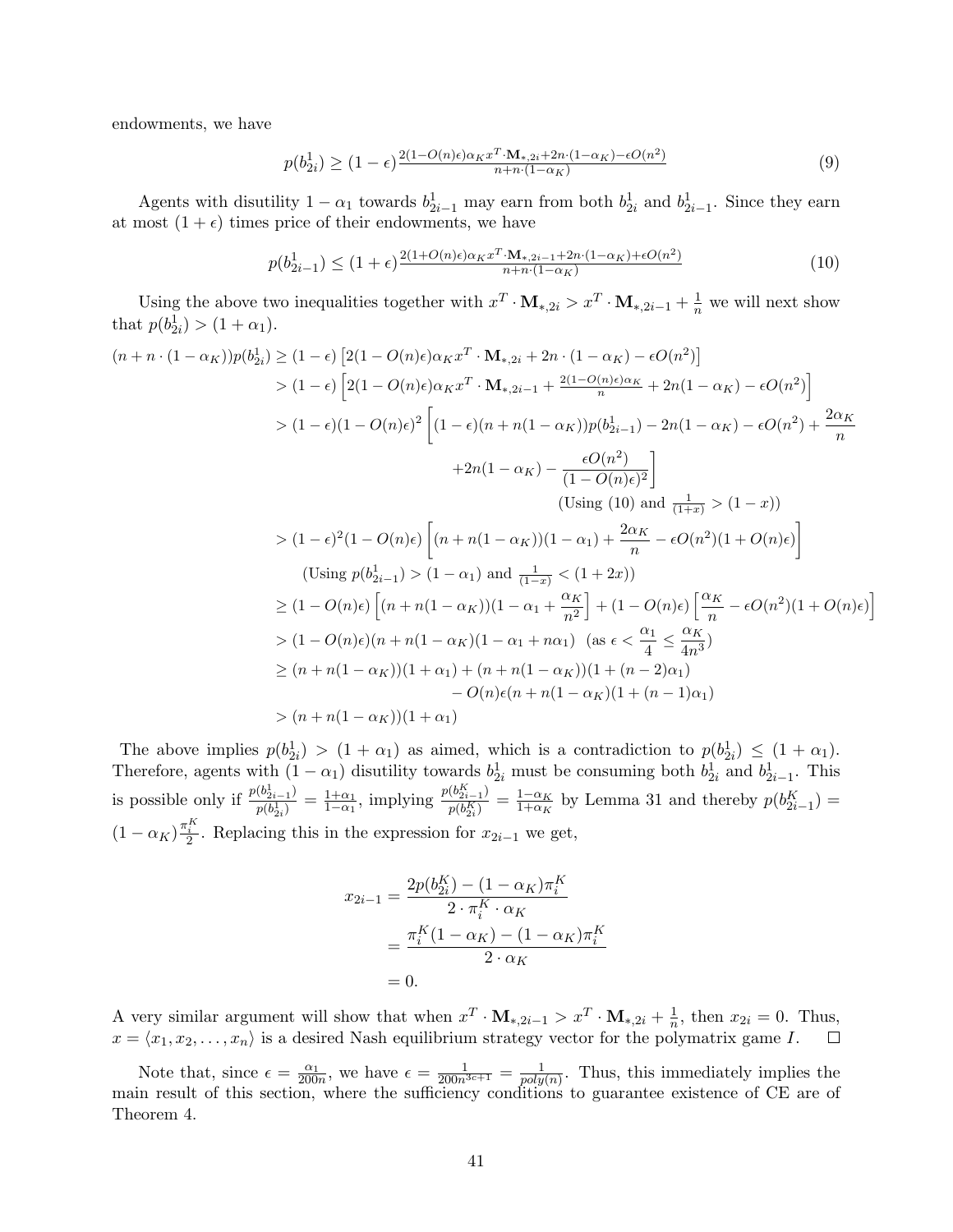Theorem 33. Finding  $(1 - \frac{1}{nclw})$  $\frac{1}{poly(n)}$ ) approximate CE for chore division in the exchange model is PPAD-hard even for instances satisfying conditions  $SC_1$  and  $SC_2$  of Theorem [4.](#page-4-1)

Proof. We bring all the points together. Normalized polymatrix game is PPAD-hard [\[CPY17\]](#page-42-11). Given an instance I of the normalized polymatrix game, in polynomial time we can determine the instance  $E(I)$ .  $E(I)$  satisfies the sufficiency conditions  $SC_1$  and  $SC_2$  of Theorem [4](#page-4-1) and therefore admits an exact as well as approximate CE. Given the prices at a  $(1 - \frac{1}{n\alpha^2})$  $\frac{1}{poly(n)}$ -approximate CE of  $E(I)$ , in polynomial time we can determine the equilibrium strategy vector for the polymatrix game by Lemma [32.](#page-39-0) Therefore, chore division is PPAD-hard even on instances that satisfy  $SC<sub>1</sub>$ and  $SC_2$  of Theorem [4](#page-4-1) sufficient to guarantee existence of CE.  $\Box$ 

# References

- <span id="page-41-2"></span>[BCM22] Shant Boodaghians, Bhaskar Ray Chaudhury, and Ruta Mehta. Polynomial time algorithms to find an approximate competitive equilibrium for chores. In SODA, pages 2285–2302. SIAM, 2022.
- <span id="page-41-5"></span>[BKV18] Siddharth Barman, Sanath Kumar Krishnamurthy, and Rohit Vaish. Finding fair and efficient allocations. In Proc. 19th Conf. Economics and Computation (EC), pages 557–574, 2018.
- <span id="page-41-1"></span>[BMSY17] Anna Bogomolnaia, Hervé Moulin, Fedor Sandomirskiy, and Elena Yanovskaia. Competitive division of a mixed manna. Econometrica, 85(6):1847–1871, 2017.
- <span id="page-41-9"></span>[BS19] Simina Branzei and Fedor Sandomirskiy. Algorithms for competitive division of chores. arXiv:1907.01766 (To appear in Mathematics of Operations Research), 2019.
- <span id="page-41-8"></span>[CCPY22] Thomas Chen, Xi Chen, Binghui Peng, and Mihalis Yannakakis. Computational hardness of the Hylland-Zeckhauser scheme. In Proc. 33rd Symp. Discrete Algorithms  $(SODA)$ , 2022. To appear.
- <span id="page-41-7"></span>[CDDT09] Xi Chen, Decheng Dai, Ye Du, and Shang-Hua Teng. Settling the complexity of Arrow-Debreu equilibria in markets with additively separable utilities. In *Proc. 50th Symp*. Foundations of Computer Science (FOCS), pages 273–282, 2009.
- <span id="page-41-6"></span>[CDG+17] Richard Cole, Nikhil Devanur, Vasilis Gkatzelis, Kamal Jain, Tung Mai, Vijay Vazirani, and Sadra Yazdanbod. Convex program duality, Fisher markets, and Nash social welfare. In Proc. 18th Conf. Economics and Computation (EC), 2017.
- <span id="page-41-3"></span>[CGMM21] Bhaskar Ray Chaudhury, Jugal Garg, Peter McGlaughlin, and Ruta Mehta. Competitive allocation of a mixed manna. In Proc. 32nd Symp. Discrete Algorithms (SODA), 2021.
- <span id="page-41-4"></span>[CGMM22] Bhaskar Ray Chaudhury, Jugal Garg, Peter McGlaughlin, and Ruta Mehta. On the existence of competitive equilibrium with chores. In *ITCS*, volume 215 of *LIPIcs*, pages 41:1–41:13. Schloss Dagstuhl - Leibniz-Zentrum für Informatik, 2022.
- <span id="page-41-0"></span>[CM18] Bhaskar Ray Chaudhury and Kurt Mehlhorn. Combinatorial algorithms for general linear Arrow-Debreu markets. In Proc. 38th Conf. Foundations of Software Tech. and Theoret. Comp. Sci. (FSTTCS), volume 122, pages 26:1–26:16, 2018.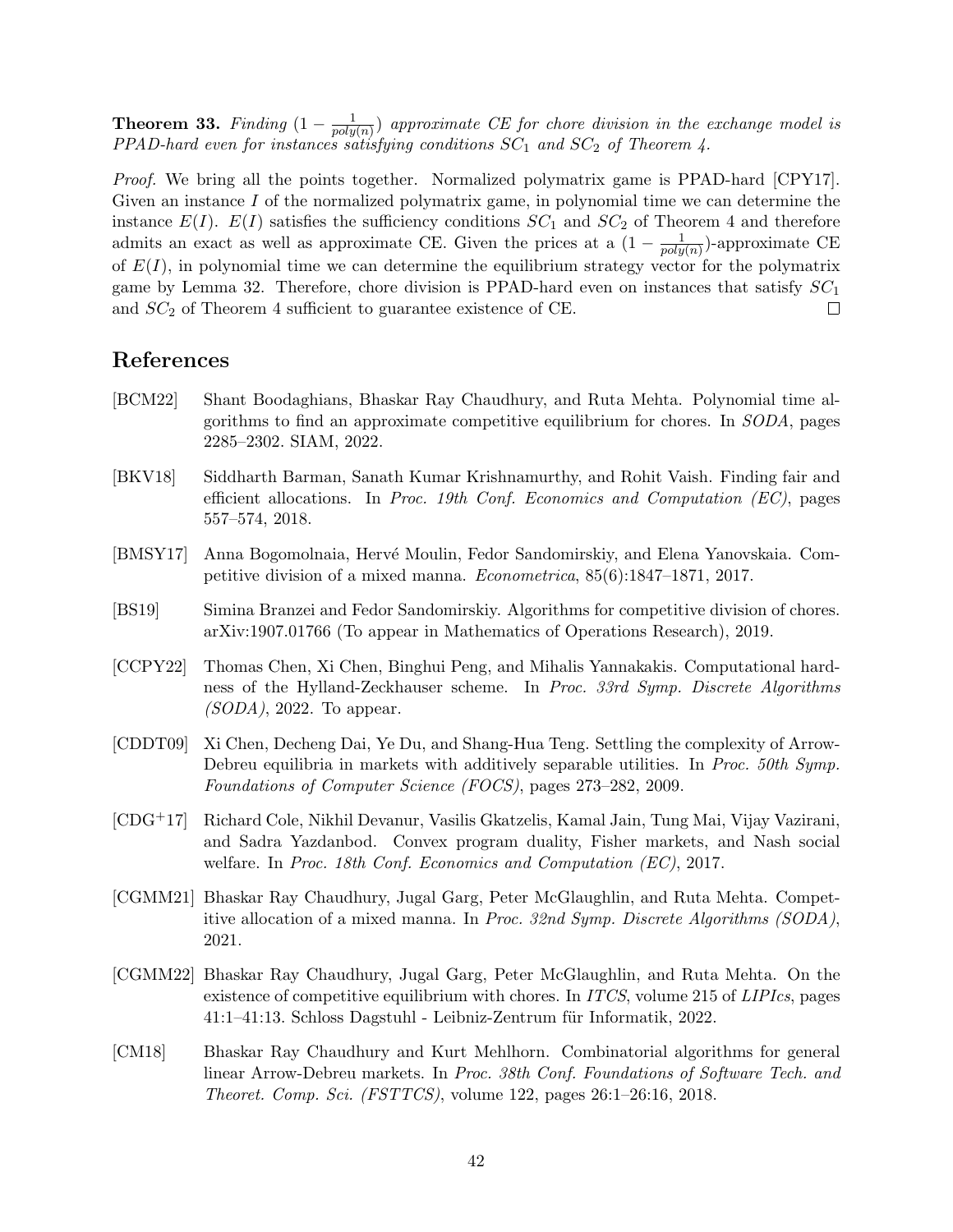- <span id="page-42-14"></span>[CMPV05] Bruno Codenotti, Benton McCune, Sriram Penumatcha, and Kasturi R. Varadarajan. Market equilibrium for CES exchange economies: Existence, multiplicity, and computation. In Proc. 25th Conf. Foundations of Software Tech. and Theoret. Comp. Sci. (FSTTCS), pages 505–516, 2005.
- <span id="page-42-4"></span>[Cor89] Bernard Cornet. Linear exchange economies. Technical report, Cahier Eco-Math, Université de Paris, 1989.
- <span id="page-42-11"></span>[CPY17] Xi Chen, Dimitris Paparas, and Mihalis Yannakakis. The complexity of non-monotone markets. Journal of the ACM (JACM),  $64(3):1-56$ , 2017.
- <span id="page-42-10"></span>[CSVY06] Bruno Codenotti, Amin Saberi, Kasturi Varadarajan, and Yinyu Ye. Leontief economies encode two-player zero-sum games. In Proc. 17th Symp. Discrete Algorithms (SODA), pages 659–667, 2006.
- <span id="page-42-12"></span>[CT09] Xi Chen and Shang-Hua Teng. Spending is not easier than trading: On the computational equivalence of Fisher and Arrow-Debreu equilibria. In Proc. 20th Intl. Symp. Algorithms and Computation (ISAAC), pages 647–656, 2009.
- <span id="page-42-7"></span>[DGM16] Ran Duan, Jugal Garg, and Kurt Mehlhorn. An improved combinatorial polynomial algorithm for the linear Arrow-Debreu market. In Proc. 27th Symp. Discrete Algorithms (SODA), pages 90–106, 2016.
- <span id="page-42-13"></span>[DGV16] Nikhil Devanur, Jugal Garg, and László Végh. A rational convex program for linear Arrow-Debreu markets. ACM Trans. Econom. Comput., 5(1):6:1–6:13, 2016.
- <span id="page-42-6"></span>[DM15] Ran Duan and Kurt Mehlhorn. A combinatorial polynomial algorithm for the linear Arrow-Debreu market. Inf. Comput., 243:112–132, 2015.
- <span id="page-42-0"></span>[DPSV08] Nikhil Devanur, Christos Papadimitriou, Amin Saberi, and Vijay Vazirani. Market equilibrium via a primal–dual algorithm for a convex program.  $J.$   $ACM$ ,  $55(5)$ , 2008.
- <span id="page-42-5"></span>[Eav76] B. Curtis Eaves. A finite algorithm for the linear exchange model. J. Math. Econom., 3:197–203, 1976.
- <span id="page-42-3"></span>[EG59] Edmund Eisenberg and David Gale. Consensus of subjective probabilities: The Pari-Mutuel method. Ann. Math. Stat., 30(1):165–168, 1959.
- <span id="page-42-9"></span>[Eis61] Edmund Eisenberg. Aggregation of utility functions. Management Sci., 7(4):337–350, 1961.
- <span id="page-42-1"></span>[EPS22] Soroush Ebadian, Dominik Peters, and Nisarg Shah. How to fairly allocate easy and difficult chores. In Proc. 21st Conf. Auton. Agents and Multi-Agent Systems (AAMAS), 2022. To appear.
- <span id="page-42-8"></span>[FGHS21] John Fearnley, Paul W. Goldberg, Alexandros Hollender, and Rahul Savani. The complexity of gradient descent:  $CLS = PPAD \cap PLS$ . In *Proc. 53rd Symp. Theory of* Computing (STOC), pages  $46-59$ , 2021.
- <span id="page-42-15"></span>[Fuj80] Satoru Fujishige. Lexicographically optimal base of a polymatroid with respect to a weight vector. Mathematics of Operations Research, 5(2):186–196, 1980.
- <span id="page-42-2"></span>[Gal76] David Gale. The linear exchange model. Journal of Mathematical Economics, 3(2):205– 209, l976.